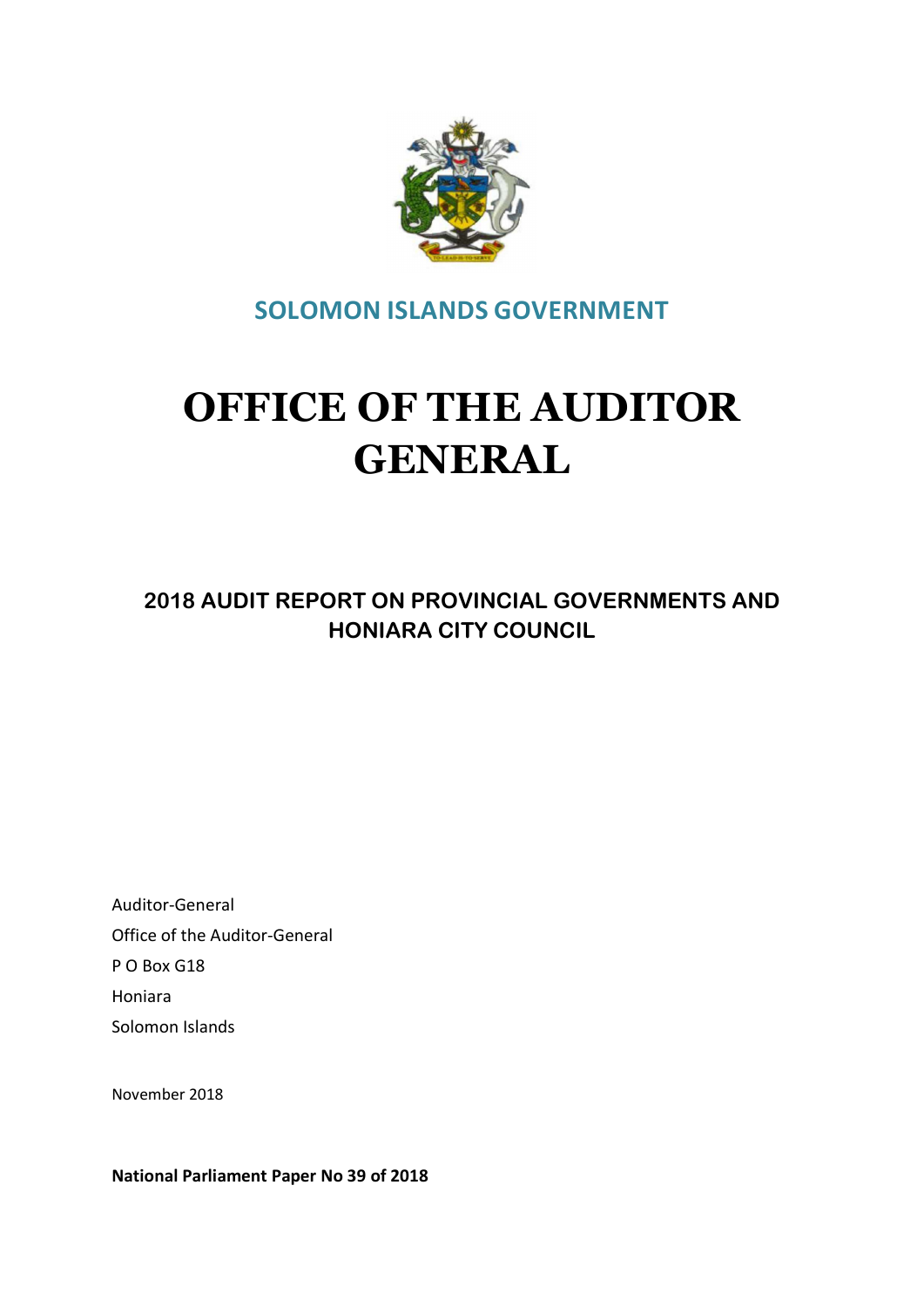# **CONTENTS**

# TABLE OF TABLES

| Table 1: Provincial governments which received audit certificates during 20181 |
|--------------------------------------------------------------------------------|
|                                                                                |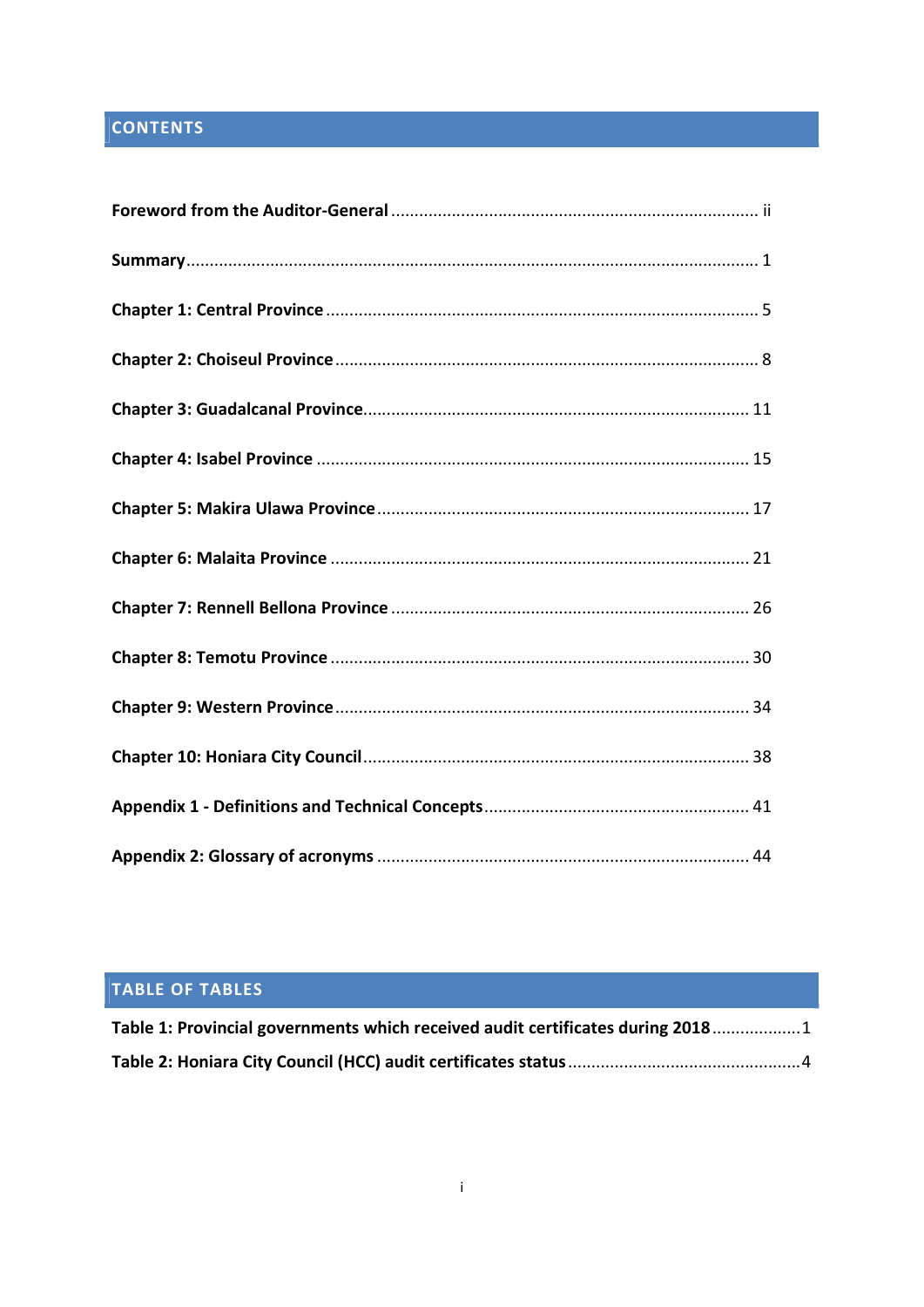# FOREWORD FROM THE AUDITOR-GENERAL

I am pleased to present this Report to Parliament covering the results of audits performed on the nine provincial governments for the financial year ending 31 March 2017. These audits were performed in 2018. The report also contains the results of the audit of the Honiara City Council (HCC) for the years 2011 to 2014. These audits were undertaken in 2017 but were not previously reported on to Parliament.

## Results of audits

The Provincial Governments and HCC continue to receive a disclaimer audit opinion which is a concern to this office. I acknowledge the good work done by three provinces (Choiseul, Isabel and Western) who have received qualified audit opinions. There is a correlation between poor record keeping, poor financial performance and results.

#### Acknowledgements

I would like to acknowledge the great work done by my officers during the audit field work and the preparation of the field reports.

I thank the provincial governments and council for their support during the audit without which the audits could not be done.

Peter Lokay Auditor-General

01 November 2018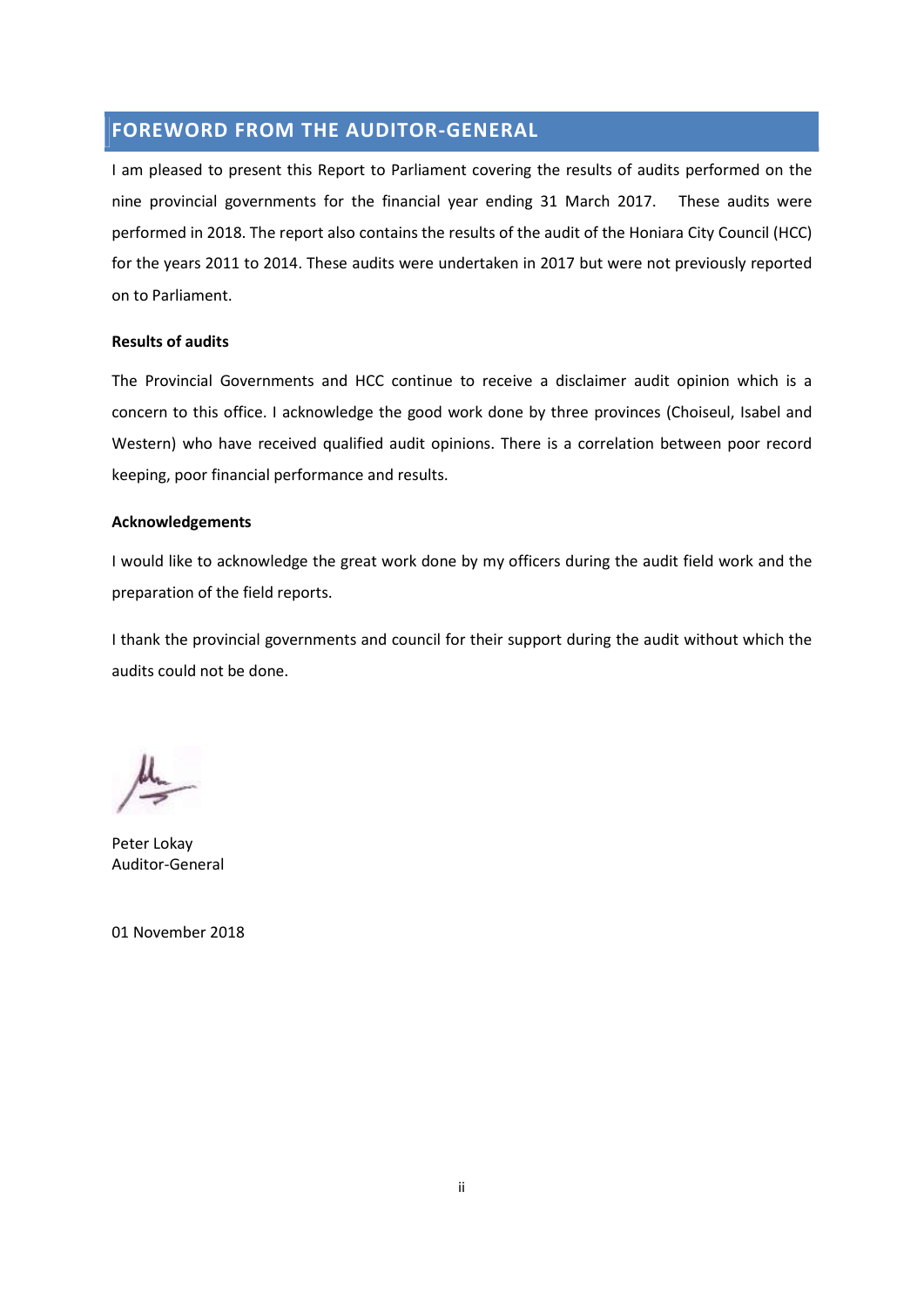# SUMMARY

## Provincial Governments Audits

In 2018 the Auditor General issued audit opinions on financial statements received in respect of the following provincial governments. An explanation of what the audit opinion means is detailed in Appendix 1 of this report.

| N <sub>0</sub> | <b>Auditee</b>     | Financial<br><b>Year-end</b> | Date certified<br>by<br><b>Management</b> | <b>Date</b><br>received by<br><b>OAG</b> | Date of<br>audit<br>certification | Audit<br>Opinion  |
|----------------|--------------------|------------------------------|-------------------------------------------|------------------------------------------|-----------------------------------|-------------------|
| 1              | Central            | 31/03/2017                   | 29/06/2017                                | 30/06/2017                               | 27/07/2018                        | Disclaimer        |
| 2              | Choiseul           | 31/03/2017                   | 19/12/2017                                | 20/12/2017                               | 21/09/2018                        | Qualified         |
| 3              | Guadalcanal        | 31/03/2017                   | 29/12/2017                                | 29/12/2017                               | 27/07/2018                        | Disclaimer        |
| 4              | Isabel             | 31/03/2017                   | 23/06/2017                                | 30/06/2017                               | 29/06/2018                        | Qualified         |
| 5              | Makira<br>Ulawa    | 31/03/2017                   | 11/12/2017                                | 12/12/2017                               | 12/09/2018                        | Disclaimer        |
| 6              | Malaita            | 31/03/2017                   | 29/12/2017                                | 29/12/2017                               | 16/07/2018                        | <b>Disclaimer</b> |
| $\overline{7}$ | Rennell<br>Bellona | 31/03/2017                   | 30/06/2017                                | 30/06/2017                               | 10/09/2018                        | Disclaimer        |
| 8              | Temotu             | 31/03/2017                   | 29/12/2017                                | 29/12/2017                               | 21/08/2018                        | <b>Disclaimer</b> |
| 9              | Western            | 31/03/2017                   | 24/11/2017                                | 28/12/2017                               | 13/09/2018                        | Adverse           |

## Table 1: Provincial governments which received audit certificates during 2018

From the list above, it is evident that great progress is being made by Provinces in meeting their statutory financial reporting obligations. The standard of financial management and financial statements is still poor.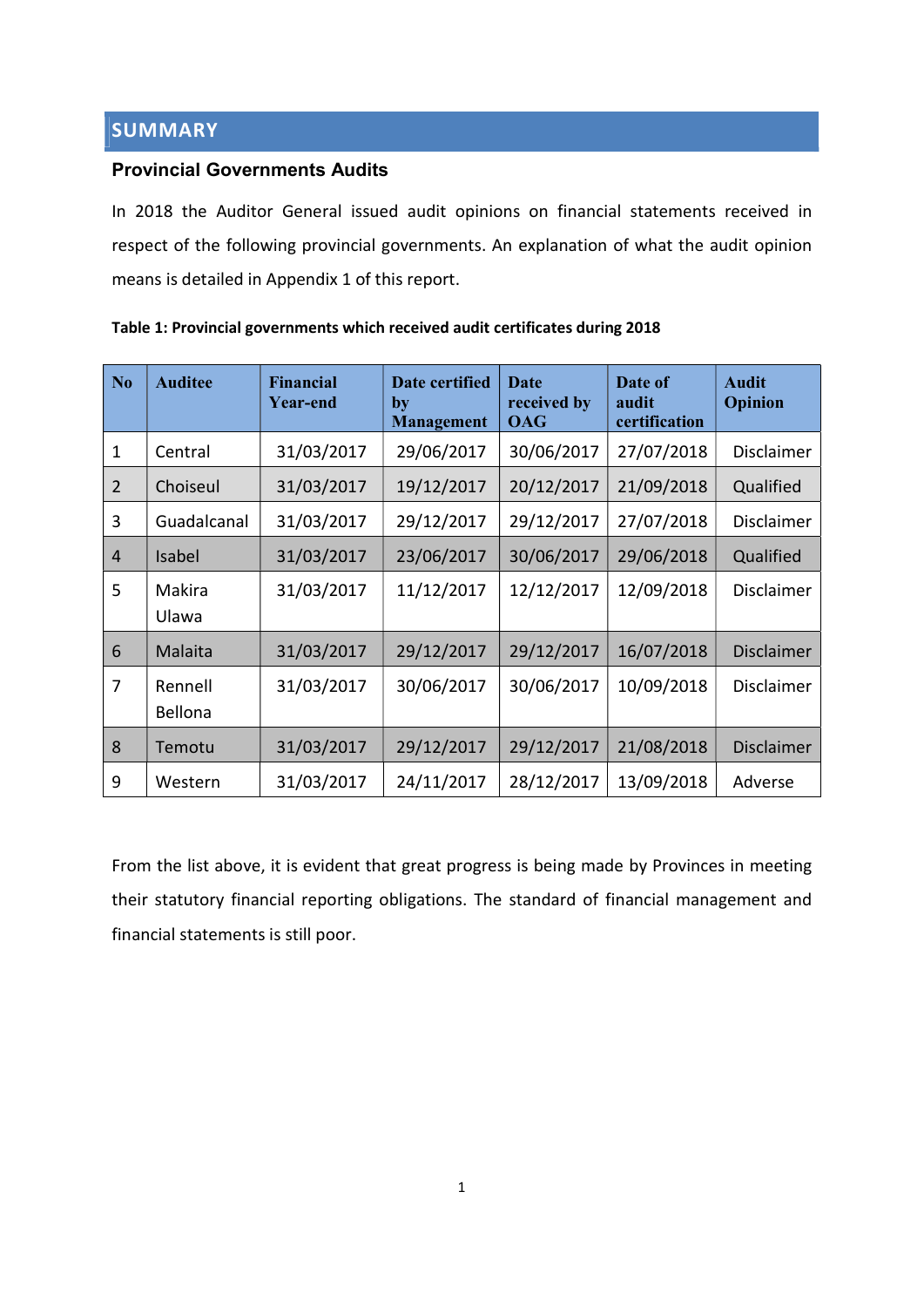## Overall assessment

The Provincial Government Act 1998 [PG Act] requires provincial governments to produce, within nine months after the end of the financial year, financial statements for audit. All of the financial statements were submitted to the Auditor-General within the statutory time frame.

For almost all of the provincial government annual financial statements submitted for audit in the 2016 -2017 fiscal year, the Auditor-General was unable to express an opinion on the financial statements due to missing records and poor control over receipting and payment of moneys. This means that the information contained in the financial statements cannot be relied upon to be materially correct and a true and fair view of the operations of the provincial governments. Only three provinces (Choiseul, Isabel and Western) financial statements were issued qualified and adverse audit opinions.

The provinces were using International Public Sector Accounting Standards (IPSAS) cash basis to prepare their accounts.

There were several areas of concern noted that all or most provincial governments had in common. These were:

- Lack of planning and monitoring of investment companies and businesses, and their financial statements not being consolidated in the provincial governments' financial statements.
- Poor controls over Ward Development Grants.
- Non-performance of or incomplete bank reconciliations.
- Poor control over the collection, recording and banking of receipts.
- Missing, unsupported and unauthorised payment vouchers.
- Poor control over payroll.
- Poor control over imprests and advances.
- Poor control over fixed assets.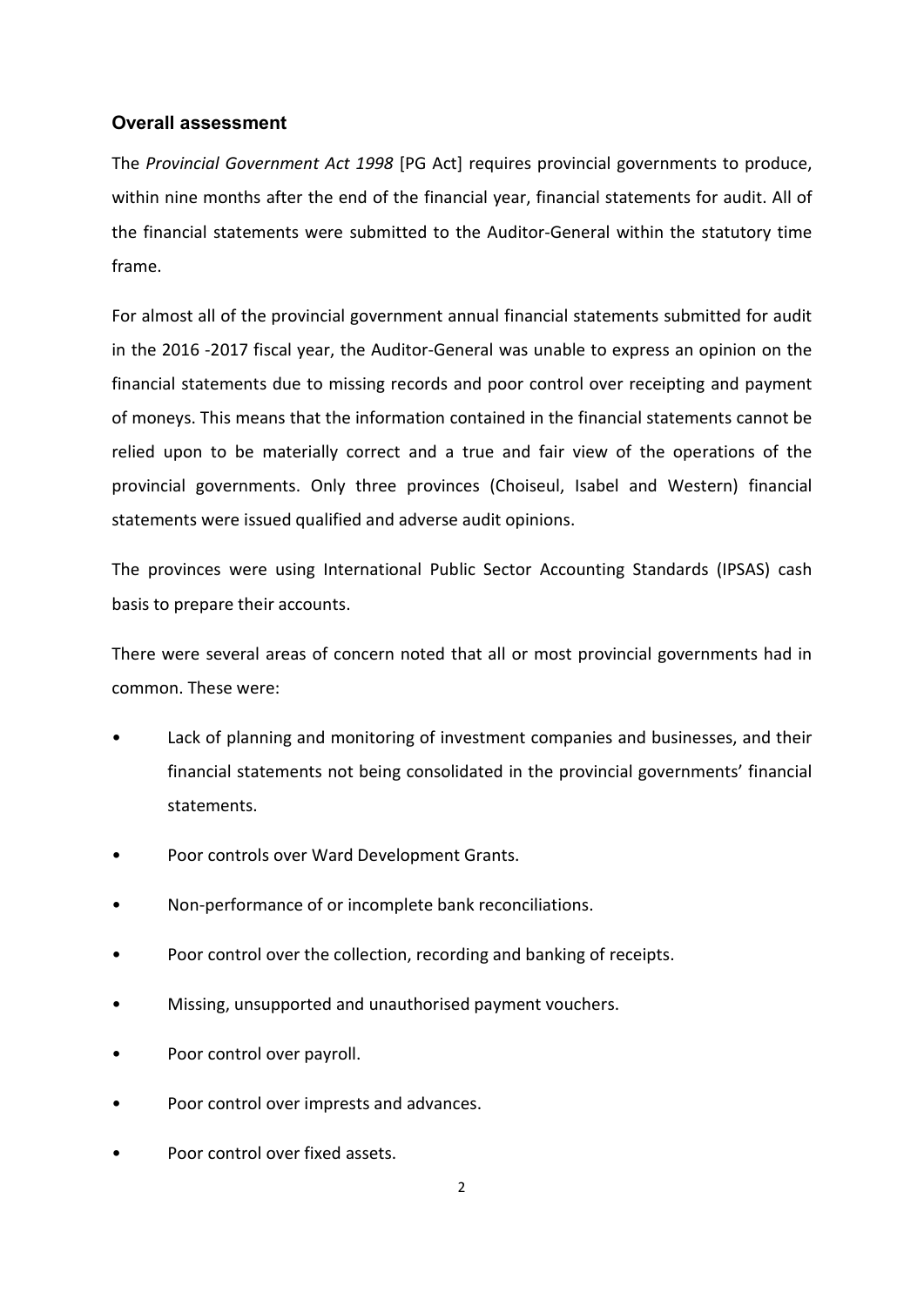OAG also noted instances of illegal and usurious loans being taken out by provincial governments.

The detail report for each provincial government is in the chapter relating to that particular province.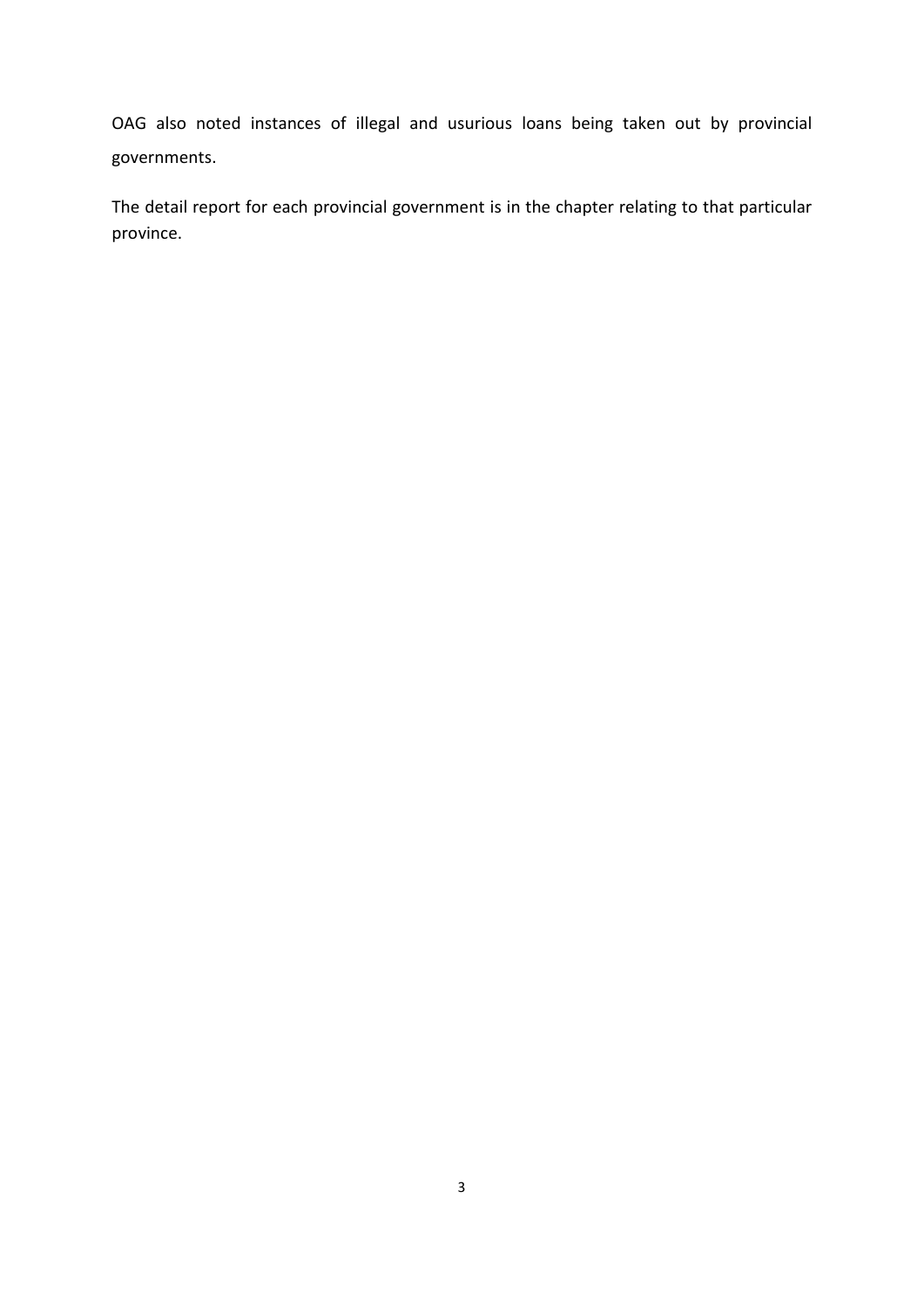## Honiara City Council audits

 Table 2 below shows the audits done on the Honiara City Council. From the list below, it is evident that no progress is being made by HCC in meeting their statutory financial reporting obligations.

| N <sub>o</sub> | <b>Auditee</b> | <b>Financial</b><br><b>Year-end</b> | <b>Date certified</b><br>by<br>management | <b>Date</b><br>received by<br><b>OAG</b> | Date of<br>audit<br>certification | <b>Audit</b><br>Opinion |
|----------------|----------------|-------------------------------------|-------------------------------------------|------------------------------------------|-----------------------------------|-------------------------|
| 1              | <b>HCC</b>     | 31/12/2011                          | 03/02/2017                                | 06/02/2017                               | 17/02/2017                        | <b>Disclaimer</b>       |
| $\overline{2}$ | <b>HCC</b>     | 31/12/2012                          | 03/02/2017                                | 06/02/2017                               | 17/02/2017                        | <b>Disclaimer</b>       |
| 3              | <b>HCC</b>     | 31/12/2013                          | 03/02/2017                                | 06/02/2017                               | 17/02/2017                        | Disclaimer              |
| $\overline{4}$ | <b>HCC</b>     | 31/12/2014                          | 03/02/2017                                | 06/02/2017                               | 17/02/2017                        | <b>Disclaimer</b>       |
| 5              | <b>HCC</b>     | 31/12/2015                          | Not yet                                   | Not yet                                  | Not yet                           |                         |
| 6              | <b>HCC</b>     | 31/12/2016                          | Not yet                                   | Not yet                                  | Not yet                           |                         |
| 7              | <b>HCC</b>     | 31/12/2017                          | Not yet                                   | Not yet                                  | Not yet                           |                         |

|  | Table 2: Honiara City Council (HCC) audit certificates status |
|--|---------------------------------------------------------------|
|--|---------------------------------------------------------------|

#### Overall assessment

The Honiara City Council Act requires the HCC to submit to the Auditor General for audit the accounts of the council within 3 months after the end of the financial year. The council is also required to prepare its financial statements in accordance with IPSAS Accrual basis. HCC is yet to comply with these financial reporting obligations.

For the HCC financial statements submitted for audit in the 2011 -2014 fiscal years, the Auditor-General was unable to express an opinion on the financial statements due to missing records and poor control over receipting and payment of moneys. This means that the information contained in the financial statements cannot be relied upon to be materially correct and a true and fair view of the operations of the council. There was continued failure in the system of recording and controlling accounting transactions and insufficient audit evidence to support transactions and accounts.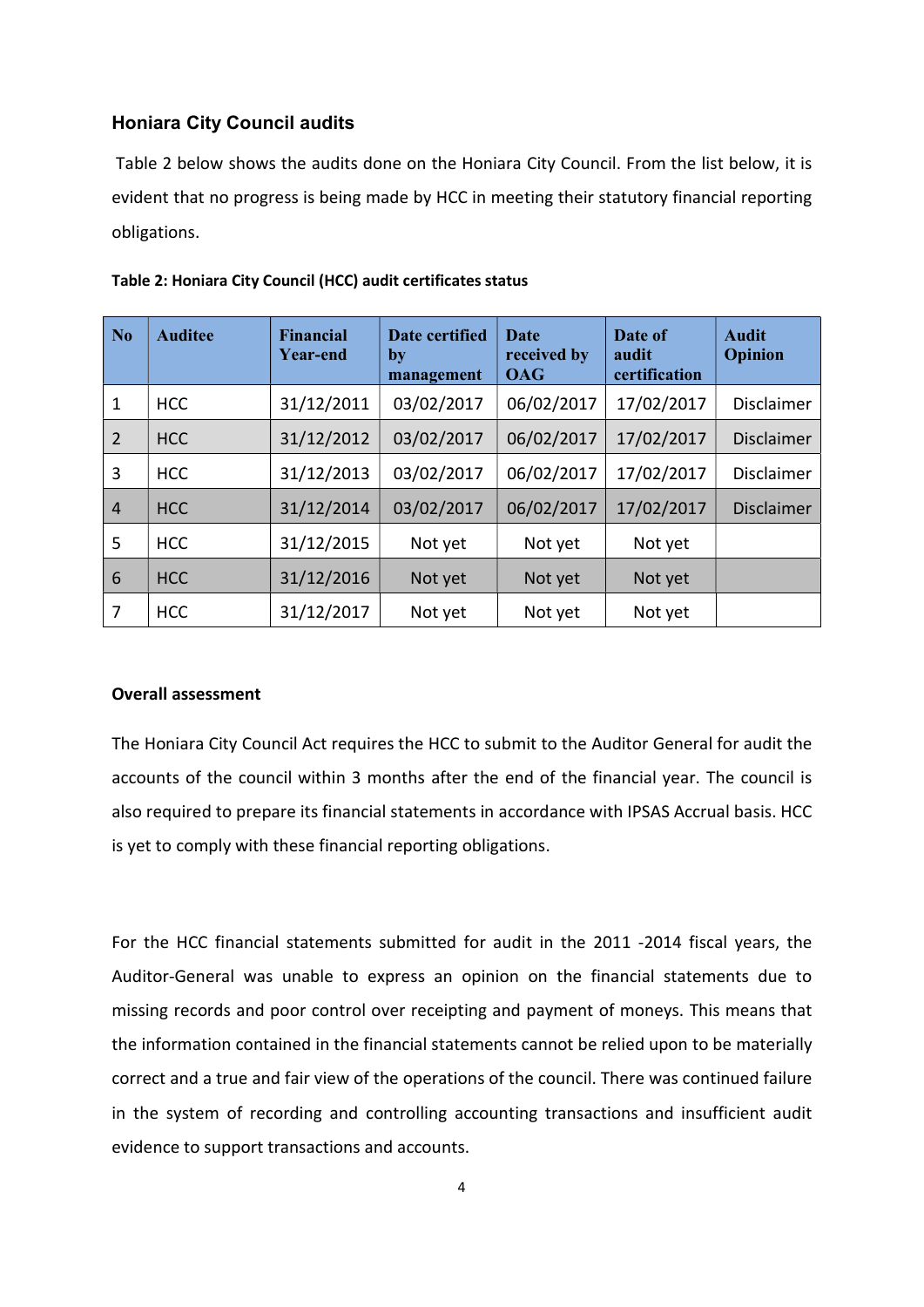# CHAPTER 1: CENTRAL PROVINCE

## Audit opinion

The Central Province annual financial statements in 2017 received a disclaimer audit opinion as they were assessed as having not complied with the International Public Sector Accounting Standards (IPSAS) cash basis.

The disclaimer audit opinion is based on the following issues.

## Closing balance

Cash and cash equivalent balance for the year ended 31 March 2017 does not reconcile. The balance has a material variance of \$2,814,513 and unable to adjust for the year. The Auditor-General therefore could not determine the accuracy of the closing balance at the year ended 31 March 2017, and the effect of any misstatement therein on the Statement of Receipts and Payments for the year ended 31 March 2017.

## **Receipts**

The Auditor-General could not verify the completeness, existence and accuracy of receipts totalling \$11,687,312 which was presented on the Statement of Receipts and Payments for the year ended 31 March 2017. This is due to absence of sufficient appropriate supporting documentation and weak control over revenue.

## Audit issues

The 2017 risk issues identified at the Central Province comprised of:

## Stale cheques and unpresented cheques

Audit identified a list of long unpresented cheques that relates to the 2015/2016 financial period. The list of unpresented cheques identified at the 2016/2017 financial period totals to \$158,100.27.

## Cash and cash equivalent disclosure variance

A misstatement of \$2,814,593 was identified by audit on cash and cash equivalents disclosed in the financial statements. It was noted that total cash and cash equivalents in the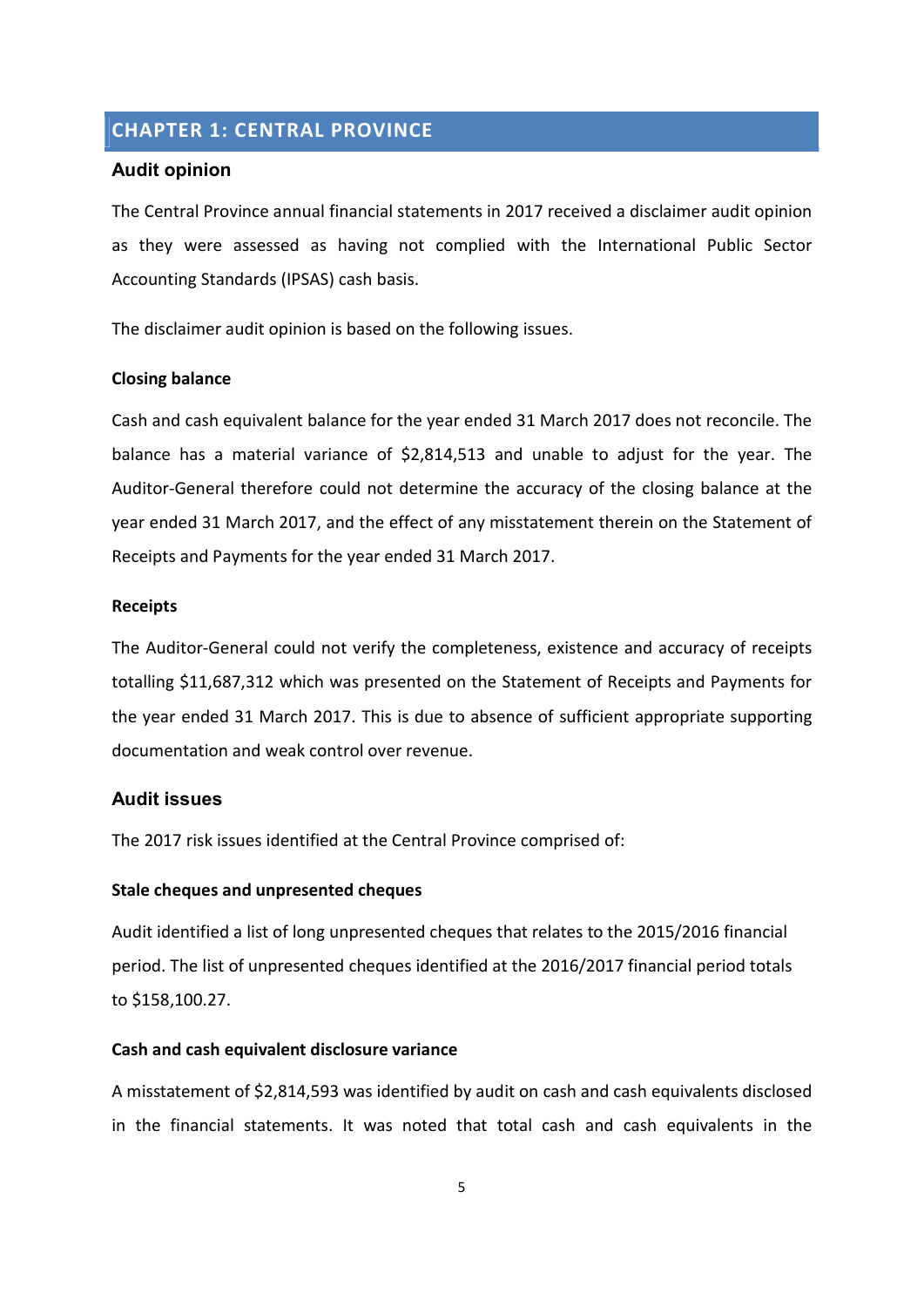cash/bank GL does not agree with the amounts reported in the statement of cash receipts and payments.

#### Cancelled Receipt with no original copy attached

It was noted that a receipt number 15418 which was regarded as a cancelled receipt but was not marked as cancelled on the carbon copy of the receipt and the original receipt was also not attached.

#### Business Licenses not updated

Business licence register was not routinely updated by the Revenue Officer. The business licence register was updated on a quarterly basis only. The register should be kept up to date to give a clear impression on the total value of business licence receivable at the end of the financial year.

#### Lack of segregation of duties over receipting and updating of business licence register

Audit identified the high risk of manipulation of business licence receipts due to lack of segregation of duties. The revenue officer was collecting revenue and updating the business licence register with no independent verification by another officer.

#### Receipts issued in were lodged in 2017 financial period

The receipts lodged to the cashier in 2016/17 financial period were issued in 2014/15 financial period and related to prior years. It was identified by audit that a total of \$55,610 worth of receipts lodged in 2017 was for revenue collected in the 2014/2015 financial period. It is highly suspicious why the receipts were delayed for lodgement.

#### Receipt book control weakness

There are control issues identified by audit over the safekeeping and accounting of manual receipt books. The identified issues are highlighted below:

 Manual receipt books were not surrendered to CIP cashier after every revenue collection trip. It is a normal trend with CIP that receipt books were kept by the revenue collectors (Gela, Savo & Russel revenue collectors) after every revenue collection trip rather than handing over to the cashier for safe keeping.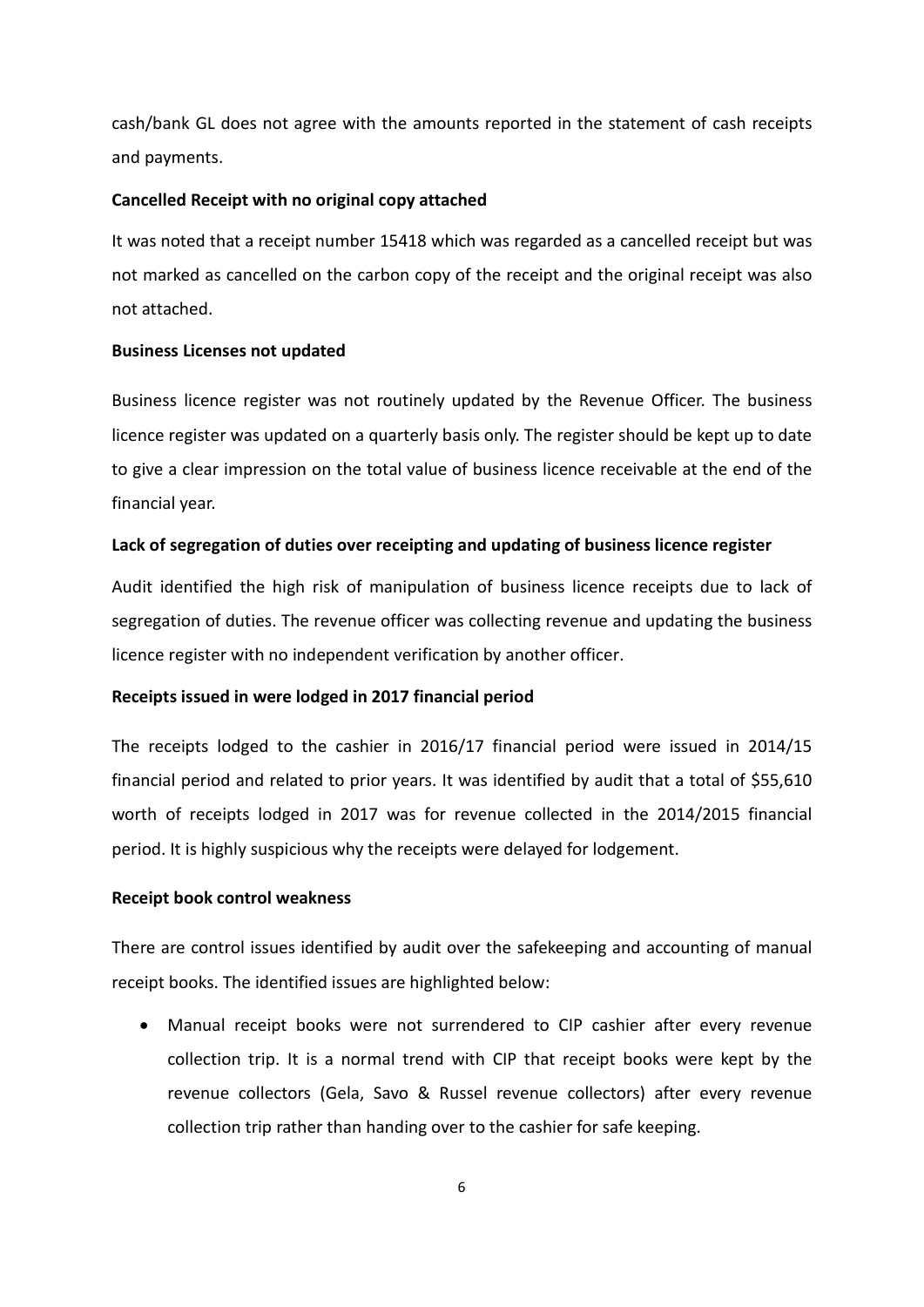Carbon copies of the receipts were not in sequential order as it was teared by the revenue collector and lodged together with the revenue collected to the cashier thus variances/differences were identified.

## Missing receipts not lodged by the Revenue Officers lodgment to the cashier

There was sequence of missing receipts or receipts not attached in the revenue lodgement to the cashier. It was identified by audit that there was a list of receipts not attached with the revenue lodgement by the revenue officer to the cashier.

## Abuse of Ward Development Grant

In its review OAG noted a payment of Ward Development Grant worth \$15,000 which did not meet the ward development specifications.

## No WDG Policy is in place to safeguard the purpose, usages and the acquittals of WDG

There is no Ward Development Grant (WDG) policy to safeguard the Ward Development Grant disbursements in the 13 Wards in Central Province.

## Unretired Imprest

A total of special imprests worth \$ 91,286 paid out to officers during the financial year were not retired. Even though the amount is less compared to the prior year, it is still a concern to resolve by the province.

## Incomplete Specimen Signature for Central Province first three (3) Quarters for FY 2016-17

OAG noted that the Central Island Province have no valid specimen signatures for the 3 quarters of financial year 2016-17 March to December 2016. The sighted copies of specimen signatures only cover from January 2nd 2017. This indicates that officers were incurring expenditures without authorisation.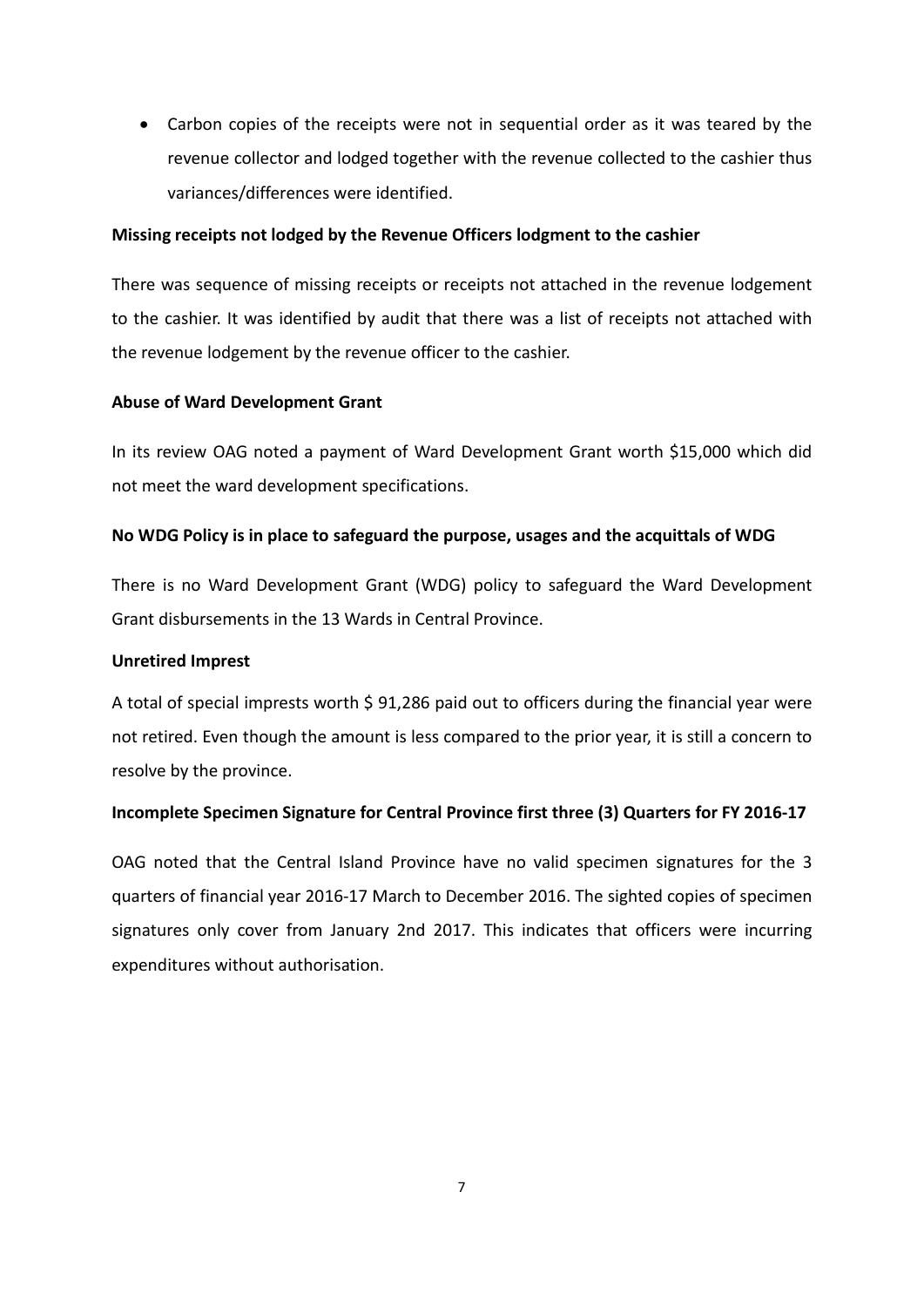# CHAPTER 2: CHOISEUL PROVINCE

## Audit opinion

The annual financial statements of the Choiseul Province (CHP) for the financial year ended 31 March 2017 were certified by the Auditor General during 2018.

The Auditor General issued a qualified opinion on the financial statements for Choiseul Province for the 2017 financial year. The basis for issuing a qualified opinion was because the financial statements were not consolidated with the investment arm of the Province as required by International Public Sector Accounting Standards (IPSAS) cash basis.

#### Audit issues

The 2017 risk issues identified during the audit are summarised below.

## Lack check of monthly accounts

The Choiseul Province Financial Management Ordinance 2008 s.65, outlines the responsibilities of the Treasurer to perform monthly checks over the important financial records. Audit noted that this important function has not been performed by the Treasurer. A prior year adjustment totalling \$358,485 was corrected in the comparative year of the current year financial statements but the adjustment was recorded twice in MYOB and was only corrected during the audit of the 2017 financial statements.

## No segregation of duties over receipting, banking and bank reconciliation

There is no segregation of duties in cash handling and banking. That is, the same officer, Cashier who receives cash also deposits in the bank account. Accordingly to Treasurer, he performs check over total cash collected and counted against receipts issued before Cashier does the banking. There is no evidence any review being done by the Treasurer before banking. All the bank reconciliations were not signed off as reviewed.

## Business register not updated

Not all receipts collected were recorded in the business register. The business register act as the receivables account which maintains all the various types of business licences. It further records the licences paid during the financial year and also outstanding licences fees. The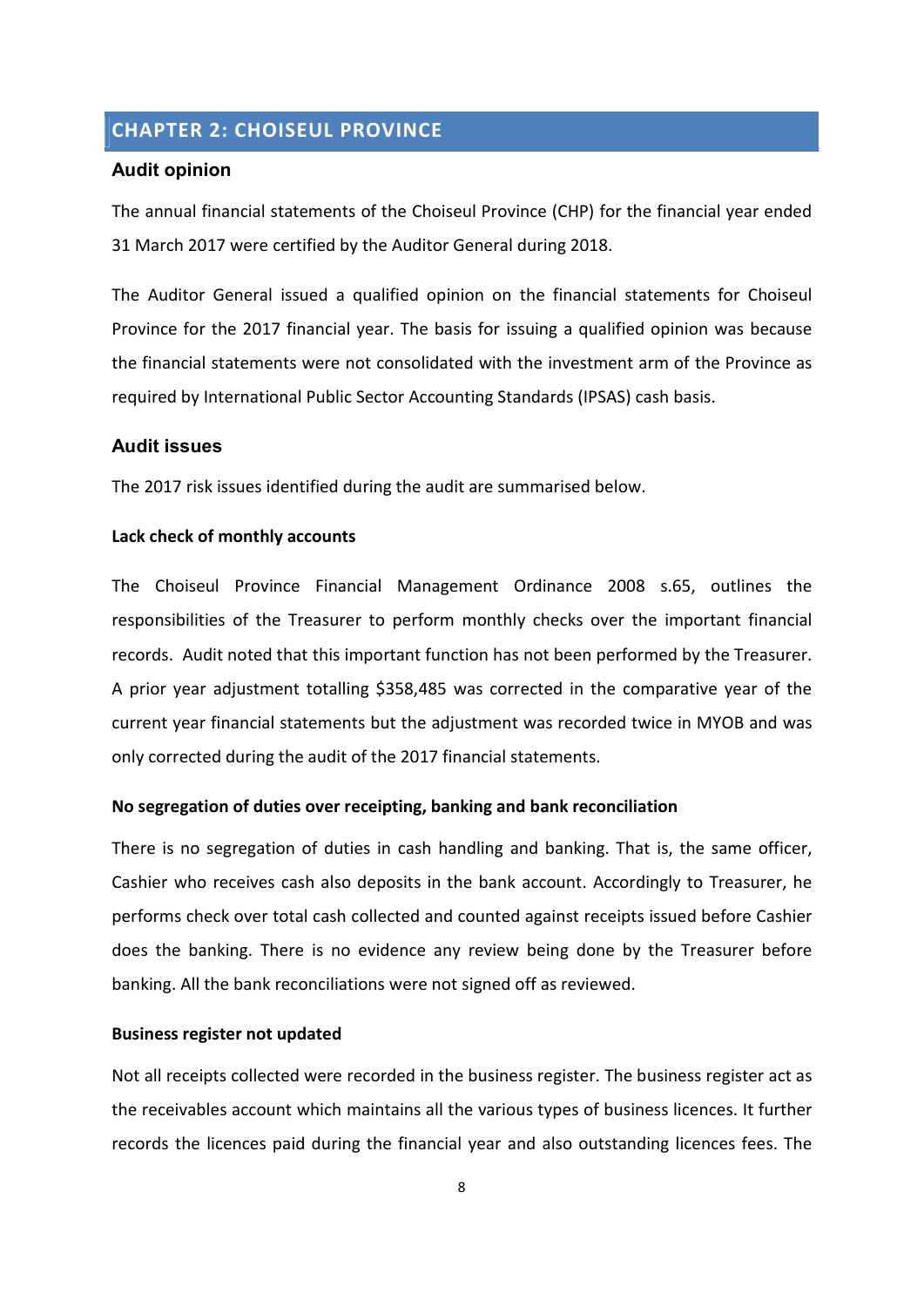business register therefore is a very important document that provides information about revenue collected and also how much is outstanding for debt collection purpose.

#### Missing payment vouchers

Audit noted that four payment vouchers totalling \$185,134 were missing.

## Ward Development grant reports needs improvement

Audit reviewed the ward development grants files and noted that not all the 16 wards report on the usage of the ward grants given to them for 2016/2017 financial year. It was noted that only 2 out of the 16 wards have completed and submitted their report, these are ward 2 and 9. Furthermore, it was noted that 2 out of 16 wards have partly reported on the usage of the ward grant.

## Non – consolidation of controlled entity (Lauru Shipping)

The issue on non-submission of the financial statements by Lauru shipping to the Choiseul Provincial Assembly was noted again during the audit of fiscal year 2016/17. According to Section 9 subsection 1 and 2 of the Provincial Enterprise Ordinance (PEO) 2011, it states clearly the requirement that the business arm of the Province must meet in terms of annual reporting. Furthermore, without the financial statements, the Provincial Government have not issued consolidated financial statements.

#### Asset register not updated

Asset register not being updated to reflect the true or correct value of the province owned assets has been a recurring issue since prior years' audits. The current audit also noted that the register needs to be updated. The register lists only the names of the assets but with no value. Instance where the Premiers residence and Taro hospital rehabilitation with a total cost is \$1,380,105 but these were not capitalised or recorded in the asset register.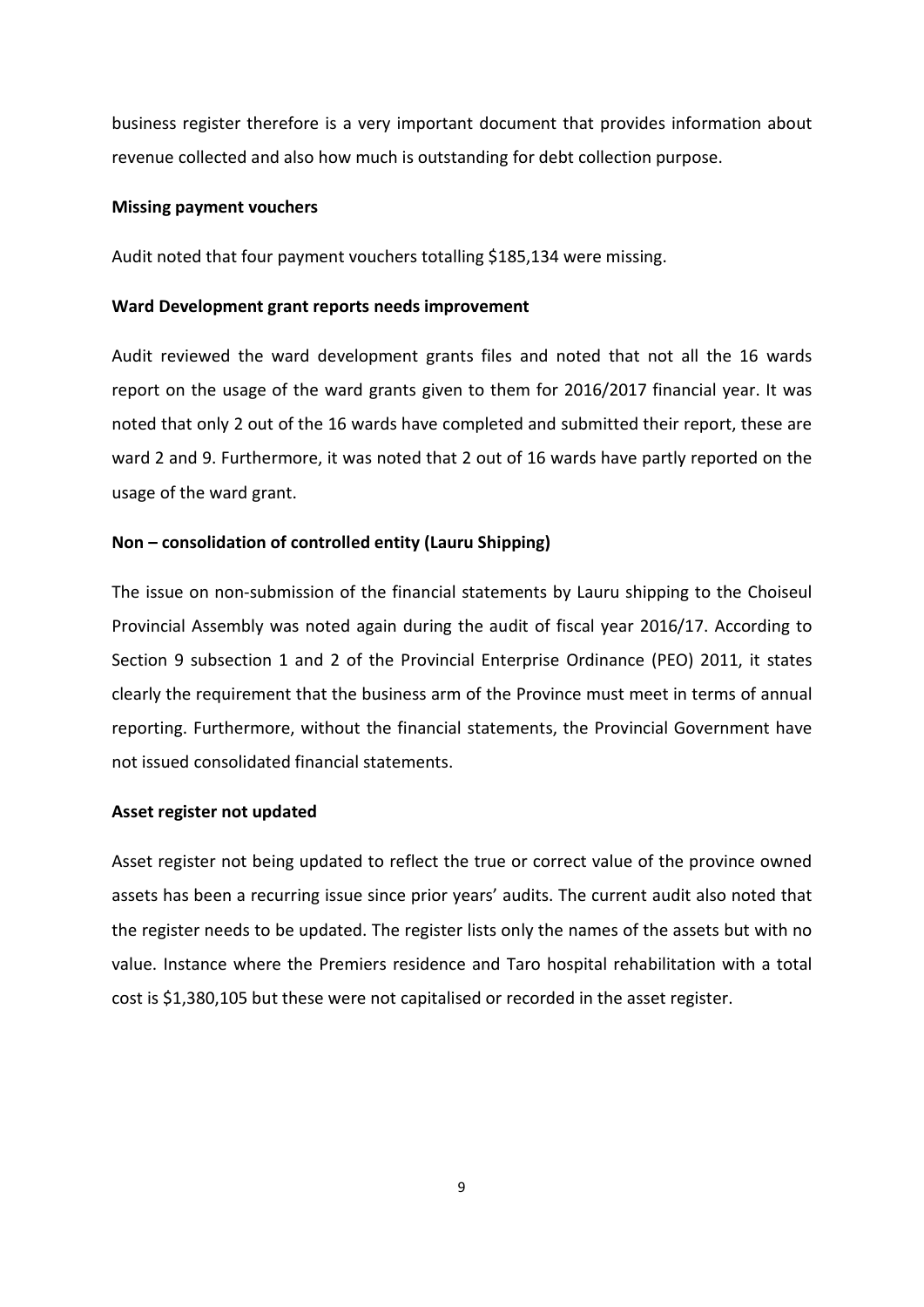## Lack Asset Management Policy

The province has no 'asset maintenance policy'. From observation, the province has a lot of staff residential houses in poor condition which needs urgent maintenance and renovation. These residential quarters are however, still accommodating the provincial staff. There is a concern on the issue of "safety" to the lives of staff still living in these residential homes. Asset maintenance policy is an important document to guide the province on how it will manage and monitor its assets.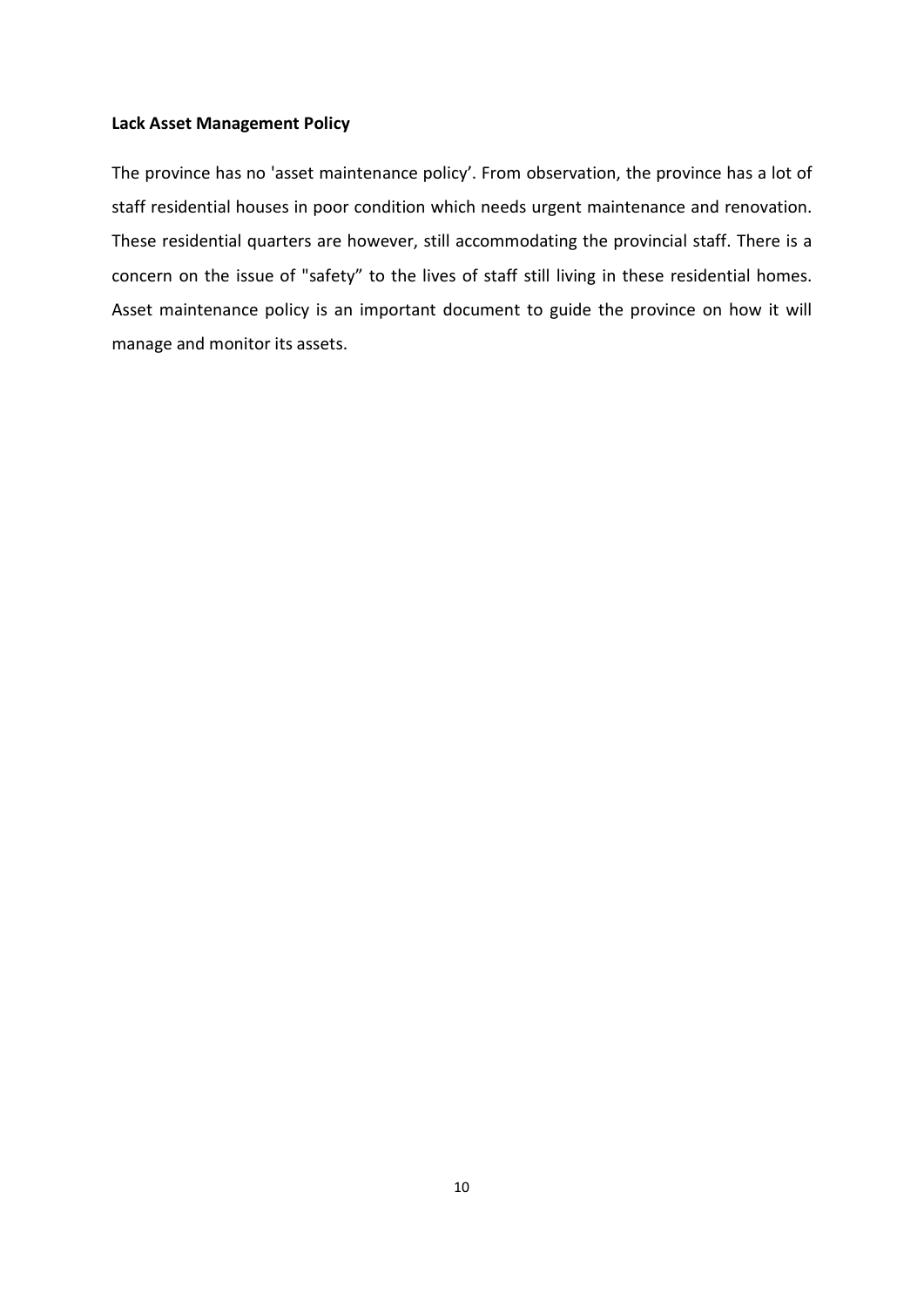# CHAPTER 3: GUADALCANAL PROVINCE

#### Audit

The annual financial statements of Guadalcanal Province received a disclaimer audit opinion for the financial year ended 31 March 2017. The disclaimer of opinion is attributed to the continuous failure in the system of recording and controlling accounting transactions and insufficient audit evidence to support transactions and accounts. There was no alternative means of verifying the balances and disclosures with respect to the annual financial statements.

The province failed to comply with the reporting requirements of the International Public Sector Accounting Standards (IPSAS) cash basis.

## Audit issues

The 2017 risk issues identified during the audit are summarised below.

#### Unadjusted errors of the current year opening balance

In the current year financial statement the opening balance need to be re-adjusted as there is an error in the running balance (increase and decrease in cash) for 2015/2016. The opening balance for 2016/2017 should be (\$263,329.52) and not (\$13,329.52) as calculated. As stipulated in the IPSAS 1.5.1; "When an error arises in relation to a cash balance reported in the financial statements, the amount of the error that relates to prior periods should be reported by adjusting the cash at the beginning of the period. Comparative information should be restated, unless it is impracticable to do so".

#### Non-compliant with IPSAS CASH Accounting frame work

The financial statement of the Province does not have proper explanatory notes to its receipts and payments disclosures. There is no proper classification of receipts and payments, no table of contents and page numbers for cross reference purposes. As stipulated in the IPSAS 1.3.31; "Notes to the financial statements should be presented in a systematic manner. Each item on the face of the statement of cash receipts and payments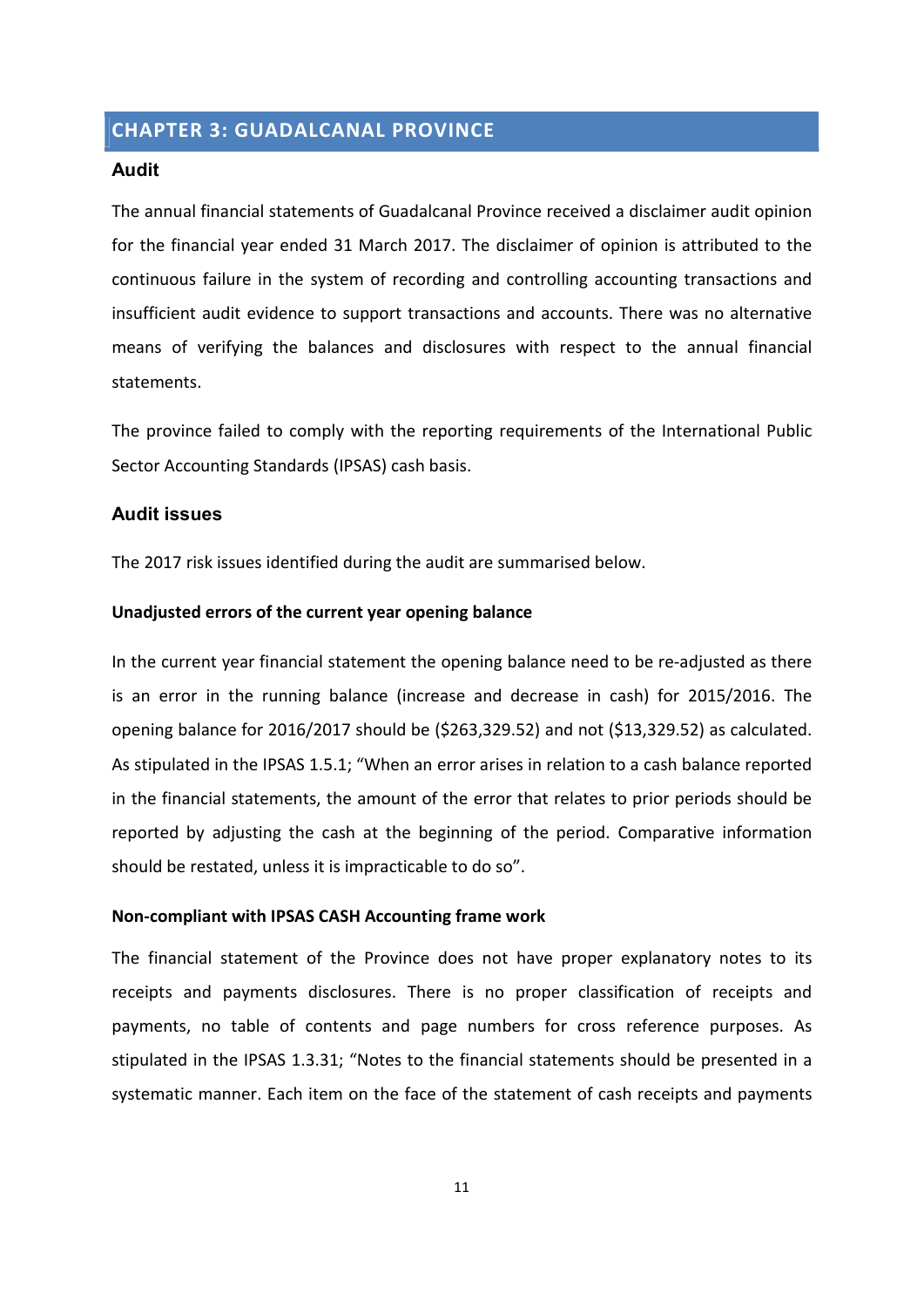and other financial statements should be cross referenced to any related information in the notes.

#### Lack of explanatory note on the Comparison of Budget and Actual Amounts

There is no explanatory note to explain the variance between the budget and actual amount. Audit noted that there are large variances without explanations. As stated in the IPSAS; "by way of note disclosure, an explanation of material differences between the budget for which the entity is held publicly accountable and actual amounts, unless such explanation is included in other public documents issued in conjunction with the financial statements, and a cross reference to those documents is made in the notes."

## Lack of licences and fees database

The Province did not maintain a license and fee payer database for the year-end. It was noted that the computer which stored the revenue data was damaged and there was no backup done to the data.

#### Missing receipt books

It was noted that the receipt books for the financial period 2016/2017 were missing. Auditors were informed that no proper hand-over note was made when the Provincial Treasurer was recalled by the Ministry of Provincial Government and Institutional Strengthening.

#### Missing receipts

It was noted that the some receipts posted in the general ledger were missing. It was confirmed to cashbook that the same receipts were not deposited to bank account.

### Delayed banking of receipted monies

Guadalcanal Province Account division normally received cash and expended it on operational expenses without first depositing the cash to its bank account. It was also noted that receipts were not banked immediately but were withheld for periods ranging from a week up to months before they were banked.

12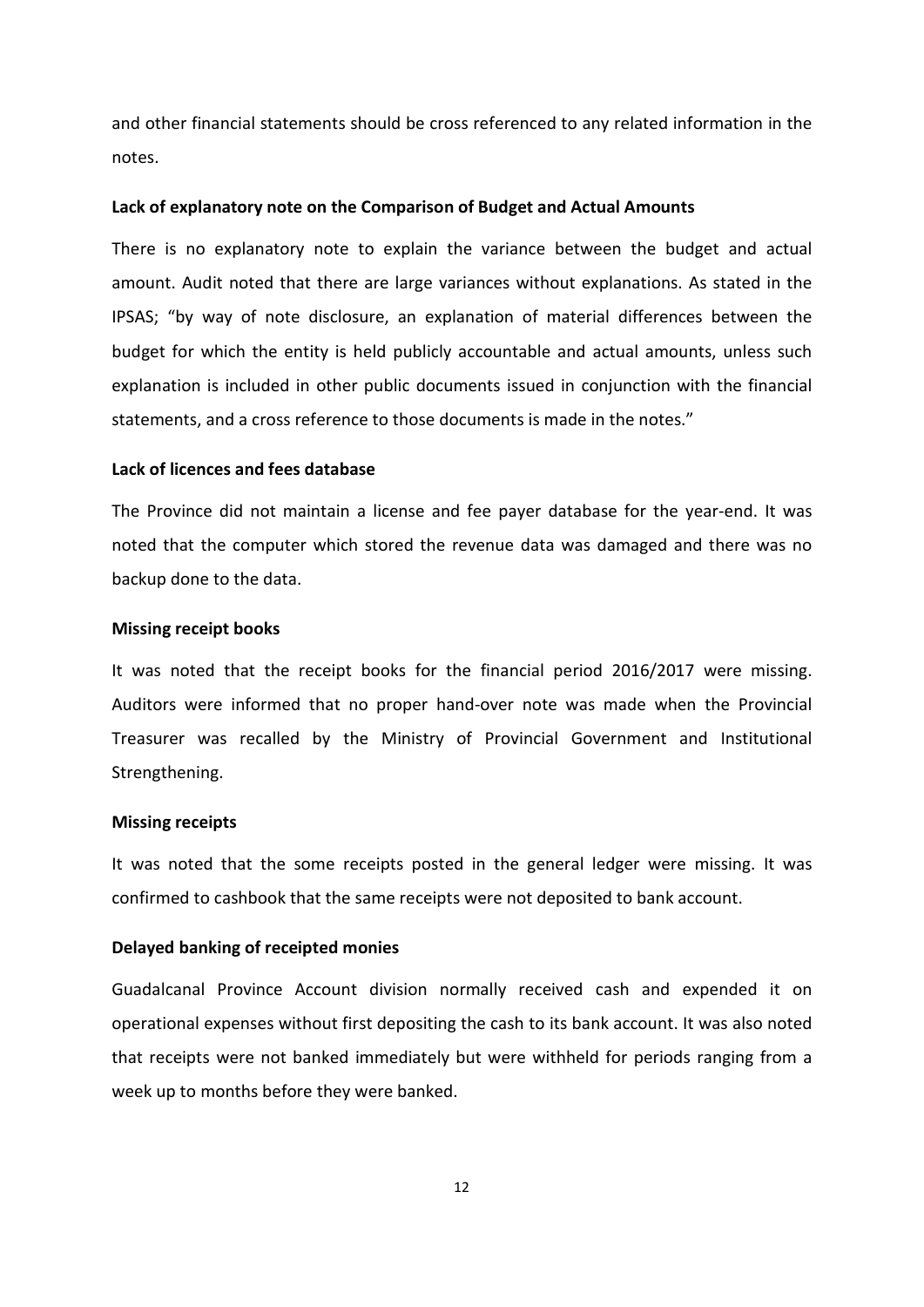#### Lack of proper planning, monitoring and oversight of development project

It was noted that the province paid extra variation payment fee of \$899,169.50 to a particular contractor which was a costly exercise as it took out a lot of resources for the province to settle such obligation. However, there was no independent report to justify the amount claimed by the contractor.

#### Lack of proper supporting documents

Payments worth \$303,650.00 were without proper supporting documents. These payments were to cater for the Solomon games participants' allowances, fundraising drive and imprest. No further details were attached on how the funds were disbursed.

#### Lack of control mechanism over WDG

MPA allowance and WDG fund was made up of 13.6% of the total appropriation budget of the province. However, the province did not have a control mechanism over the use of WDG as no acquittal reports were provided on the usage of the funds.

## Lack of proper recording of retired imprest

GP has maintained a special imprest register but the register has never been updated whenever an officer retires his/her imprest. Audit noted that all officers have retired their imprests but it was the register that was not updated. There is confusion among the staff who should be recording the retired imprest. Officer in charge need to record retired imprest as soon as they receive the acquittal documents.

## Lack of timesheet for clock-in and out

From observation, it was noted that the GP officers were always late to work and left early from work but were requesting for overtime. Since GP did not have a timesheet system to track attendance and monitor the movement of its officers, officers tend to follow their own time to arrive at work and to leave without genuine reason.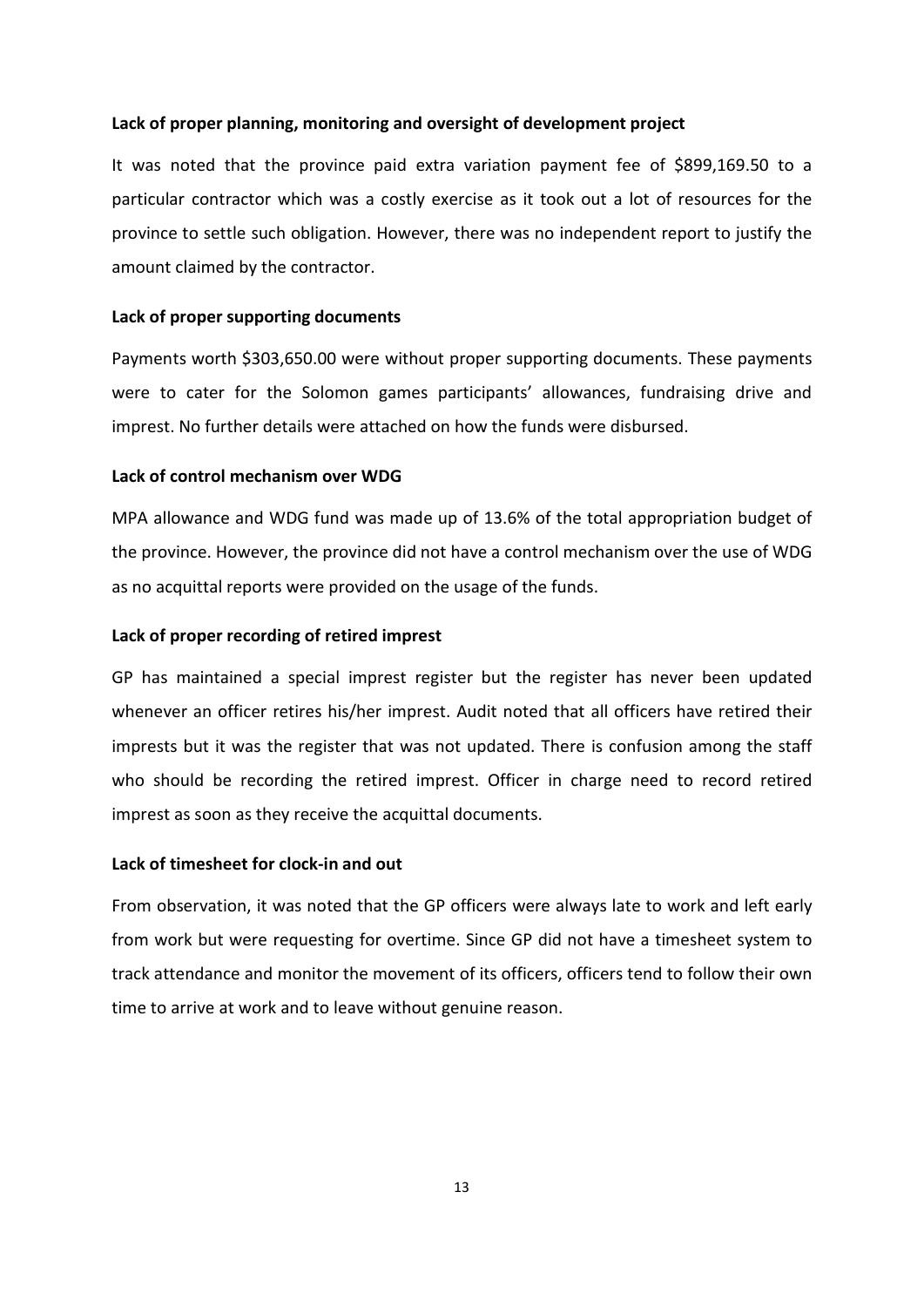## Employee incorrect pay rate

Two provincial employees have been paid more compared to the staff establishment. Audit was unable to obtain any clear explanation or any documentation from both the administration and payroll staff to justify the increase of their basic salary rate.

## Lack of controls over the management of the Province Investment

Guadalcanal Development Authority (GDA) does not produce any financial report for the current year for consolidation. As stipulate in IPSAS 1.6.5; "A controlling entity should issue a consolidated financial statements which consolidates all controlling entities, foreign and domestic."

## Lack of Accounts receivable listing

GP does not have an accounts receivable listing for the financial year. This makes it difficult for the province to keep track of those yet to settle their dues.

## Lack of Accounts Payable Listing

The province does not maintain an accounts payable listing for year end. Audit acknowledged the Acting Deputy Treasurer who recently took up the post but the outgoing Provincial Treasurer did not make any hand over note regarding this payable listing.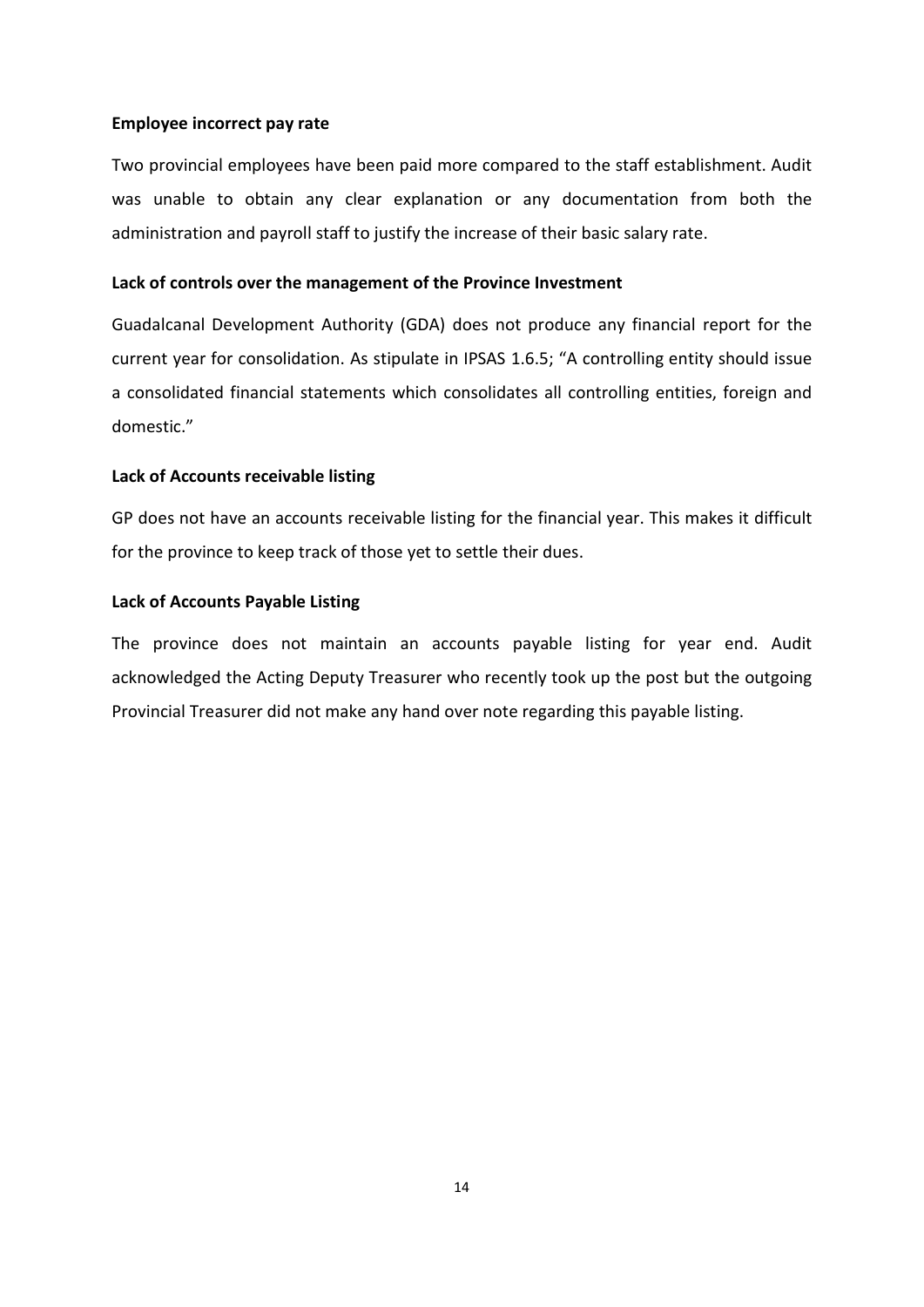## CHAPTER 4: ISABEL PROVINCE

#### Audit opinion

The Auditor General issued a qualified opinion on the financial statements for Isabel Province for the financial year ending 31 March 2017. The basis for issuing a qualified opinion was the Province did not consolidate the Isabel Investment Corporation (IIC) financial statements to its financial statements as required under IPSAS 1.6.5 which states: "A controlling entity, …., should issue consolidated financial statements which consolidates all controlled entities, foreign and domestic, ….."

## Audit issues

The major issues identified during the audit included the following:

#### Isabel Investment Corporation (IIC) FS not consolidated

It was confirmed by the Provincial Treasurer that the IIC is yet to audit its accounts and records for its 2016 fiscal year. The province is unable to consolidate IIC reports in the current provincial signed annual financial statements. As stipulate in IPSAS 1.6.5; "A controlling entity should issue a consolidated financial statements which consolidates all controlling entities, foreign and domestic."

## No proper planning, monitoring PCDF and IPG projects

Physical inspection conducted and noted that the work done to Guguha Secondary School boys' dormitory and culvert at Ngulahage road access was below standard. The cost incurred did not reflect the quality of the work done to those projects.

## Incomplete payment vouchers (PVs)

Payment vouchers with a total value of \$608,827.12 could not be verified for accuracy and completeness. The vouchers were not signed-off and not dated. Requisition forms were not attached to some of the PV. Most PVs with issues were for payment of utility, timber rights hearing and Kodili festival.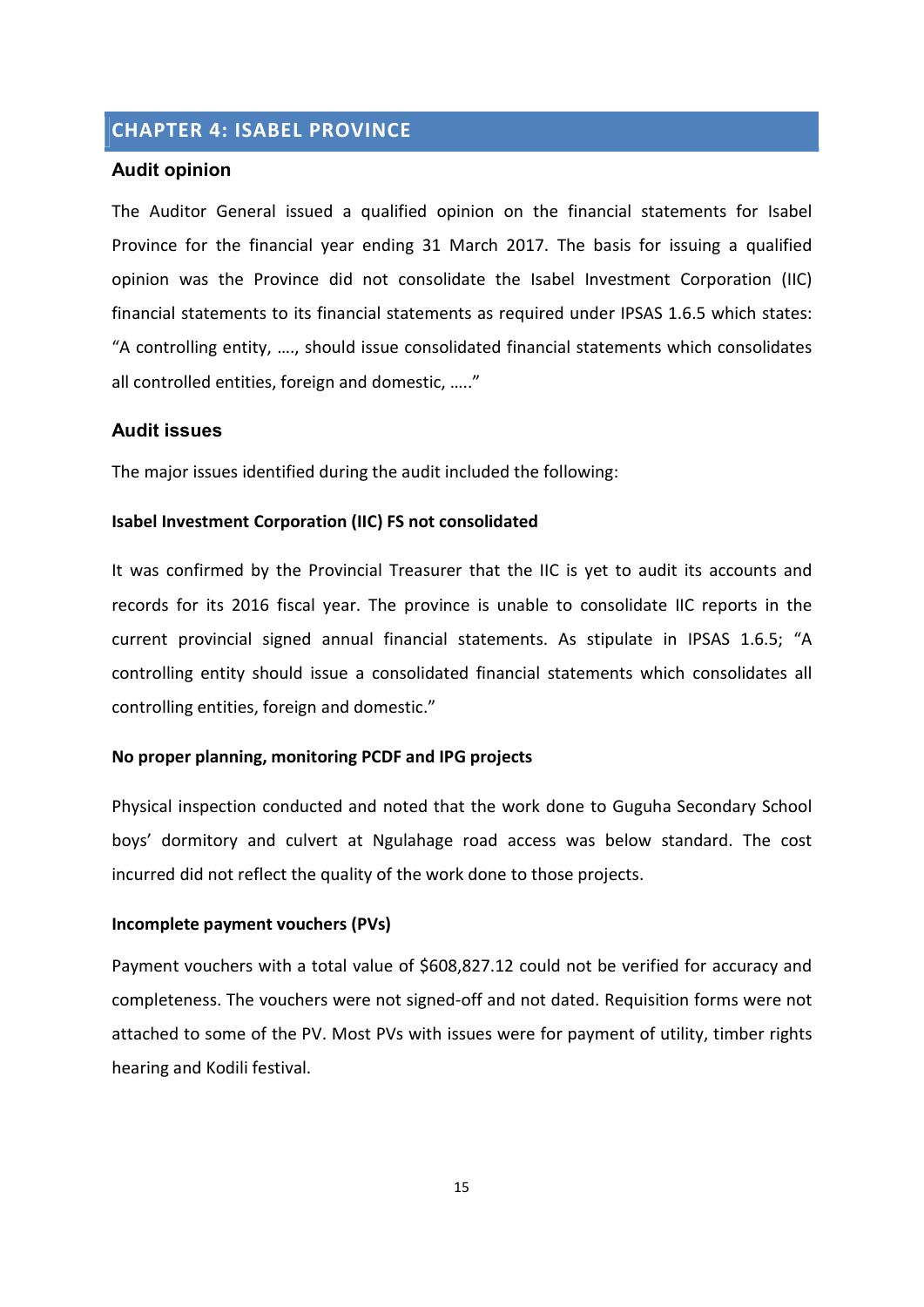## Subsistence and sitting allowance forms not signed

\$48,780 worth of subsistence and sitting allowances was not signed by certain Members of Provincial Assembly (MPA). Signing would have confirmed the occurrence and completeness of those payments which were paid to the MPA.

## Lack acquittals of grants assistance to communities/wards

According to Section 11(1) of the community assistance ordinance 2013, upon used of grants the ward concern should acquit the amount received. From the total amount given through grants, 95% of amount was not acquitted to the province.

## Late retirement of imprest

Special imprests valued at \$75,985.00 were retired late. This is a breach of section 51 of the Provincial Financial Management Ordinance 2014 (PFMO) which stated that imprest must be paid back to the Province Government immediately after the necessity for it ceases.

## Imprest holder does not sign the imprest application form

Two (2) imprest holders failed to sign the imprest application forms. The total amount obtain was \$27,940.00.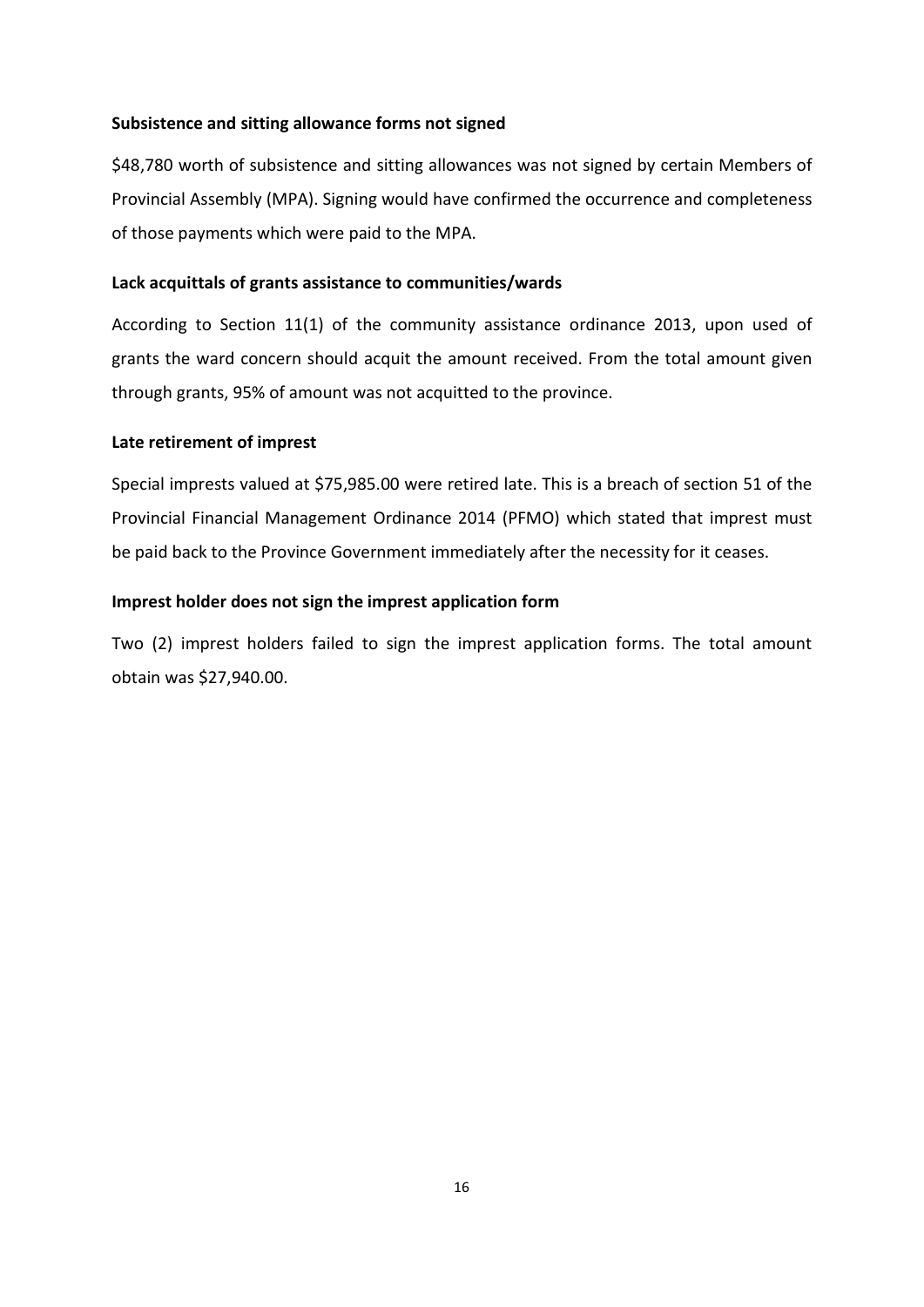# CHAPTER 5: MAKIRA ULAWA PROVINCE

## Audit opinion

The Auditor General issued a disclaimer audit opinion on the 2016/2017 financial statements of Makira Ulawa Province. The basis for disclaimer audit opinion was the failure of the province to produce annual financial statements in accordance with IPSAS cash basis.

The significant issues that give rise to this conclusion are detailed below.

## Receipts

The Auditor-General could not verify the completeness, existence and accuracy of receipts totalling \$326,930.50 of total receipts which was presented on the Statement of Receipts and Payments for the year ended 31 March 2017. This is due to absence of sufficient appropriate supporting documentation and weak control over revenue.

## Payments

The Auditor-General could not verify the completeness, existence and accuracy of payments totalling \$139,832.00 of total payments which was presented on the Statement of Receipts and Payments for the year ended 31 March 2017. This is due to absence of sufficient appropriate supporting documentation and weak control over payments.

## Consolidation Financial statement

Makira Ulawa Provincial Government did not issue a consolidated financial statement for the financial year ended 31 March 2017. The Province fail to consolidate the Makira Ulawa Investment Corporation financial statements to its financial statements as required under IPSAS 1.6.5.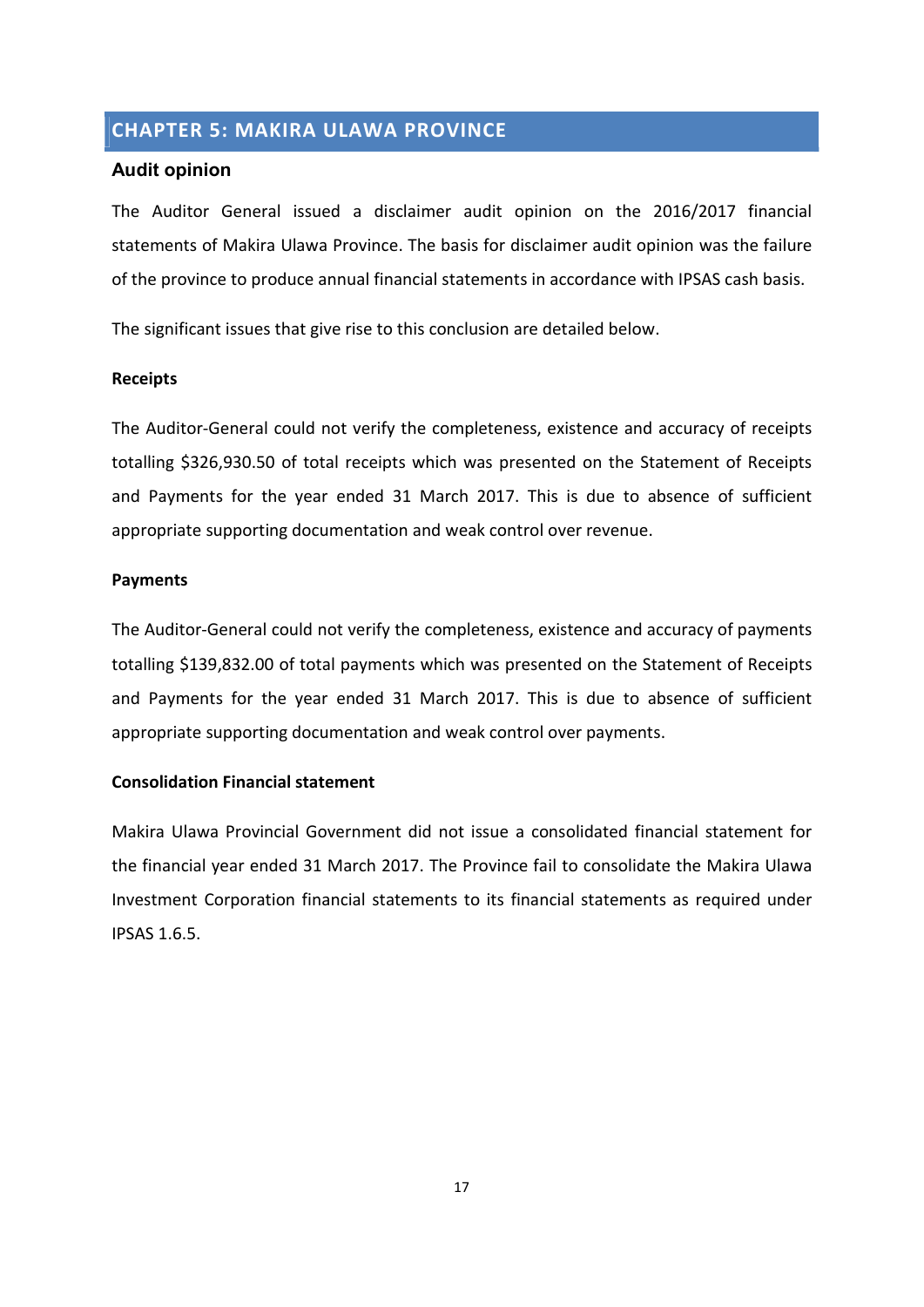## Audit issues

The 2017 risk issues identified during the audit are summarised below.

#### Deposited receipts could not be ascertained

Completeness of revenue or receipts could not be ascertained. A total of 40 samples of bank deposits for the year were selected for review and out of the total samples selected 15 were missing and could not be ascertained. A total of \$326,930.50 bank deposits summaries were not provided thus audit could not ascertain if the deposits were complete.

## Expenditure not approved in accordance with financial delegations

From a sample of 30 transactions, a total of 3 payment vouchers which worth \$98,880 had not been approved in accordance with the Provincial Government's financial delegations policy.

#### Lack of adequate supporting documentation (C/fwd. issue from 2015/2016)

Some of the payment vouchers authorised and paid by the Provincial Government lack adequate supporting documentation to support the payments. Sufficient documentation such as requisition forms, invoices or progressive reports were not presented on file or attached to the payment vouchers.

## Lack of WDG quarterly reports from wards (C/Fwd. issue from 2015/2016)

The quarterly reports for ward development grants have not been prepared. 20 Wards have not submitted their quarterly reports as required for the ward development grants. Even when the quarterly reports were not received, the next tranches of ward development grants were issued to the wards by the province.

#### Unexplained significant increase in salaries for divisions

Notable increases in salaries by divisions were noted during the audit. An analytical summary of salaries paid by divisions was performed to analyse the trend in salaries incurred during the financial year.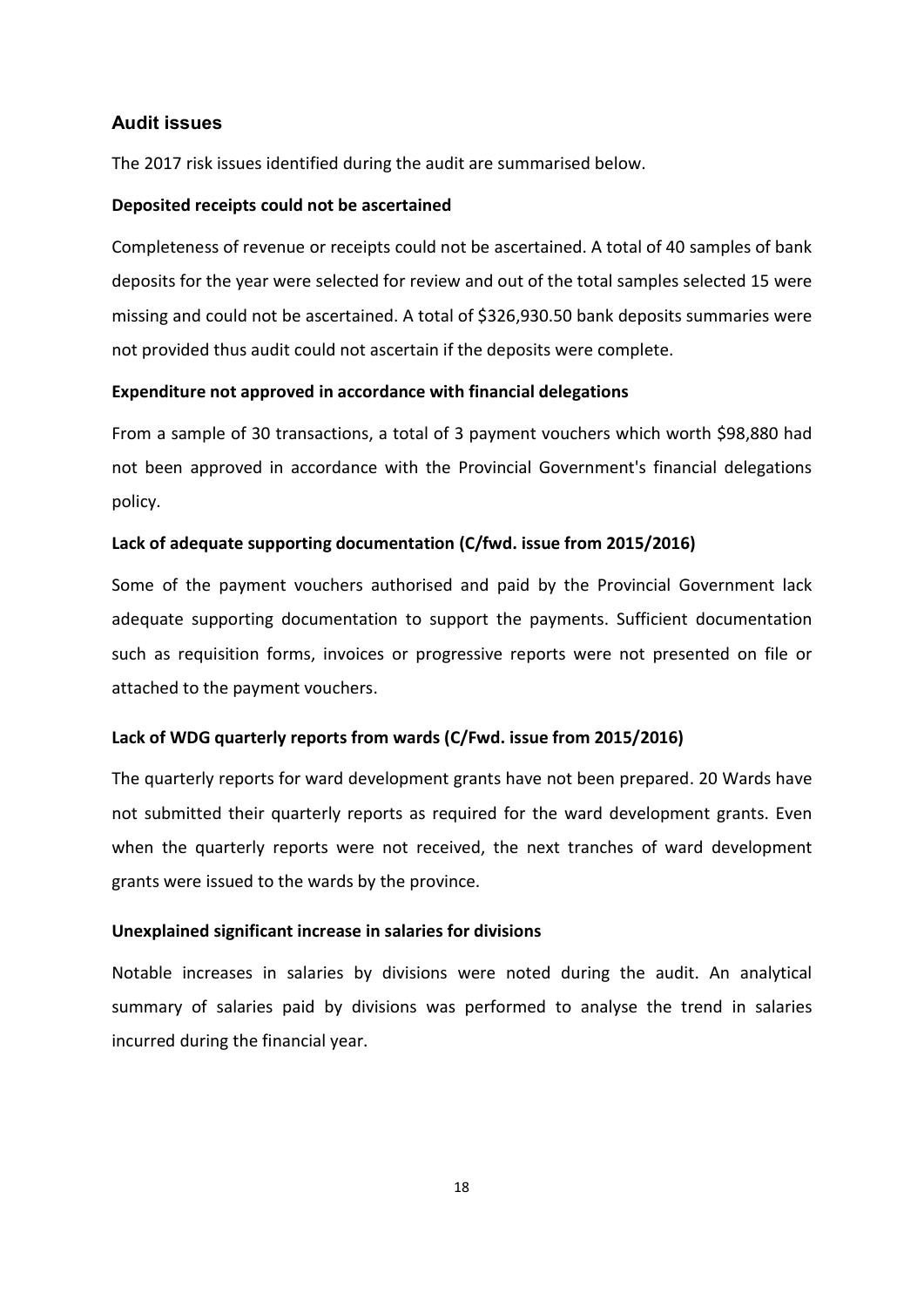#### PAYE & NPF under-paid

Payroll deductions for PAYE, NPF and Advance recovery were not deducted at the correct rates as required by legislation. The under deduction was valued at \$13,827.29.

#### Bank reconciliation reports not reviewed

The bank reconciliation statements were not signed off by the preparer and the reviewer. It was not indicated on the bank reconciliation working papers that the preparer and reviewer signed off on the working papers.

#### Financial Statement not prepared and consolidated (C/Fwd. issue 2015/16)

It was noted that MUPIC never produce any accounting reports to consolidate with the Province financial statement. Section 15 of the Makira Ulawa Province Investment Corporation Ordinance (MUPICO) 1998 requires MUPIC to prepare audit annual financial statements. IPSAS cash basis s1.6.5 also requires consolidation of financial statements.

## Manual imprest register not updated

The Provincial Government did not update its manual imprest register thus could not be reconciled with the General Ledger in MYOB.

#### Recovery of un-acquitted imprests and advances (C/F – 2015/2016)

The province has maintained a special imprest register on a manual book and within the MYOB system. The province was not able to manage the recovery of unretired imprests from the imprest holders. As a result imprests that were due for retirement within the fiscal year were not done.

#### No Staff advance register kept

The Provincial Government did not maintain a staff advance register. It is essential that staff advance register is maintained and kept in a secured room from unauthorized access.

#### Account payable unaccounted for

The Provincial Government has not maintained listing of its accounts payable in a register. This indicates poor management and control over its trade creditors.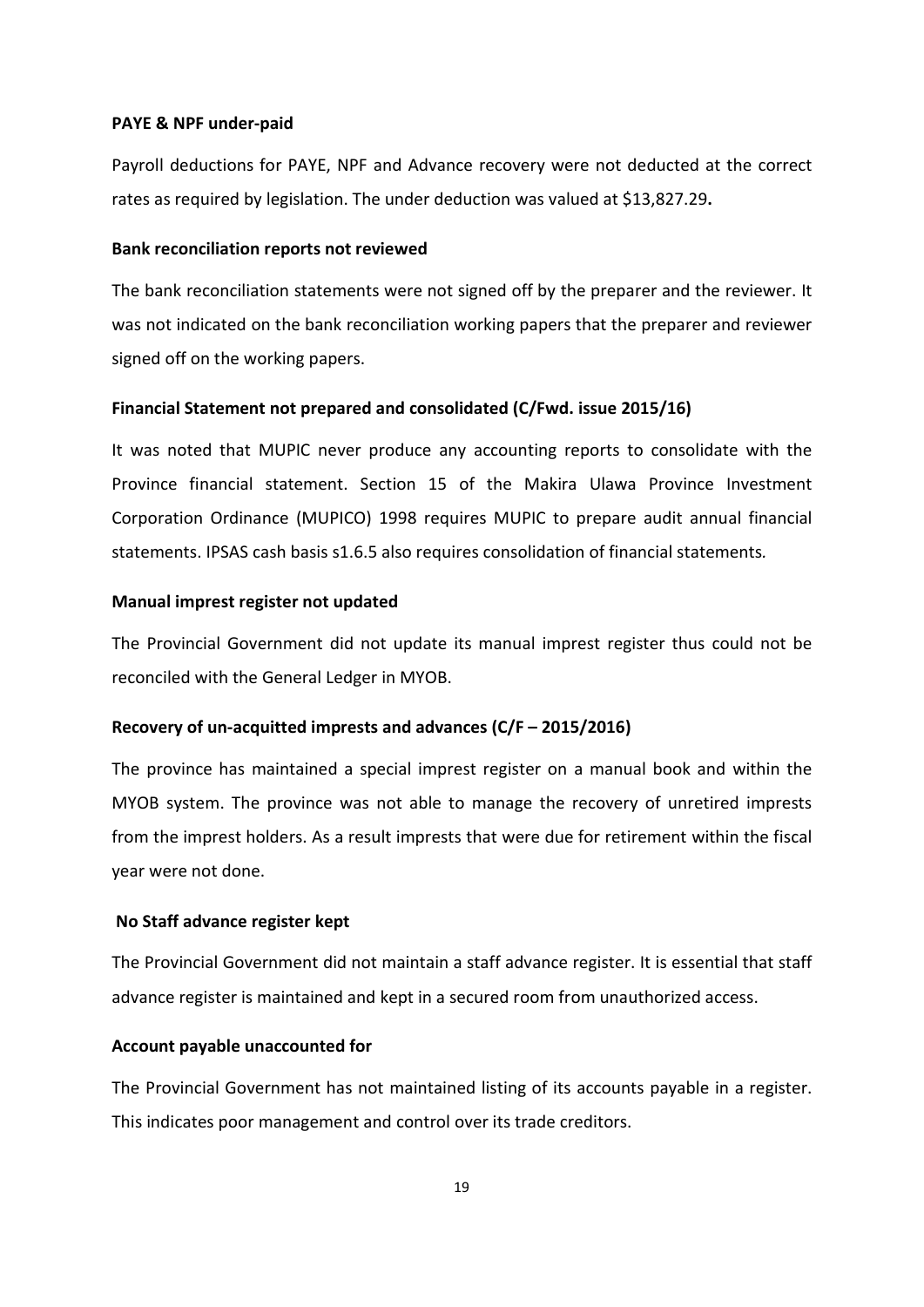## Incomplete fixed asset register

The Fixed Asset Register (FAR) was incomplete and was not up to date. Some assets recorded in the assets register could not be located. Some assets identified through physical observation were not recorded in the fixed asset register e.g. Provincial Premier's truck (Hilux), Provincial office building, Provincial rest house to name a few.

## Financial statement discrepancies

The following balances in the financial statements have issues with them:

- Closing balance of the statement of receipts and payments could not be verified due to insufficient documentation.
- Net cash flow balance has a material variance.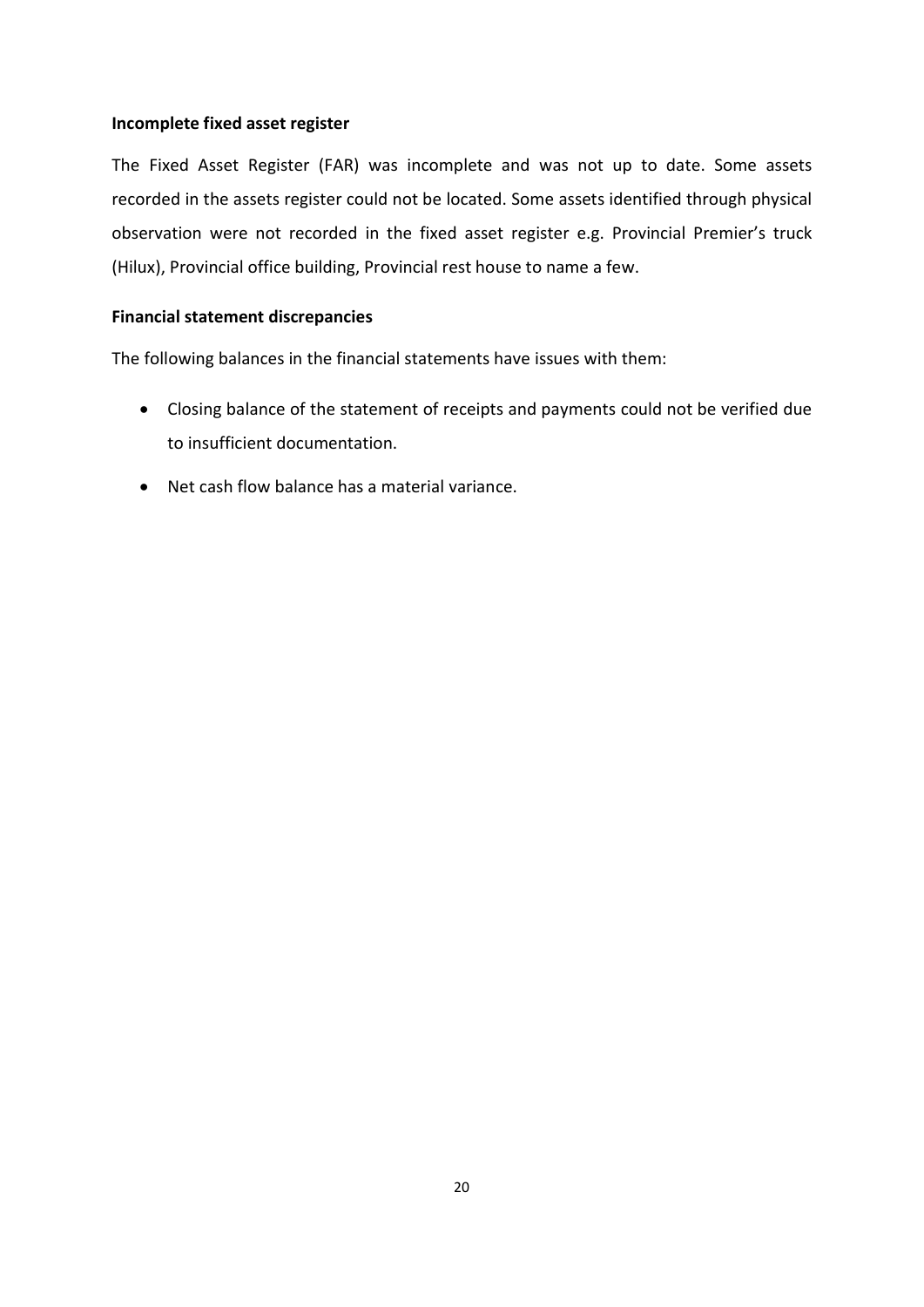# CHAPTER 6: MALAITA PROVINCE

## Audit opinion

Disclaimer audit opinion was issued for the annual financial statements of Malaita Province for the financial year ending 31 March 2017. The disclaimer of opinion is attributed to the continuous failure in the system of recording and controlling accounting transactions and insufficient audit evidence to support transactions and accounts. The Auditor-General was unable to confirm or verify by alternative means the balances and disclosures with respect to the financial statements.

## Audit issues

The risks identified during the audit are summarised below.

#### Unable to rely on Financial Statement (FS) figures

Audit was unable to reconcile 71% of the total receipts to General Ledger (GL) which was extracted from the MYOB system. Audit also was unable to reconcile 61% of the total payments to GL. For the whole FS figures, only 34% of figures presented were relied upon. It was viewed as pervasive misstatement of the FS.

## Cashing of cheques without depositing them into bank account (C/Fwd. from 2015/2016)

The issue of cashing of cheques without depositing those cheques has been a recurring one that the Provincial Government is still repeating. There is no seriousness shown by the Provincial Administration to act on the recommendation issued by OAG to rectify the issue. And this is a serious breach of section 30 (2) of the Financial Management Ordinance 2008. Cheques should not be cashed but should be deposited into the right account before withdrawing it to be used for operational cost.

## Incompleteness of business licences and fees payers register (C/Fwd. from 2015/2016)

The business licences and fees database kept by the province was incomplete. This makes it difficult to know exactly how much revenue the province should have collected for the audited period.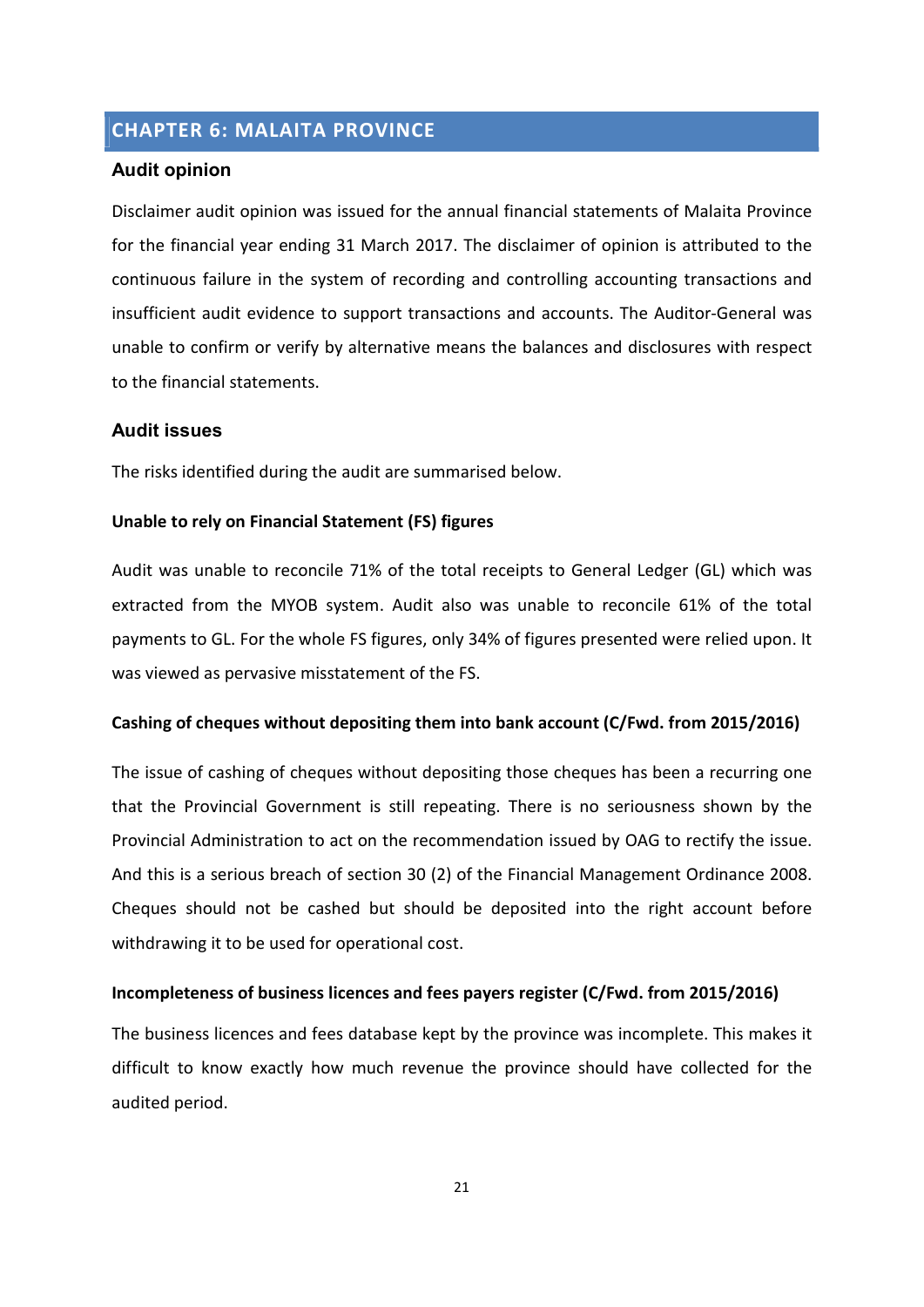## Lack of surprise survey of cash (C/fwd. from 2014/15)

No surprise survey of cash being conducted by the Provincial Treasurer or his deputy for the audited period or even the prior years which is a great concern to OAG. Provincial Treasurer or his deputy should check on the cashier to see that the cash collected are reconciled with the record as stated in section 66 of FMO 2008.

#### Designated bank accounts were not used for its purpose (C/Fwd from 2015/2016)

The Provincial Government is still adopting the practise of using bank accounts for purpose not intended for. OAG noted that the salary account was used for its operation activities while the main account was used to fund salaries of the direct employees. Furthermore, it was noted that recurrent revenue was sometimes deposited into either the PCDF, salary or the main account.

#### Cash book kept by the Province incomplete

Provincial Administration kept an incomplete cash book for the main bank account. Only the expenditures were entered in the cash book.

#### Bulk withdraw of cash by Cashier

The provincial government accounts cashier normally withdraws huge amount of hard cash from the bank, bring it to office to pay the suppliers or MPAs using the yellow envelops. This normally happens when funds available in the bank. It is a good practice that suppliers should be paid by cheque so as to avoid the risk of cash being used for different purpose.

#### Insufficient supporting documents attached to Payment vouchers

OAG conducted test on the recurrent expenditures however, audit was unable to confirm the reliability of \$7.4 million worth of payments. These payments identified either have illegitimate receipts and no supporting documents attached to the payment vouchers.

#### Lack of progressive report for contract payments (C/fwd from 2014/15)

Four (4) capital payments totalling \$993,259.01 were paid to contractors but there was lack of certification from works or planning officers to approve that the payments were legitimately earned by the contractors.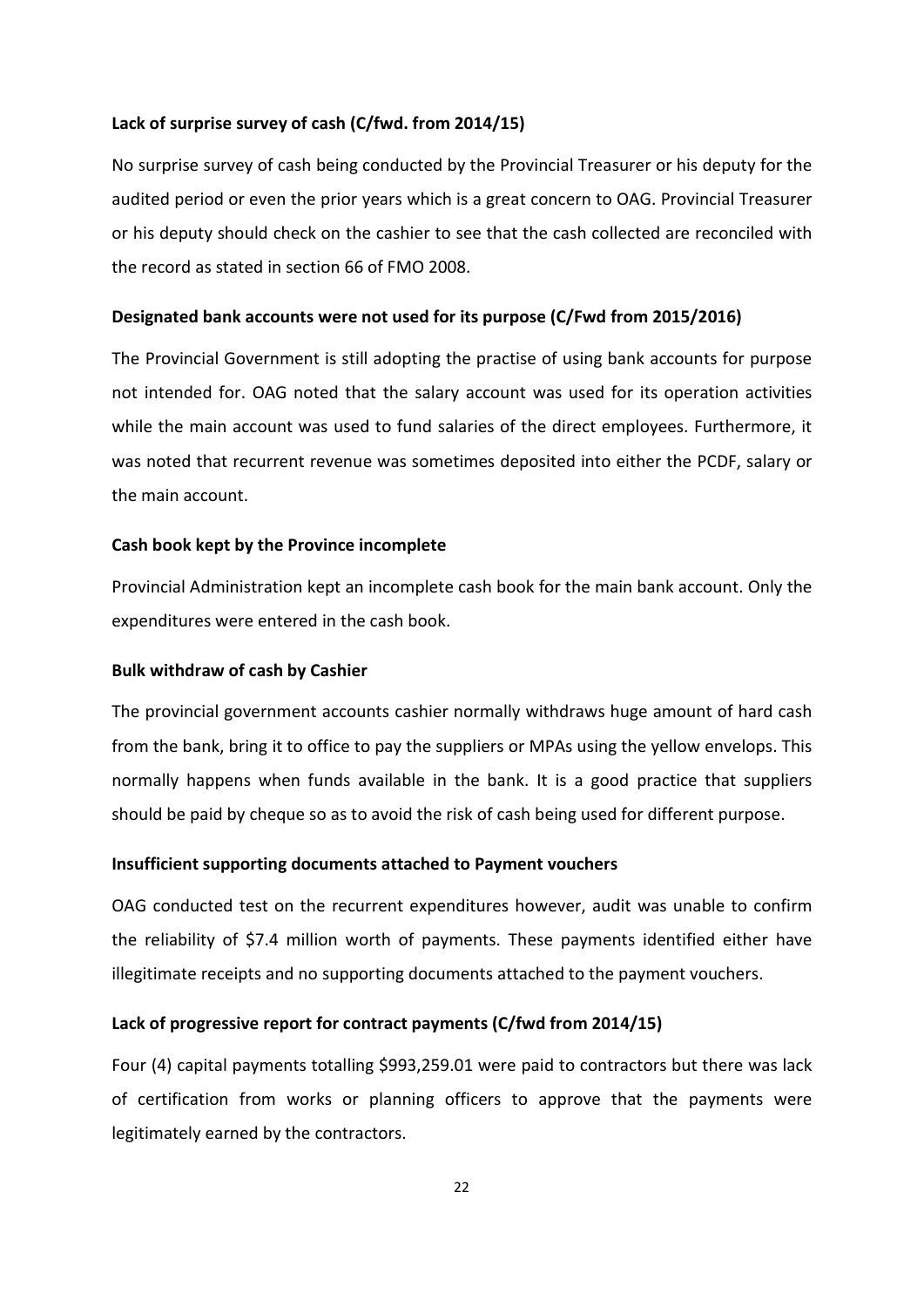## Excess over-time claims by Security officers

There was poor control over the monitoring and approval of over-time claims by Security officers. Hours claimed ranges from 15 hours – 26 hours per over-time claim which means that those officers were paid both ordinary hours and overtime on overtime rates.

## Weak control over hiring of casual workers

The hiring of casual workers by the province was not procedural. There was no evidence to confirm that casual workers or number of casual workers were needed by the province to do short-term work.

## Special Imprest register (SIR) lacks sufficient information

It was noted that the imprest register lacks the following information:

- Date in which the imprest should be retired
- Date of the actual retirement

## Multiple imprest holders (C/fwd. 2015/2016)

There was no effective action taken by the province to address the recurring issue of giving multiple imprests to officers.

## Staff advances register not updated (C/fwd from 2014/15)

There was no seriousness shown by the province to address the recurring issue of Staff advances register not being updated. This has made it difficult to determine the accuracy and completeness of the advances or to confirm whether or not the outstanding advances given as staff advances would be recovered in the subsequent financial year.

## Fixed asset register was not updated

The Province has a fixed asset register but it was not updated to capture the assets procured and disposed during the financial year. Also certain important details were not completed in the register such as:

- serial number:
- asset number;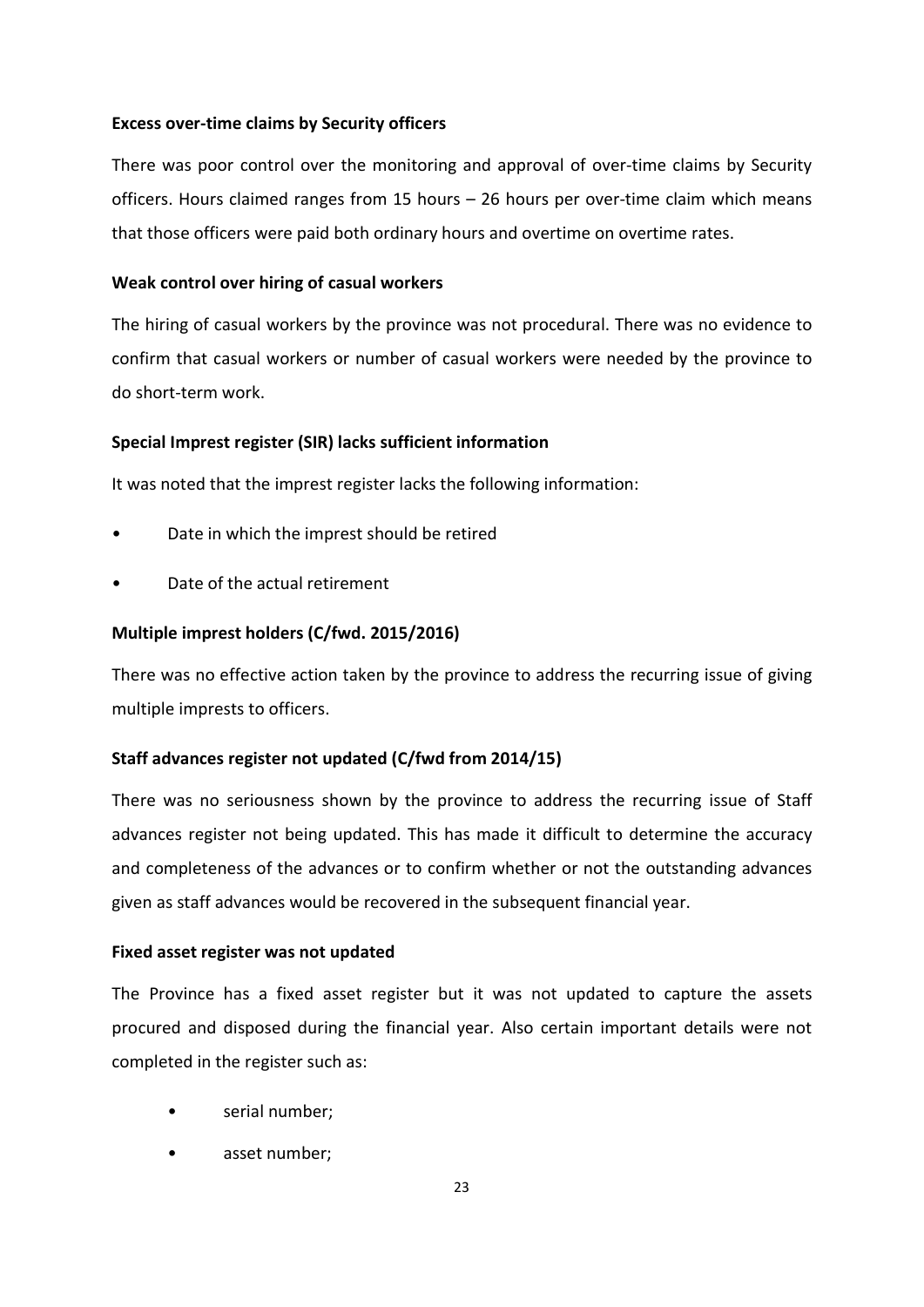- original cost;
- purchase order number;
- asset location;
- date of acquisition;
- asset condition:
- due date for replacement; and
- sales proceed of the asset.

## No accounts payable register kept (C/fwd from 2014/15)

The province is yet to rectify the issue of keeping the creditor register. The province relied on the general ledger data obtained from MYOB to provide them with the information. MYOB was not a trusted tool to obtain such information as control around the system was very weak.

## Accounts receivable register not updated

The accounts receivable register was maintained by the Provincial Government but it was out of date and cannot be relied upon. It is important that the accounts receivable register is regularly updated so that the Provincial Government can determine how many businesses still owe them for the financial year and to ensure the information is properly and appropriately disclosed in the encouraged note on the financial statements.

## Borrowing funds from unauthorised lenders (C/fwd from 2014/15)

The Province still acquire loans from unauthorized lenders which is breaching section 88 and 89 of the Financial Management Ordinance 2008. The interest rate charged by the lenders is 20% each fortnight with a possibility of interest accumulated if borrowed money is not settled. The Provincial Government has an estimated debt of \$4.6 Million from the lenders. In addition, most payments issued to lenders were without legal agreements as supporting documents. Only document attached to PV was written A4 paper or stamp invoices from lenders which contain the amount of money the province borrowed with interest.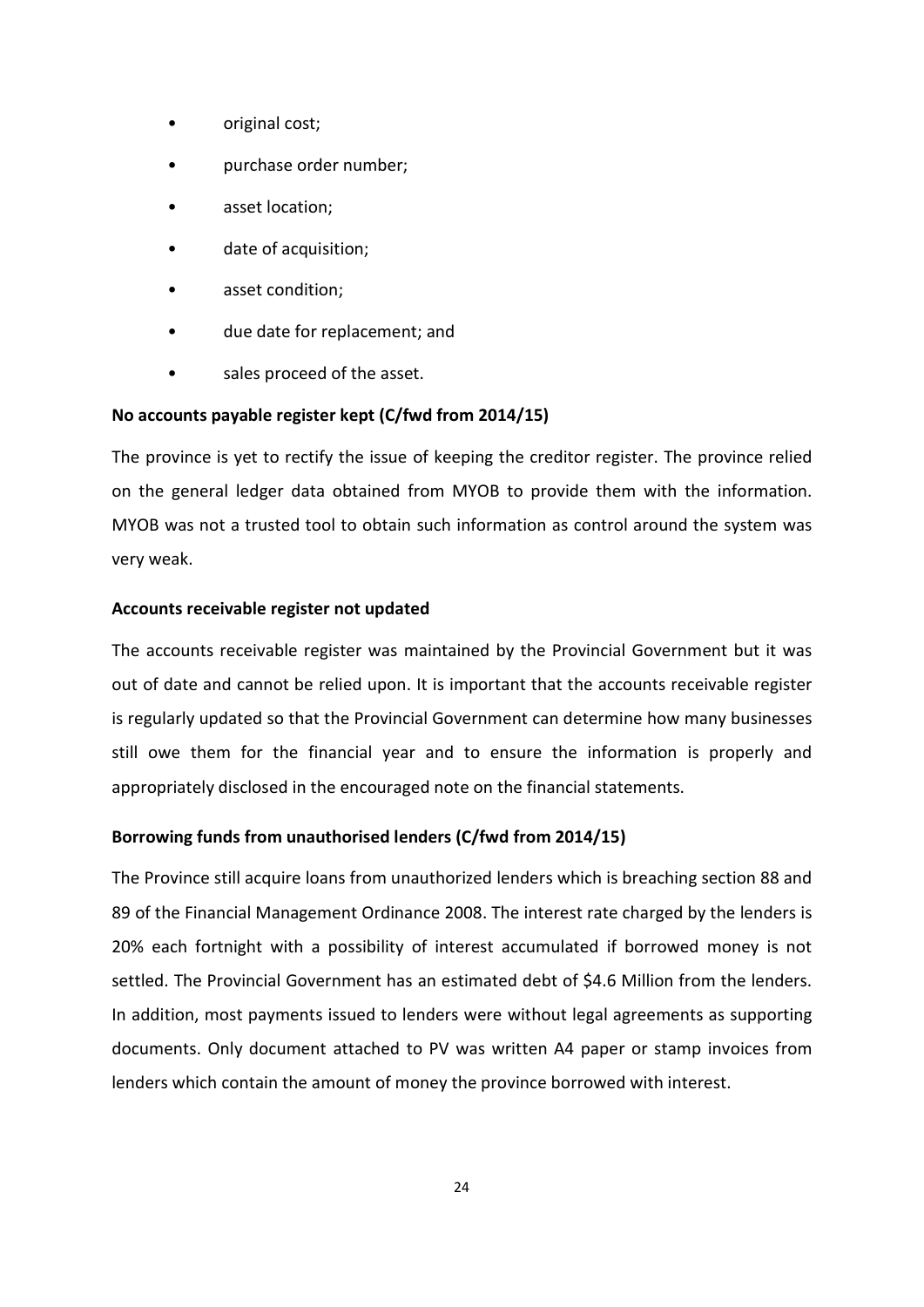#### Defraud of business licence payers in ward 16 -19

An alleged fraud occurred during collection of revenue from rural areas in Malaita, specifically wards 16, 17, 18 and 19. A Police Officer who was station at Atori police post allegedly was charging fees and collecting business licences fees from businesses in ward 16 to 19 in the months of May to June 2017, using the Province's official receipts. From interview conducted with Senior Revenue Officer and the provincial treasurer, they were only aware of the activity when business owners turned-up at the headquarters to collect their business licence certificate. Province was aware of the activity, however, no investigation was done by Province Executive to confirm the allegation or collect the revenue from the officer. No revenue was received from the police officer during those months.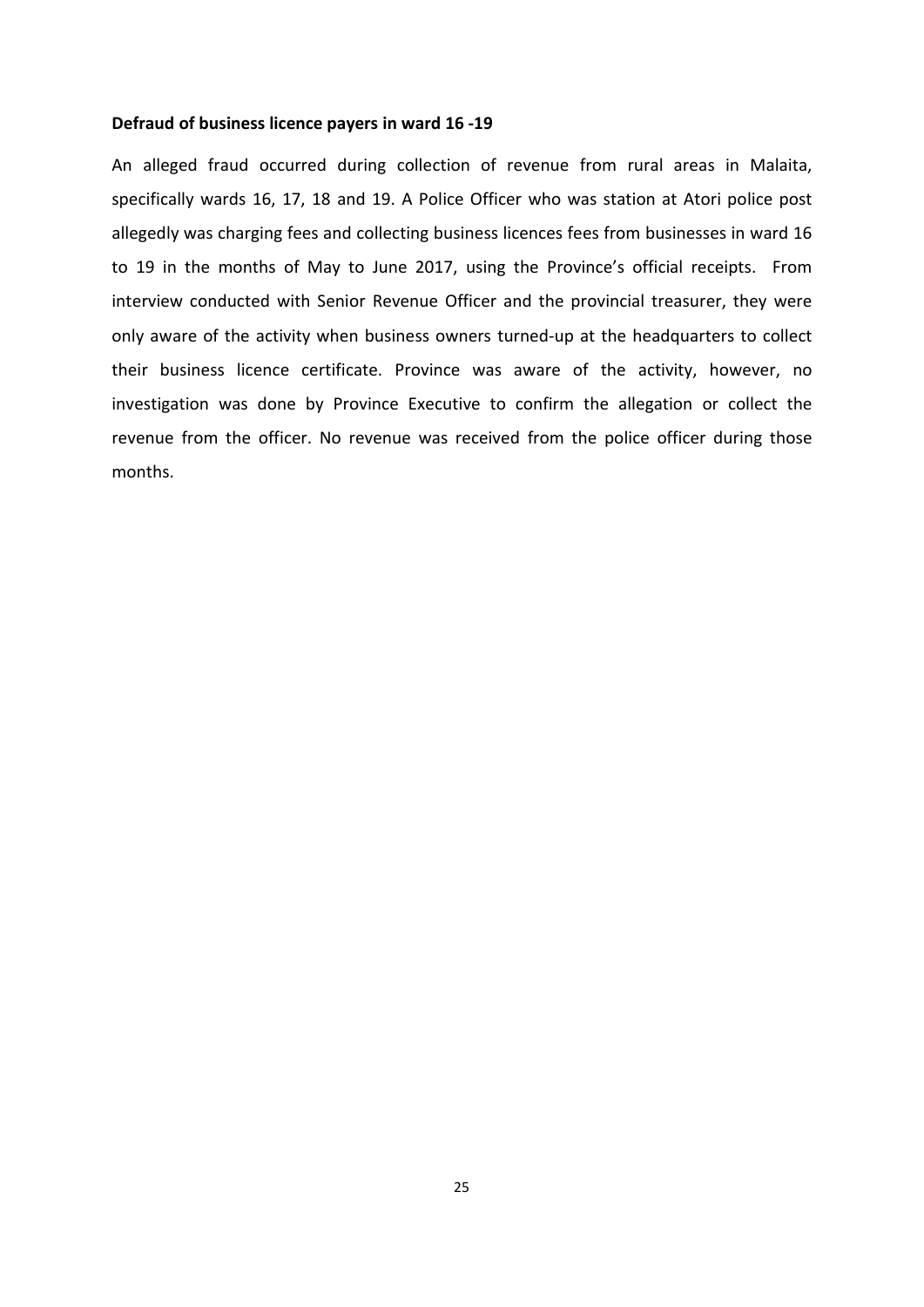# CHAPTER 7: RENNELL BELLONA PROVINCE

## Audit opinion

The Rennell Bellona Province annual financial statements for the year ending 31 March 2017 received a disclaimer opinion. The disclaimer of opinion is attributed to the continuous failure in the system of recording and controlling accounting transactions and insufficient audit evidence to support transactions and accounts. The Auditor-General was unable to confirm or verify by alternative means the balances and disclosures with respect to the financial statements.

## Audit issues

2017 significant accounting and audit matters are described in the following sections of this report.

## Discrepancies on balances for Statement of Cash Receipts and Payments

There are large differences between the amounts report in the financial statements and amounts recorded in the general ledger for the following items: receipts with a variance of 55%, expenditure with a variance of 0.5%, assets with a variance of 88% and liabilities with a variance of 100%.

## Discrepancies on the notes to the Statement of Cash Receipts and Payments

 These are the discrepancies on the statement of cash receipts and payments for the year ended 31st March 2017;

- Note 4 is not reflected on the face of the FS
- Cash and cash equivalent does not reconcile with the cash closing balance for the year.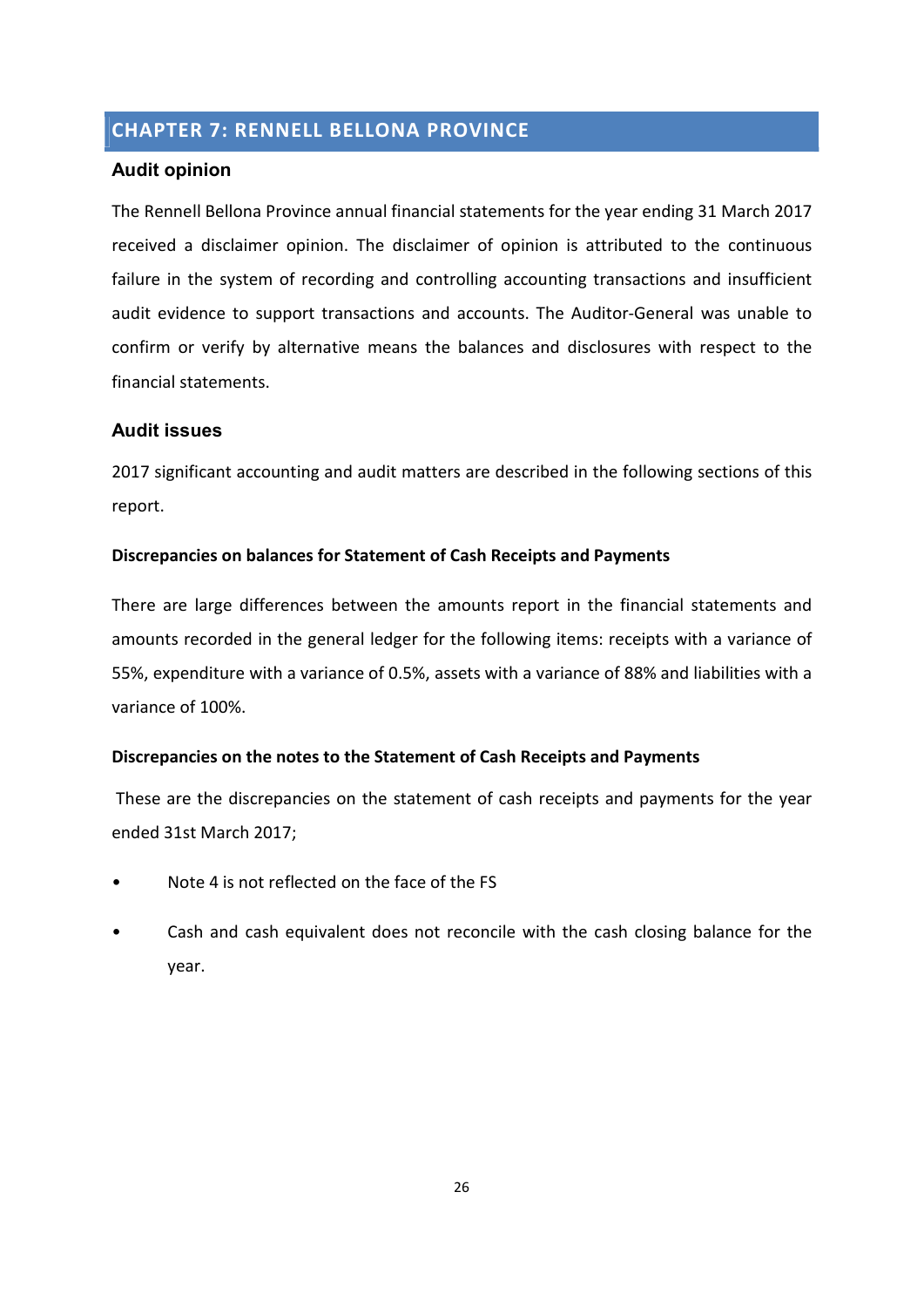## Related party transactions not disclosed

The conference room belonging to one of the MPA was used to host the conferences and Provincial meetings but the payments for hiring of room are not disclosed in the financial statements.

## The Presentation of the Financial Statement

The presentation of the annual financial statements is not according to the requirements of IPSAS cash Basis format as directed by Ministry of Provincial Government and Institutional Strengthening.

#### Not all meeting minutes available

OAG noted that there was no proper filing of minutes of MPA and Executive meetings held during the 2016-2017 financial year. Minutes were either had gone missing or not recorded at all, due to poor record keeping and weak control.

## No documentation for rates charged by the province (repeated from 2015/16)

No documentation of rates charged were provided to confirm that the rates have been preapproved by the Provincial Government Assembly (PGA) and also no minutes to confirm if the rates were discussed by PGA for approval.

## Not all receipt books are available during the time of audit (Repeated from 2015/16

Not all manual receipt books used during the 2016/17 fiscal year were available for audit as required by section 73 subsection (l) of PFMO 2008.

#### Lack of security of provincial money collected (repeated from 2015/16)

There is no secure safe in the Provincial Office to properly store the money collected from businesses prior to depositing them. The security of provincial money in the Province is a grave concern which needs addressing by the Provincial Government.

#### No Licences and Fees payers database (repeated from 2015/16)

There is no vendors register maintained by the revenue officer to monitor the number of vendors operating in the province.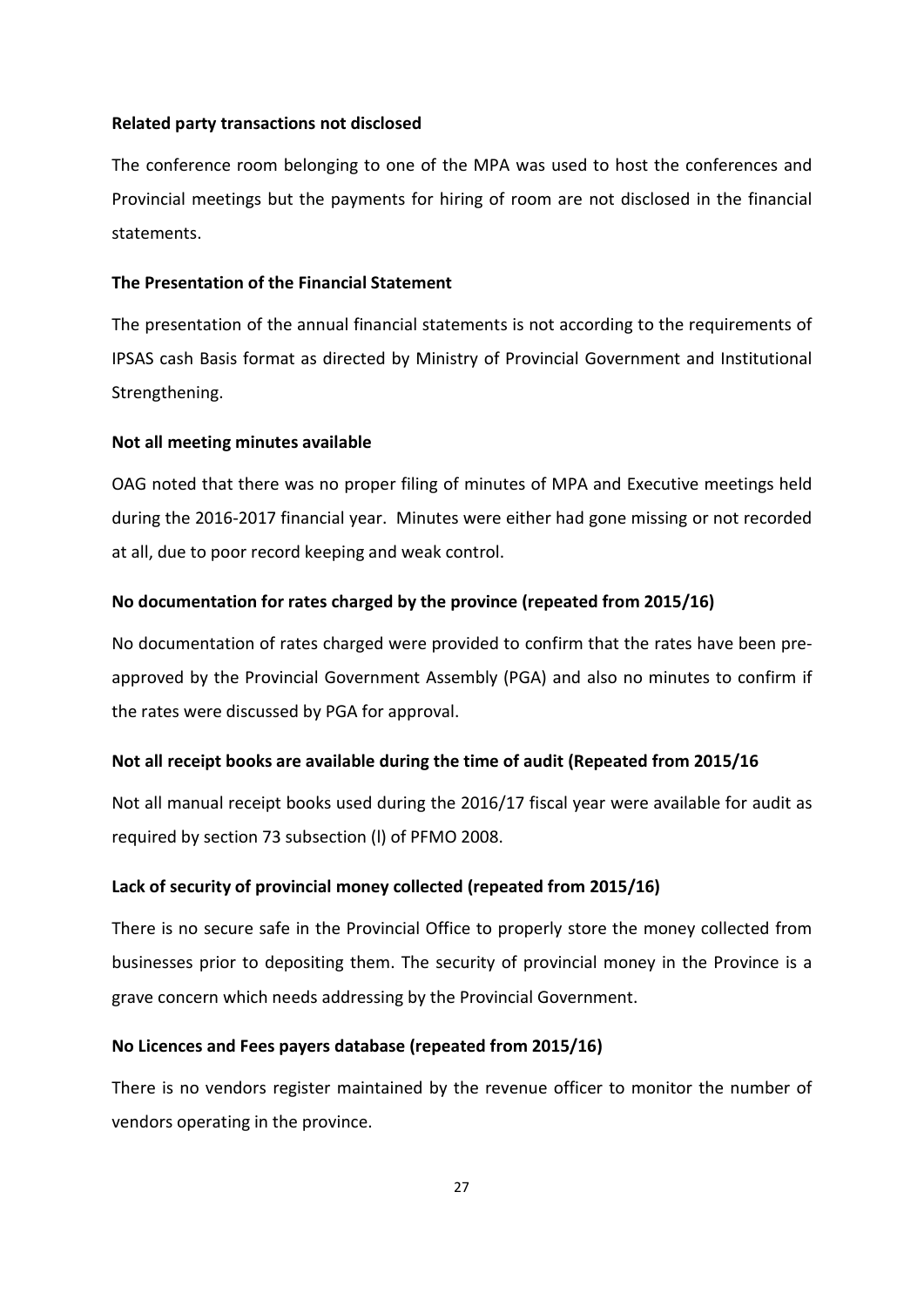## No evidence for collection of outstanding revenue (Repeated from 2015/2016)

There was no evidence to indicate that outstanding revenue from past fiscal years was collected during the current year.

## No segregation of duties between receipting, data entry and banking

No one person should receipt the cash, record it in the cash book/general ledger and also deposits monies in the bank account. Furthermore, these should be reviewed by an independent reviewer.

#### Lack of approved revenue policies and procedures (Repeating from 2015/16)

The Provincial Government has not yet addressed this issue brought forward from last year's audit. No approved policies and procedures are in place over the receipting of cash and cheques and the recognition, measurement and reporting of revenue.

## Payment vouchers with no supporting documents

Payment vouchers worth \$3.9 million did not have supporting documents to verify the amounts disbursed. Further verification done on the files indicated that all the Payment Vouchers were without supporting documents.

#### No Link between the cash book and the Payment Voucher

Payments vouchers cannot be traced to cashbook due to the absent of PV numbers. There is no payment voucher reference number to clearly state where it is recorded in the cashbook.

#### Discrepancies in expense line items.

Various expenditure line items have different amounts when traced to the face of the financial statements.

#### MYOB system not in operation (Repeated since 2014/15)

The MPGIS approved accounting software MYOB was not installed in the provincial finance office.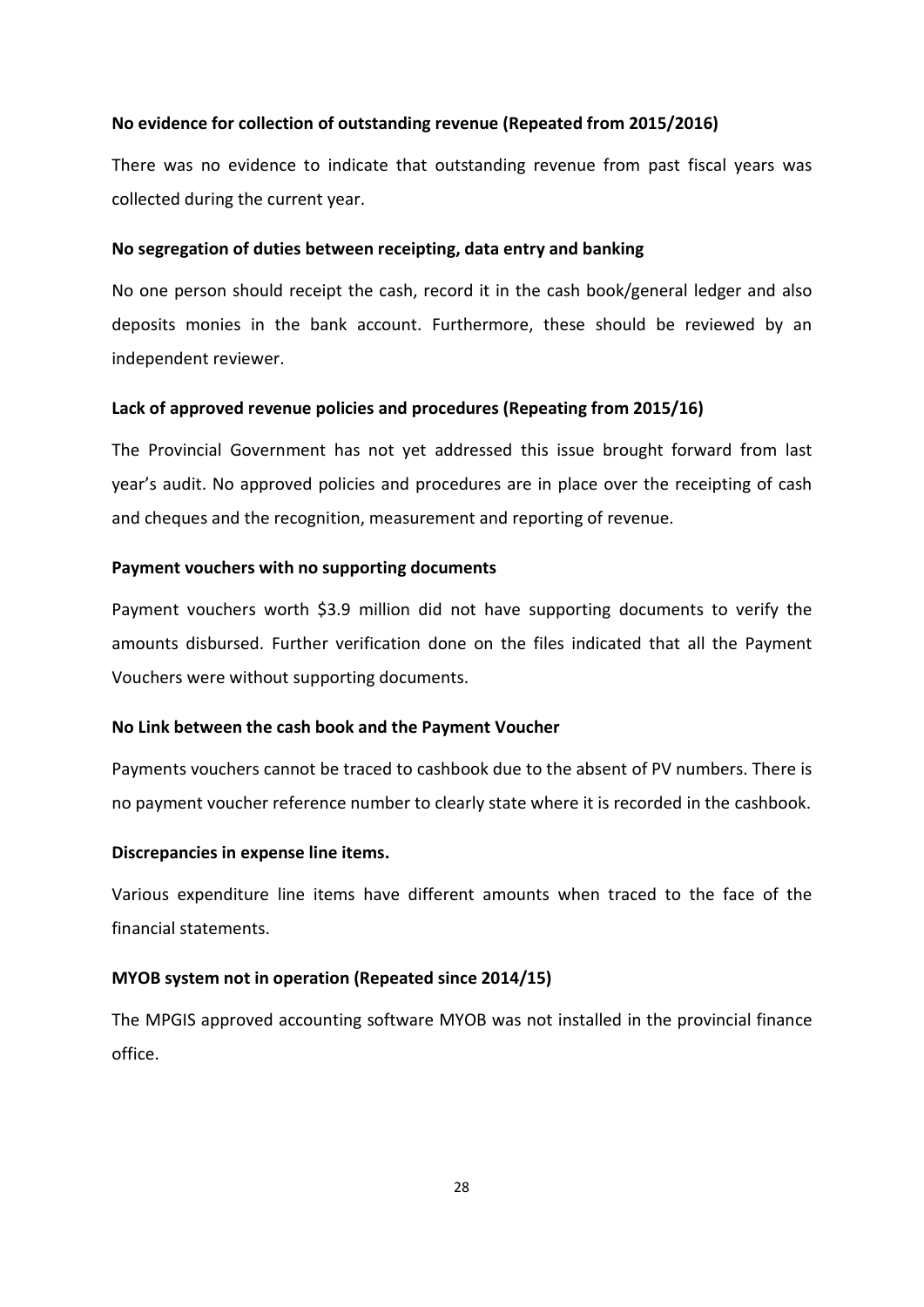## No ward development grants

There is no record of ward development grants for the current year on the face of the financial statements.

### Closing Balance for cash

There is no third party confirmation provided to prove the closing cash amount of \$2.3 million is accurate.

#### Bank reconciliations not performed

Bank reconciliations were not performed for the two main bank accounts of the province for the year ended 31st March 2017.

## Special Imprest register not maintained (Repeating from 2015/16)

The provincial government is still yet to maintain a special imprest register. Due to lack of special imprest register the amount spent cannot be clearly identified from the cashbook. The province is unable to provide supporting documents.

#### Payroll documentation and budget comparison

Payroll cannot be tested due to lack of documents available or provided to perform testing. Also budget comparison cannot be done for this line item.

## RBDA yet to be fully operational (Repeating from 2014/15)

Lack of financial documentation prevents the OAG from performing any audit to determine if Rennell Bellona Development Authority (RBDA) has commenced operation.

#### Asset Register not maintained (Repeating from 2015/16)

No asset register is maintained by the province even though various assets were purchased during the financial year and prior financial years.

#### Lack of accounts payable register (Repeating from 2014/15)

There is no payable register maintained therefore current liabilities of \$97,106.64 cannot be reconciled since there is no document provided.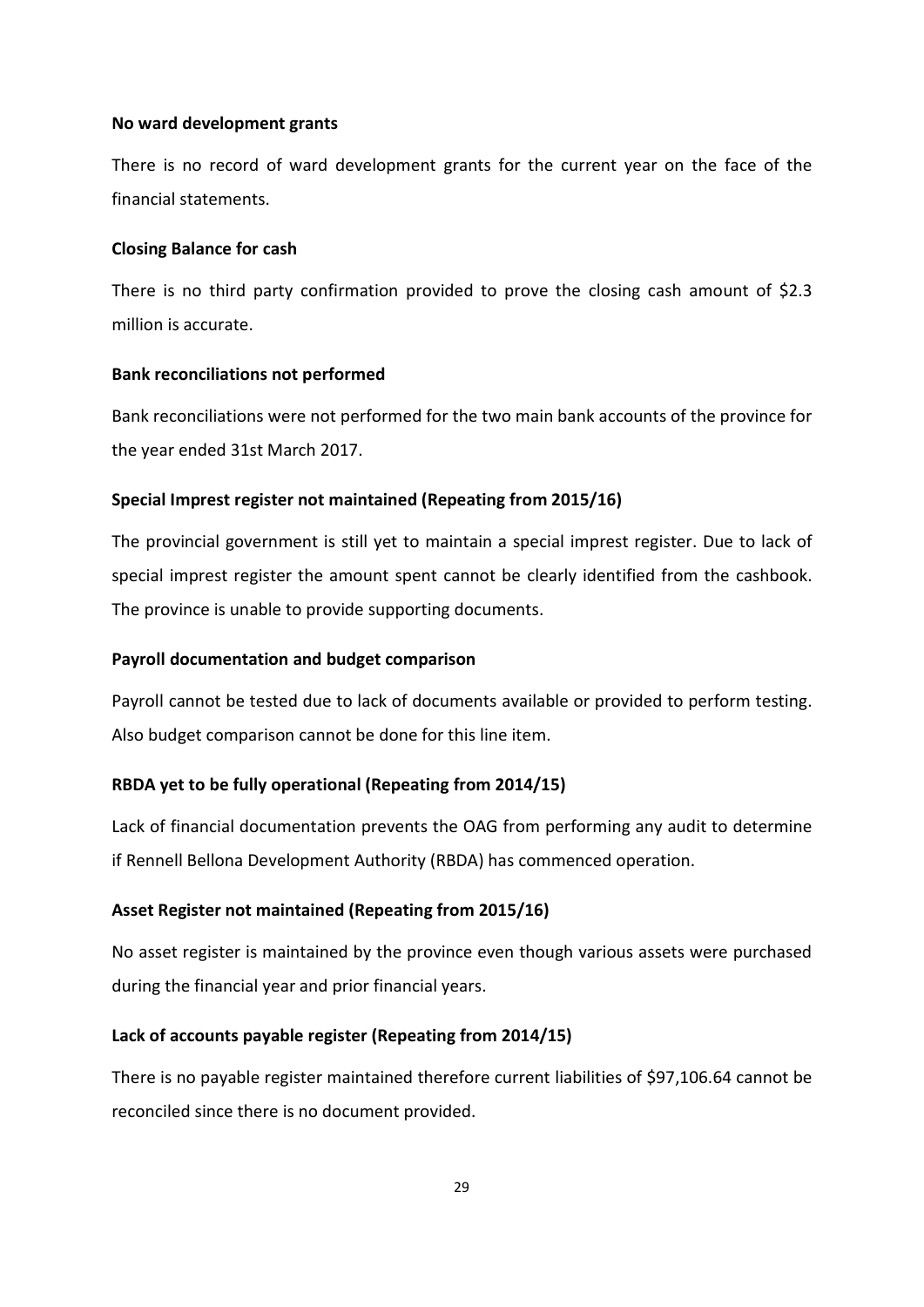## CHAPTER 8: TEMOTU PROVINCE

## Audit opinion

Temotu Province financial statements for year ending 31 March 2017 received disclaimer audit opinion. The issues that led to the basis for the disclaimer of opinion are detailed below.

#### Closing balance

Cash and cash equivalent balance for the year ended 31 March 2017 does not reconcile. The balance has a material variance of \$760,169 and unable to adjust for the year. The Auditor-General therefore could not determine the accuracy of the closing balance at the year ended 31 March 2017, and the effect of any misstatement therein on the Statement of Receipts and Payments for the year ended 31 March 2017.

#### Receipts

The Auditor-General could not verify the completeness, existence and accuracy of receipts totalling \$11,696,697 which was presented on the Statement of Receipts and Payments for the year ended 31 March 2017. This is due to absence of sufficient appropriate supporting documentation and weak control over revenue.

#### Payments

The Auditor-General could not verify the completeness, existence and accuracy of payments totalling \$10,668,486 which was presented on the Statement of Receipts and Payments for the year ended 31 March 2017. This is due to absence of sufficient appropriate supporting documentation and weak control over expenditure.

## Audit issues

Issues identified in the Temotu Province audit are summarised below.

#### Financial statement deficiency

There are numerous deficiencies noted in the annual financial statements for the financial year ended 31 March 2017.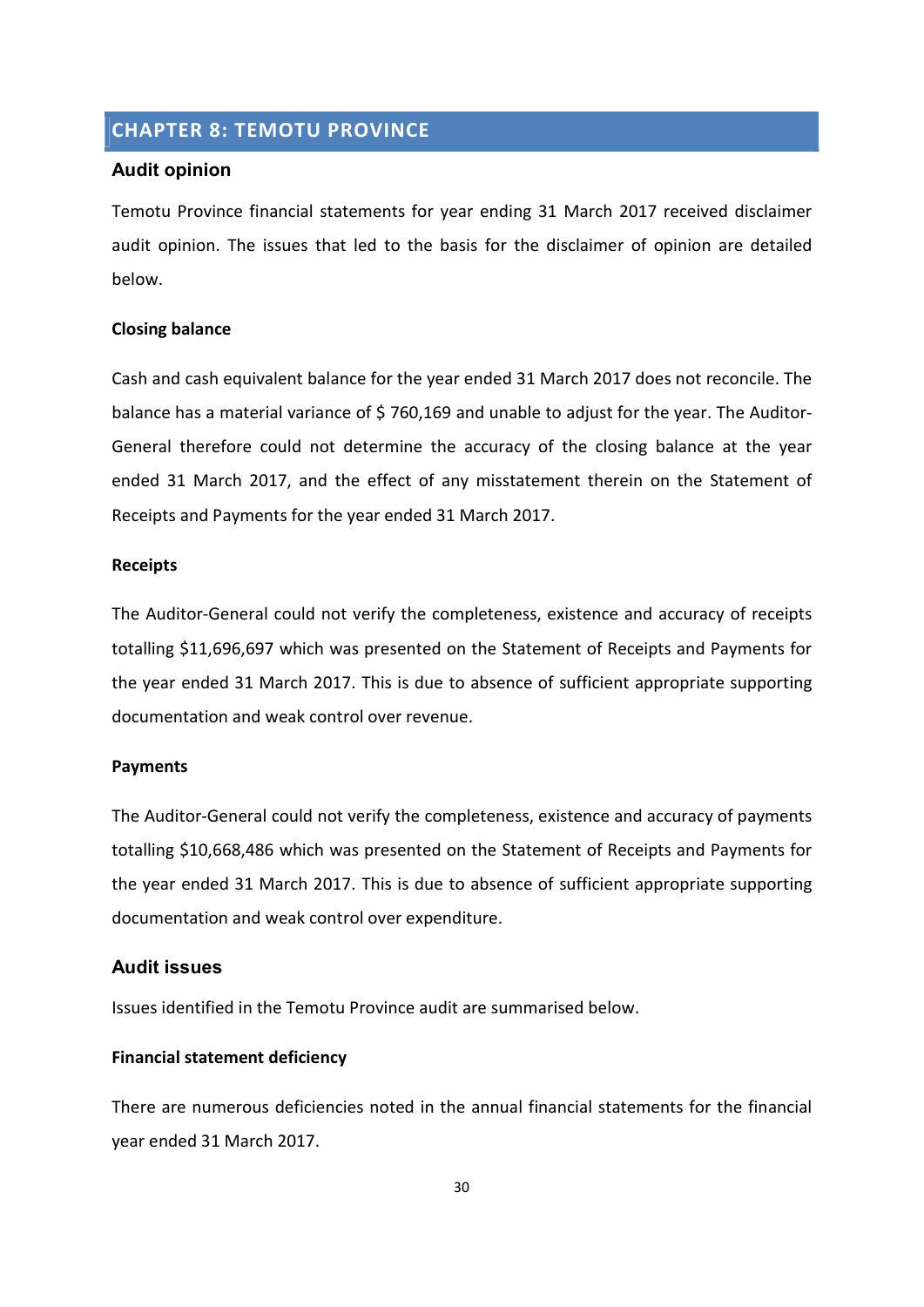#### Incomplete business register (C/Fwd. issue 2015/2016)

The business register is incomplete. The register lacks dates on when transactions occur, unable to reconcile the register amount and individual amount with the cashbook.

#### Lack receipts register

The province issued receipt books to revenue collectors and market fee collector. However, no record or register is kept to track the receipts issued to collect revenue for the province.

#### Lack sufficient supporting documents for payments

The supporting documents attached to payment vouchers (PVs) were not sufficient. PVs lack invoices or certificates of progress of work done to confirm the amounts claimed by the suppliers and the contractors.

#### Excess claim by suppliers

There were claims done by suppliers to the province that seemed to be excessive. Yet the province saw it fit to approve and disregarded central principles that guide the use of public resources.

## Lack formal overtime request

Most overtime claims were approved after work were done by the officers. There is no formal request by officers to supervisors to do overtime.

#### Un-deposit funds

\$906,708 was categorised as un-deposit funds in the MYOB. This shows that the amount was collect by the province but not deposited into the relevant bank account but used for operational cost instead.

#### Stale Cheques

A total amount of \$188,368.06 was noted to be for stale cheques in the main bank account. The oldest cheque still recorded in the bank reconciliation at the year ended 31st March 2017 was dated 1st April 2012 which is 5 years ago.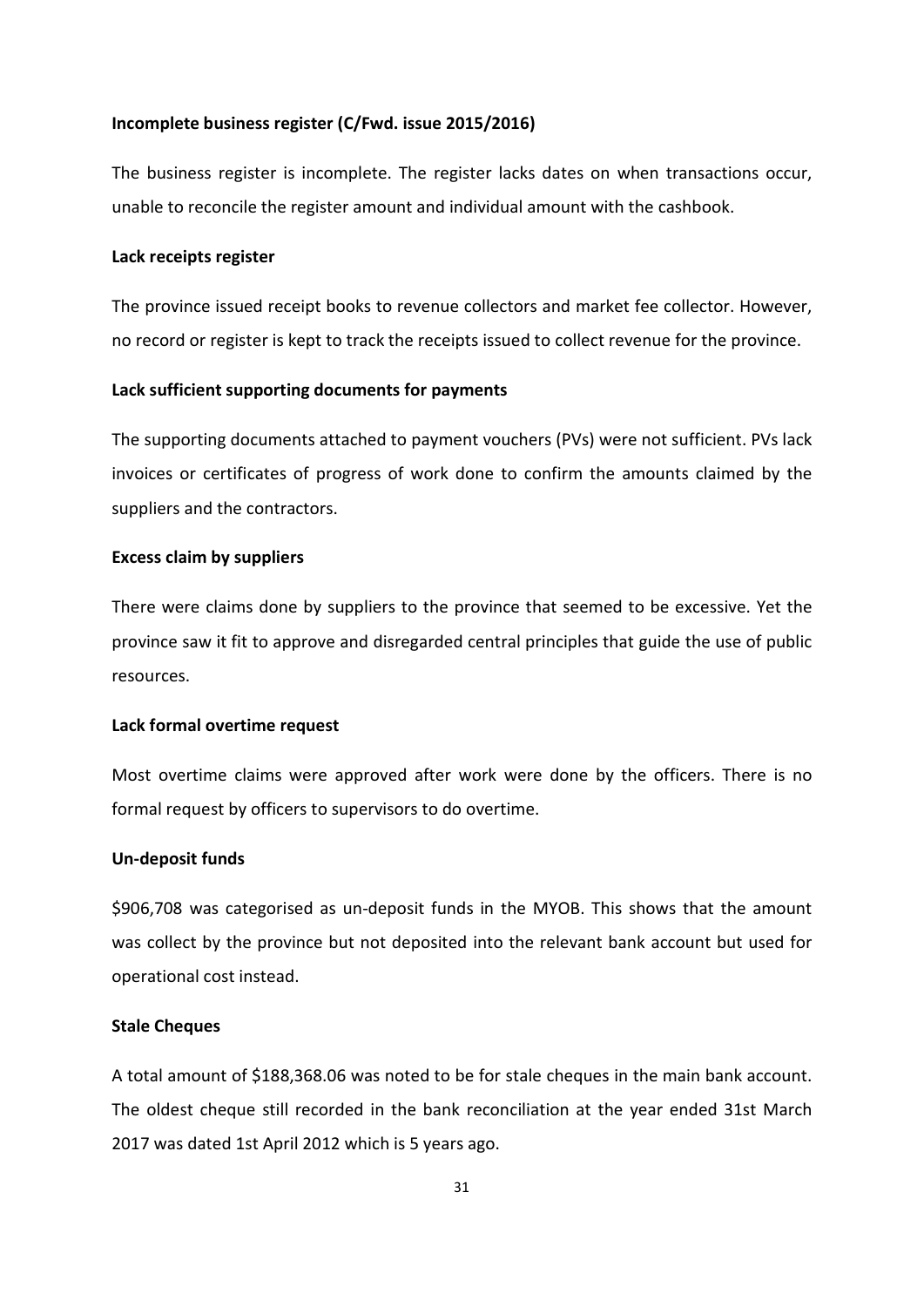# No financial statement provided by Temotu Development Authority (C/Fwd. issue 2015/16)

The Temotu Development Authority (TDA) did not prepare any financial statement that should be provided to the Temotu Provincial Government.

# Bank reconciliation not done for Temotu Development Authority (Cash Fwd. Issue 2015/16)

TDA have four (4) existing bank accounts however, it has very poor control over its cash. Incomplete bank reconciliation made it difficult to identify un-presented cheques and outstanding deposits and to determine the opening and closing cash balances for the year. This has contributed to the TDA not performing all of its bank reconciliations for the year.

#### Poor management over special imprest (c/fwd. issue 2015/2016)

No measures were taken by the executive to act on the recommendation issues for 2015/16. There is evident of unretired imprest and multiple imprest holders. However, given the special imprest register is not updated, there is a limitation of audit scope.

## Asset register not updated (C/fwd. issue 2015/16)

The Temotu Province (TP) has maintained an inventory register; however, it was not updated.

## Lack of creditors listing (C/fwd. issue 2015/16)

Temotu Province does not maintain a register for its payables. A payables register is important to keep track of the dues to settle.

## Lack of accounts receivable register (C/fwd. issue 2015/16)

No accounts receivable register was kept by the Province. It is very important to have a receivable register to reconcile the license holders, fee payers and other revenues so that the Provincial Government can determine how many businesses still owe them for the financial year.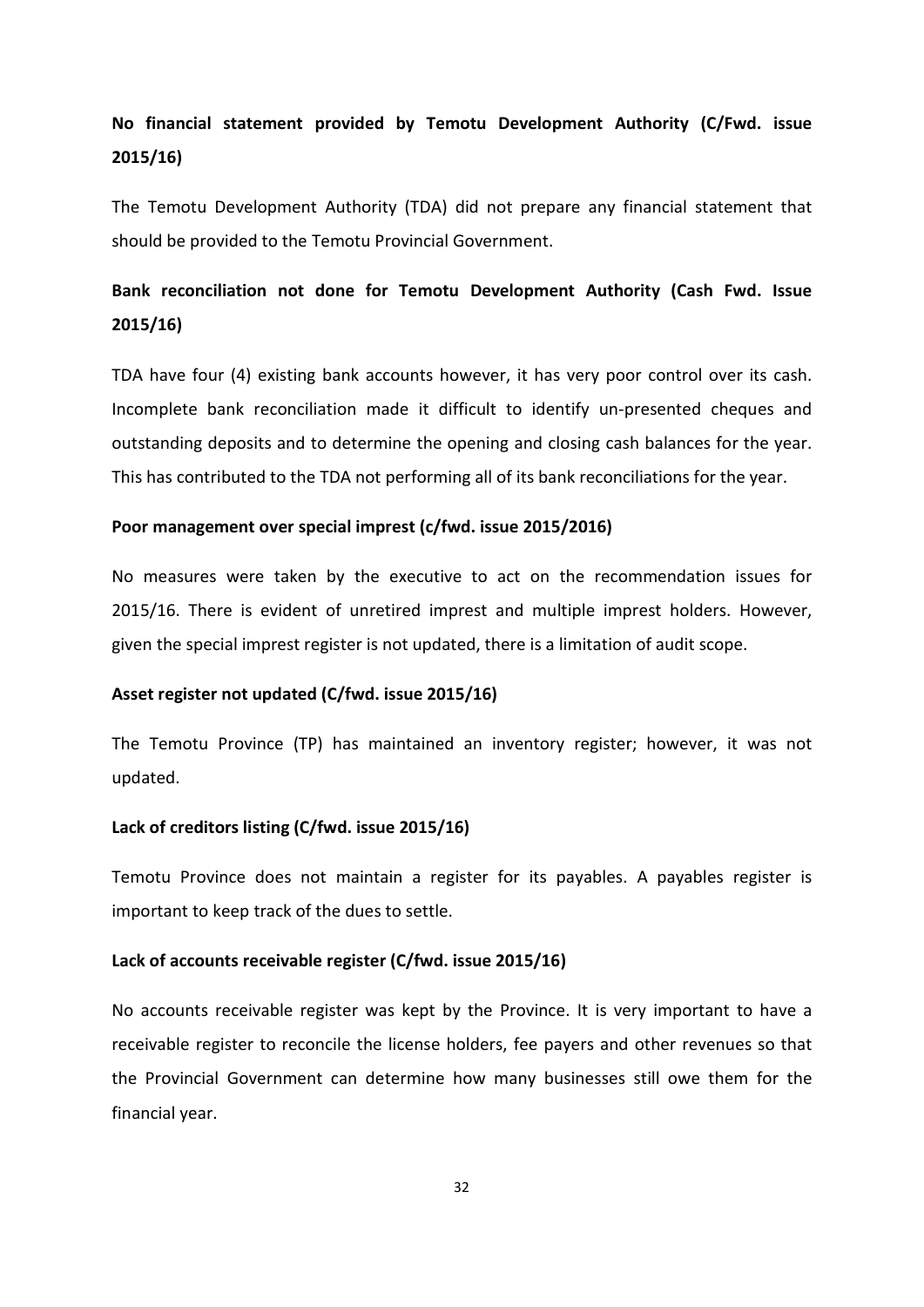## Borrowing of funds from un-authorised lenders

The Province did not act on the prior recommendation and still borrow funds from unauthorised lenders. The amount borrowed for the current financial year nearly doubled the amount it borrowed the previous year. In addition funds with a total amount of \$790,000 were borrowed (transfer) from Temotu Provincial Housing Project bank a/c to the main bank a/c.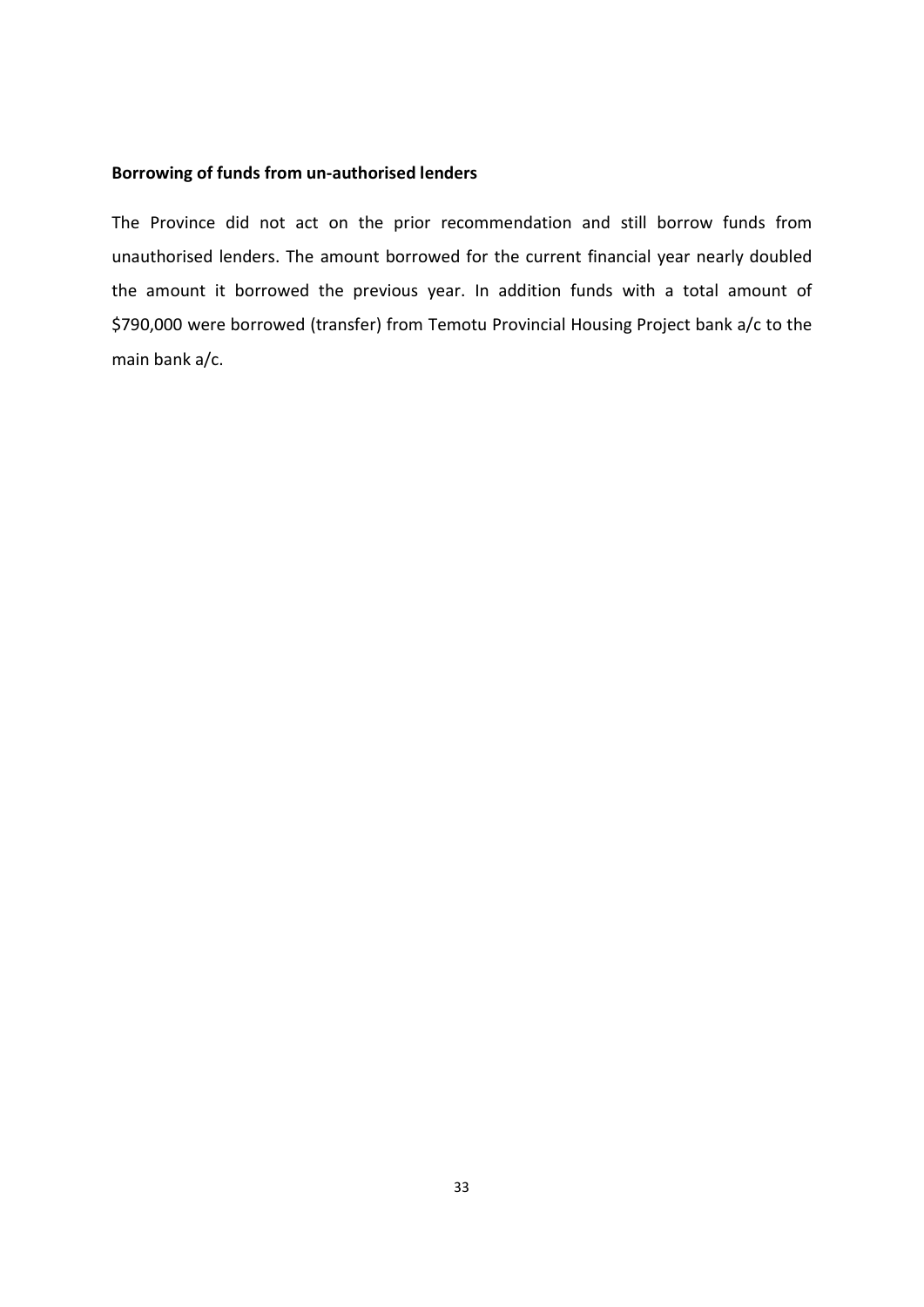## CHAPTER 9: WESTERN PROVINCE

## Audit opinion

The financial statements of the Western Province for the financial period ending 31 March 2017 received an adverse audit opinion. The basis for the adverse audit opinion is based on the following issues of concern.

## Closing balance of cash

Closing Cash and cash equivalent balance for the year ended 31 March 2017 does not reconcile. The balance has a material variance of \$315,563.00 and unable to adjust for the year. The Auditor-General therefore could not determine the accuracy of the closing balance at the year ended 31 March 2017 and the effect of any misstatement therein on the Statement of Receipts and Payments for the year ended 31 March 2017.

## Statement of Comparison of Budget and Actual Amount

Net Cash Flows balance for the year ended 31 March 2017 does not reconcile with the Increase or (decrease) in cash and cash equivalent. The balance has a material variance of \$ 5,365,435.00 and also unable to adjust for the year. The Auditor-General could not determine the accuracy of the closing balance at the year ended 31 March 2017 and the effect of any misstatement therein on the Statement of Receipts and Payments for the year ended 31 March 2017.

## Consolidation Financial statement

Western Provincial Government did not issue a consolidated financial statement for the year ended 2017. The Province fail to consolidate the Western Province Investment Corporation financial statements to its financial statements as required under IPSAS 1.6.5.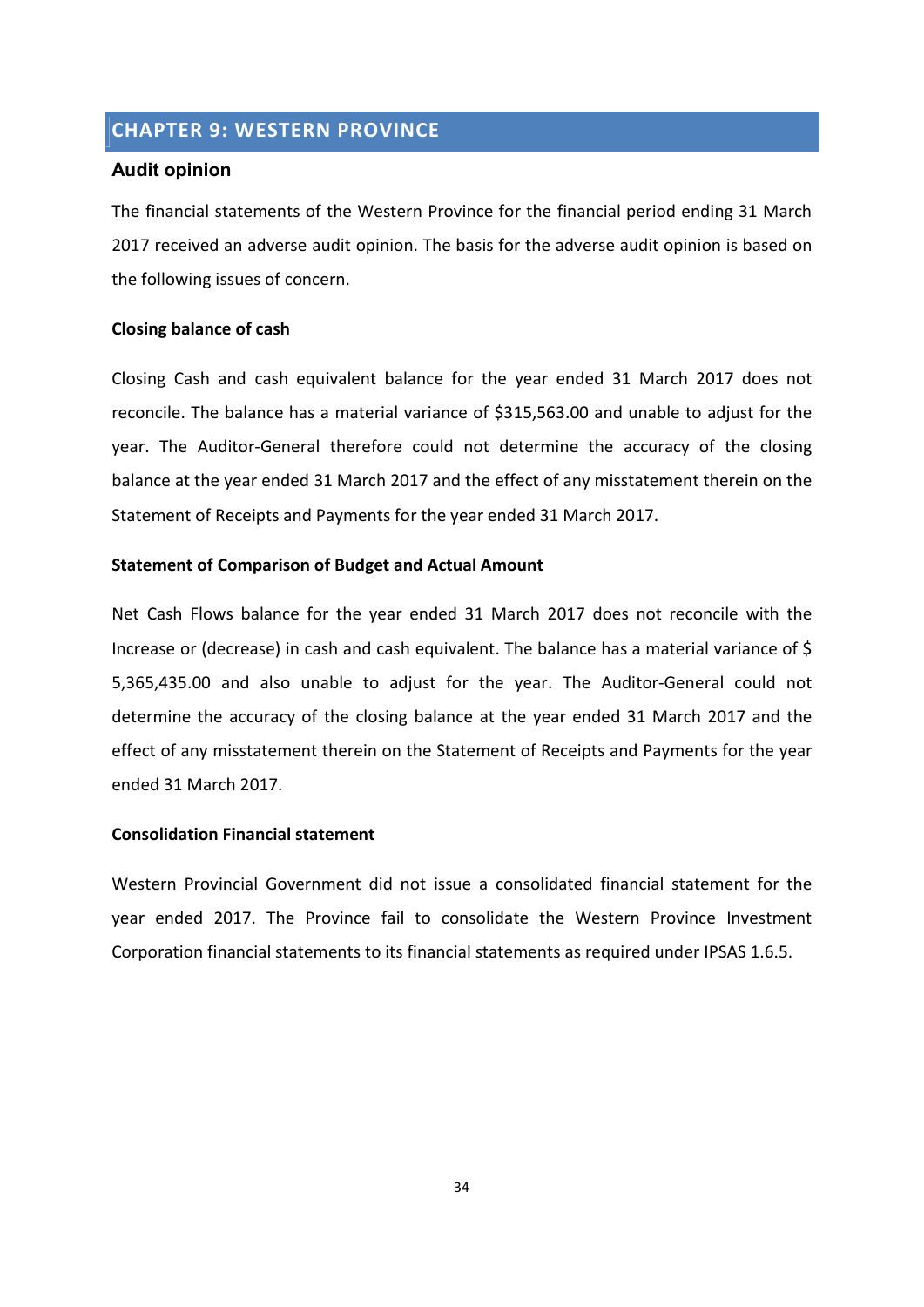## Audit issues

The details of matters disclosed by the audit are as below.

#### Weak invoicing system

It was noted that the invoicing system used by the province is not trustworthy. Invoices done on excel worksheet with manual invoice numbering with no security features to safeguard the manipulation of the invoice sheet.

## Weak monitoring and control over revenue collection points

The province has four (4) revenue collection points, namely Marovo, Munda, Gizo and Shortlands. For Shortlands and Munda (Noro) no monitoring and controlling at the revenue collection points as evident by no reports provided on active and non-active businesses operating within the areas.

#### Payment Vouchers (PVs) lacks proper documents

The contract payments with a total value of \$1,589,469.21 did not have relevant documents that should be attached in order to legitimize the amounts claimed from the province for the work done.

## Acquittals of ward grants lack supporting documents

It was noted that only the reimbursement form is used to report on the use of the ward grants. No documents such as invoices, receipts and request letters were attached with the form to confirm that the funds were used for the intended purpose.

#### Discrepancy over payroll payments

Audit noted that few issues under payroll that needs the Provincial Treasurer's attention. Payroll cheque number on PV is different from cheque number on GL. No signatures on signature column on the payroll sheet and no counter sign for amendments on PV.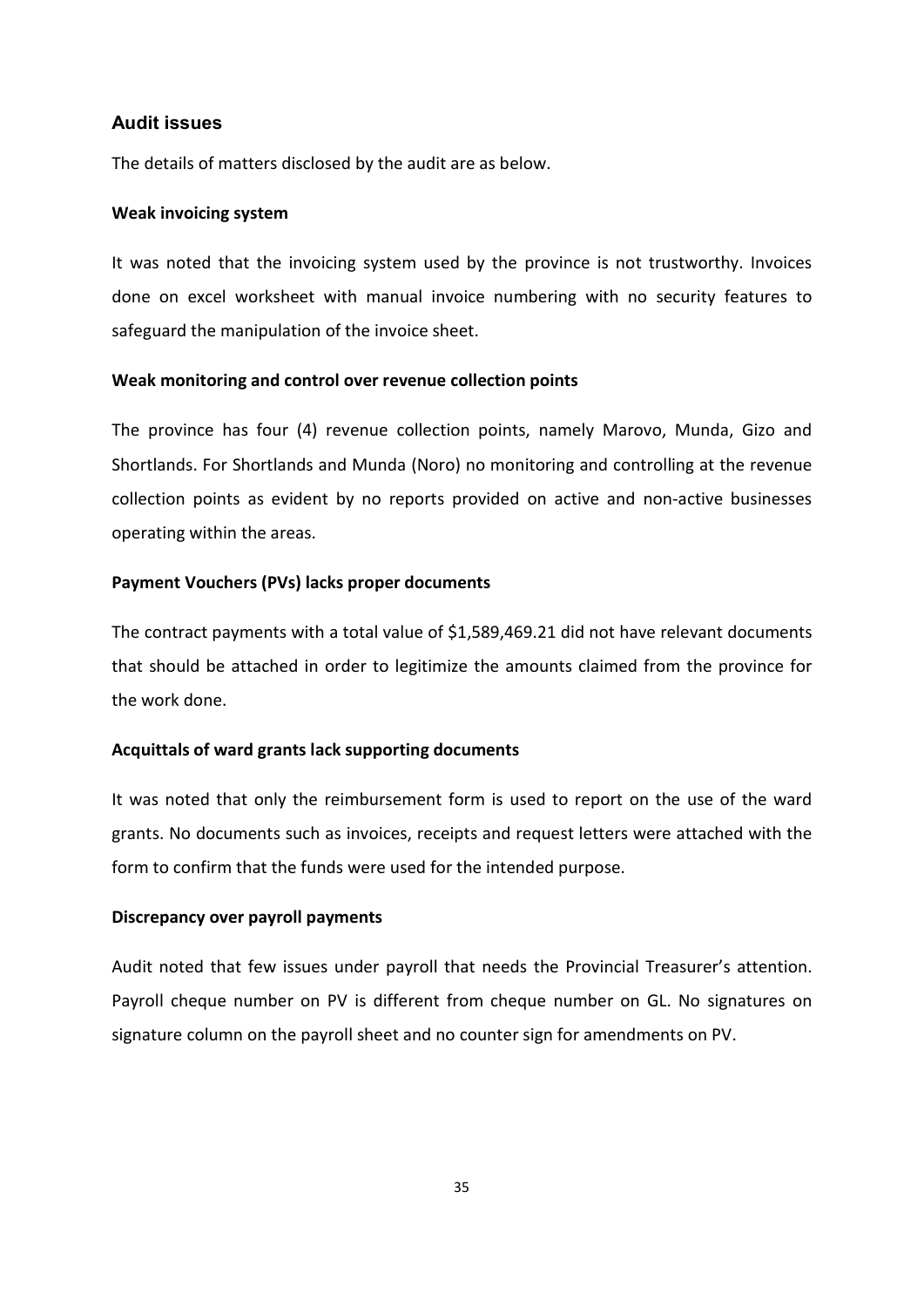## Discrepancy in reconciliation of cash movement (C/Fwd. issue 2015/16)

It was noted that no action was taken to solve the discrepancy in the reconciliation of the cash movement for the 2015/2016 fiscal year which needs proper adjustment. In addition, OAG was unable to verify the balances for the net payments due to cash movement for 2015/16 and 2016/17 fiscal year and the bank reconciliations were not reconciled.

## Non-consolidation of WPIC's balances to WPG financial statement

Audit noted that no consolidation of the financial statements of Western Province Investment Corporation (WPIC) was made to the WPG financial statement for the financial year end 2016/2017 so it will not show a true and fair view of the financial position of the Province to the stakeholders.

#### Imprest register not updated

The provincial imprest register book was not updated. Imprest ledger accounts were not updated in the registry book including the date retired, receipts and cash disbursed. This makes it harder to track whether the imprests were retired or not.

#### Unretired and multiple imprest holders

There is continuous breach of section 55, 56 and 57 of the Financial Management Ordinance 2008, which disallows for multiple imprest holders. No effective measures were taken by the Provincial Government to mitigate the issue.

## Assets not labelled

The province did a monthly stock-take but it was noted that all assets did not have labels for identification purpose.

## Land and building not included in the asset register

The monthly asset register prepared did not capture Land and Building. This means the province did not report on all the assets that it has control and rights over.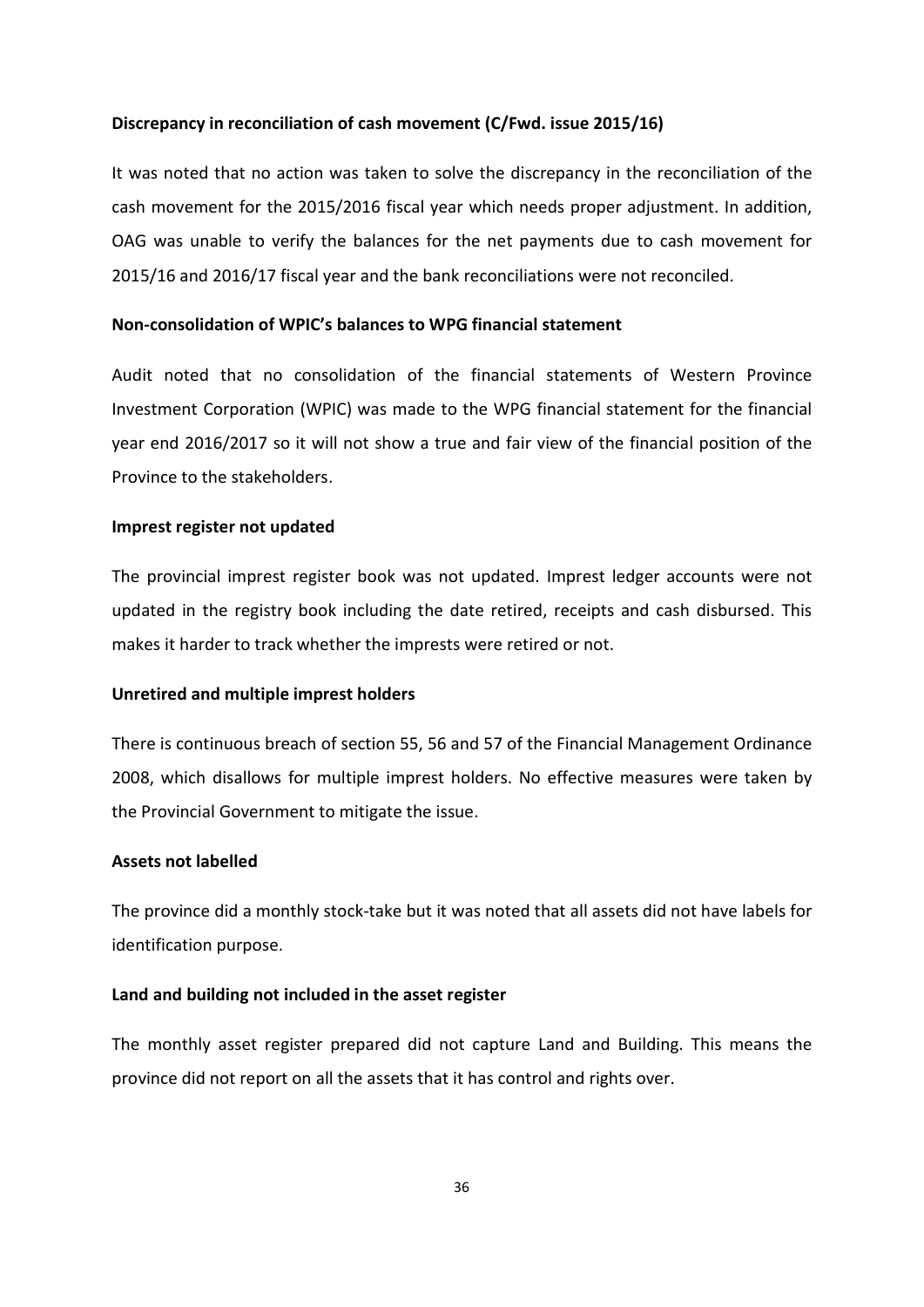## No accounts receivable register

There is no proper accounts receivable register kept by the province and this is a breach of section 10 (18)(1)(2) of the Financial Instruction & Stores Instruction 2008.

## Settle outstanding creditors on timely basis

There were few creditors which the province was yet to settle as of 28th February 2017. The financial year for the province was 31st March 2017 which meant the province was likely to be with outstanding bills until the financial year ends.

## Financial statement discrepancies

Upon reviewing the financial statement, the following balances have issues with them:

- Closing balance of the statement of receipts and payments had unreconciled variances.
- Net cash flow balance had unreconciled balances.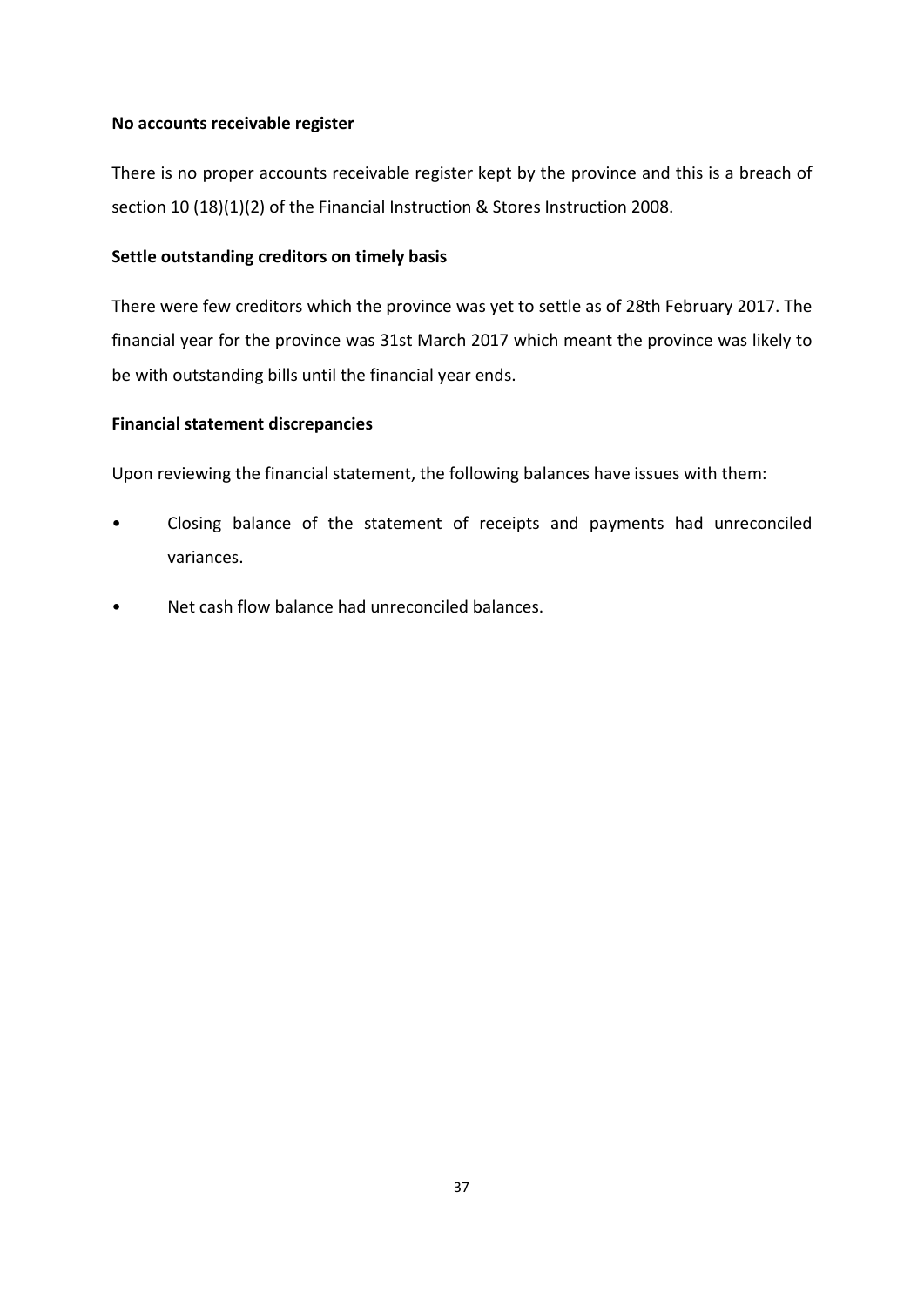# CHAPTER 10: HONIARA CITY COUNCIL

## Audit opinion

Disclaimer audit opinions were issued on the financial statements of the Honiara City Council (HCC) for the financial years ending 31 December 2011, 31 December 2012, 31 December 2013 and 31 December 2014. The disclaimer audit opinion is attributed to the continued failure in the system of recording and controlling accounting transactions and insufficient audit evidence to support transactions and accounts.

The Council did not comply with legislative, HCC Act 1999; requirements that audited financial statements were to be submitted to the Auditor-General no later than 3 months after the end of the financial year. The signed statements for the years 2011 to 2014 were presented to the Auditor-General on 6<sup>th</sup> February 2017.

## Audit issues

The details of significant issues identified during the HCC audits are summarised below.

The disclaimer of opinion is attributed to the continued failure in the system of recording and controlling accounting transactions and insufficient audit evidence to support transactions and accounts. The Auditor-General was unable to confirm or verify by alternative means the balances and disclosures with respect to the financial statements. The system failures related to the following matters:

Most HCC officers had not had formal training in using the MYOB accounting system including officers who used the MYOB system routinely and were responsible for entering data into the system.

Significant errors existed in the 2011/2013 actual revenue figures reflected in the 2013/2014 Approved Budget Estimates.

The reason given for the failure of HCC to produce financial statements for 2011 - 2014 during the opening meeting was that HCC lacks the knowledge to produce financial statements that comply with international accounting standards.

38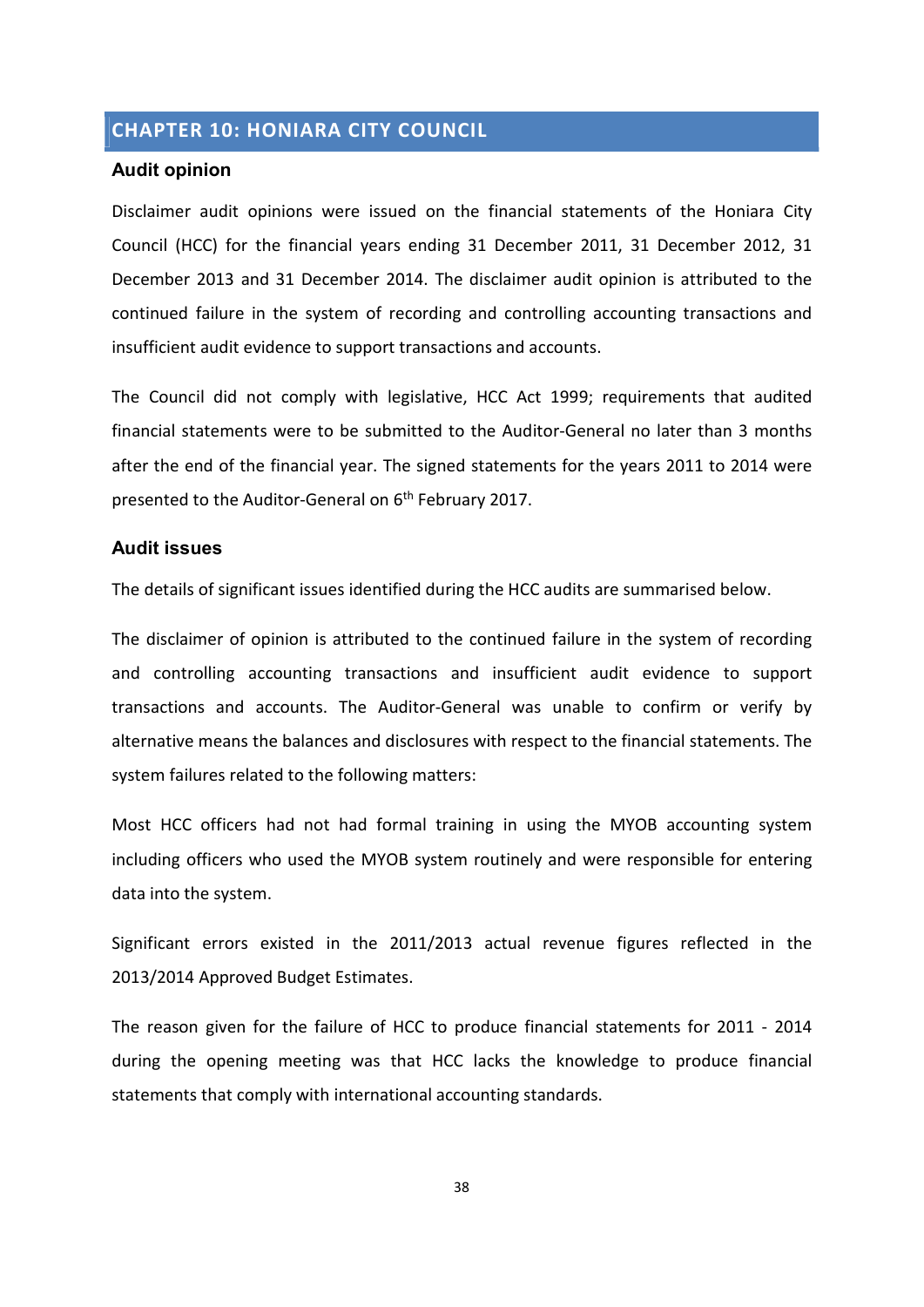HCC has produced its previous financial statements in accordance with cash basis IPSAS, rather than preparing financial statements that include a Balance Sheet (accrual) as per HCC Act (1999).

Restrictions on access to MYOB system limited the ability of HCC officers to obtain or provide financial information in the absence of the Deputy Treasurer.

The IT function (IT officer) was outsourced by HCC. The IT officer has overall control of domain and application passwords, and there was little or no input from Senior HCC Officers reducing their ability to manage the HCC IT environment.

HCC has no logbook or register to record IT issues, despite the regular difficulties in using the system and down time resulting from power and server problems noted by several members of HCC.

In order to correct MYOB errors, instead of posting journal adjustments or reversing accounting entries the Deputy Treasurer deleted the original posting and inputted a replacement entry.

Basic Rates and Business License Officers are required to reconcile their data with the main system to ensure its accuracy. However this was not completed for 2013 until June 2014, and no reconciliations have been carried out for 2014 at the time of audit.

There was no external backup of HCC accounting data offsite, such as hard copies of the general ledger or on external hard drives.

There was a lack of segregations of duties over the review of data entry in the main MYOB system. Also the same officer was responsible for checking reconciliations on the MYOB system, journal entry, system access, and report production.

The main HCC bank account was not reconciled on a timely basis, with delays of over eight months from the date of the bank statement to the date on which reconciliation was performed.

Bank reconciliations of the HCC main bank account were not signed and dated as prepared. In addition, the reconciliations were not signed off as reviewed by a second officer.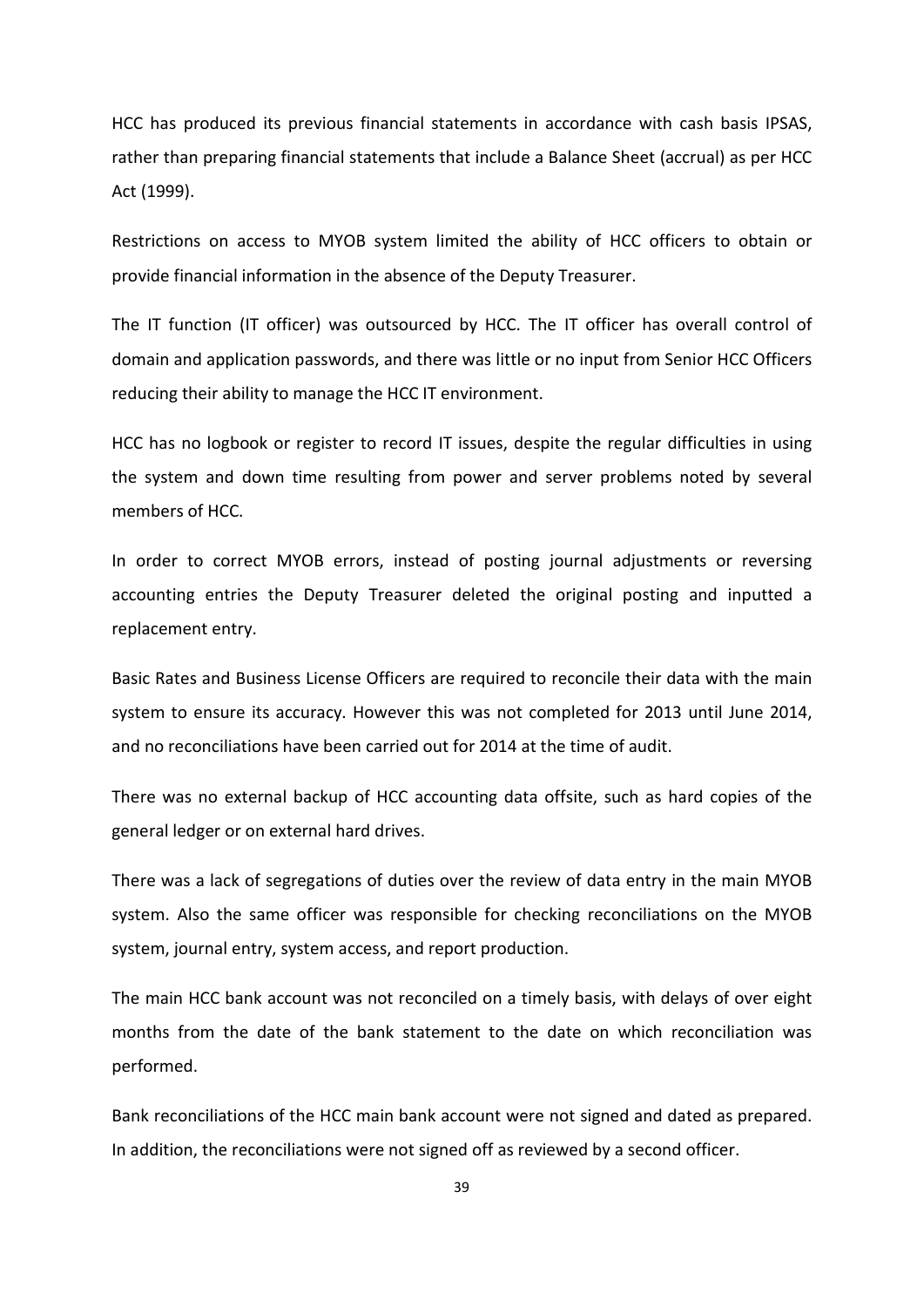HCC Failed to investigate a large number of significant reconciling items on the bank reconciliation, including some entries that appeared to have been mis-posted to the reconciliation.

The HCC management needs to take proactive actions in the management of finances and resources of the Council so that citizens of HCC are provided with quality, efficient and equitable services.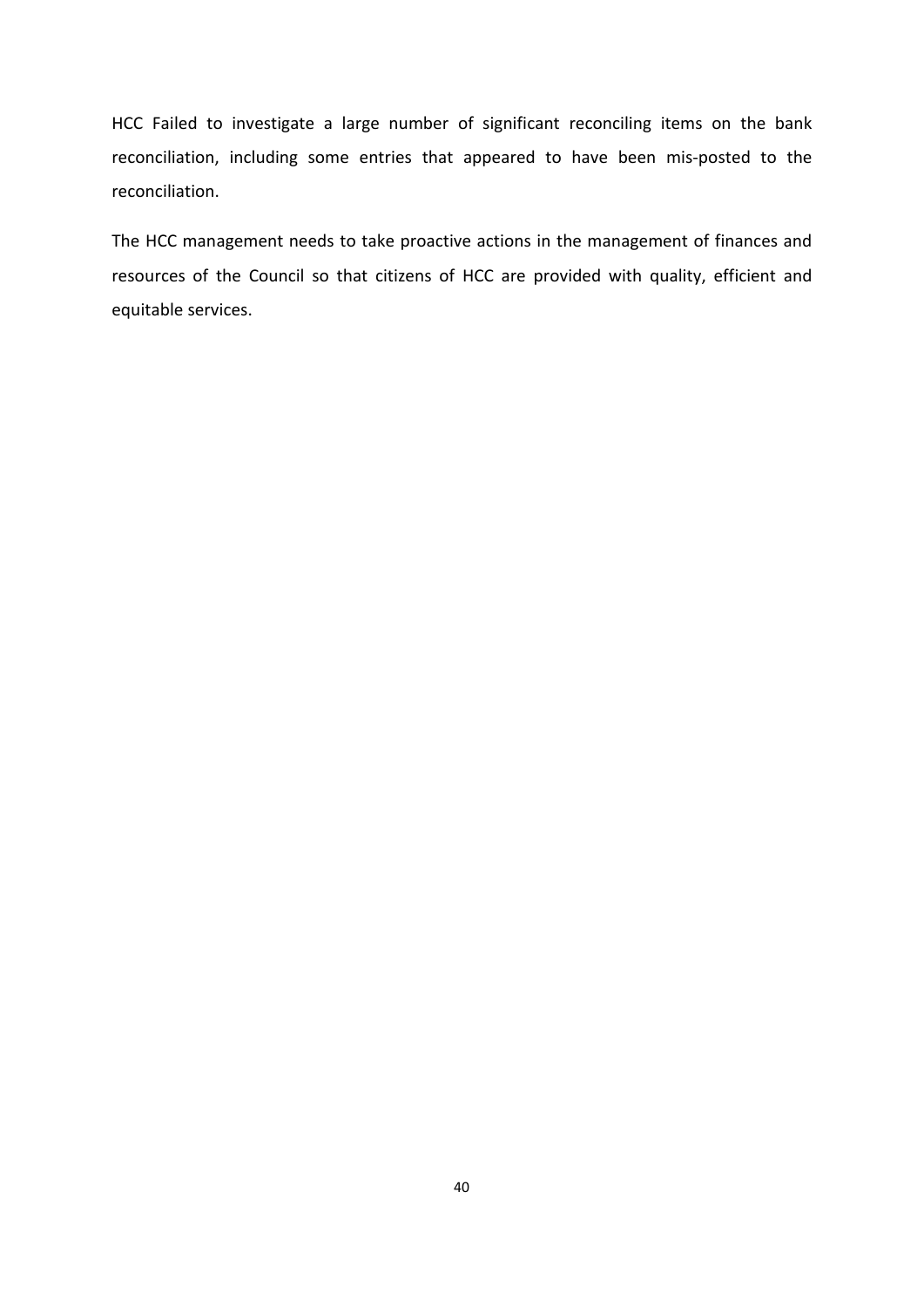# APPENDIX 1 - DEFINITIONS AND TECHNICAL CONCEPTS

## Risk Ratings

International Auditing Standard ISA 315 "Identifying and assessing the risks of material misstatement through understanding the entity and its environment" and ISA 320 "Materiality in planning and performing an audit" both discuss audit risk and the risk of material misstatement the financial statements. These require an auditor to assess risk as it relates to the fair presentation of financial statements. The risk definitions are described in the table below.

| <b>Risk Rating</b> | <b>Description</b>                                                                                                                                                                                                                                                                                                                                                                               |
|--------------------|--------------------------------------------------------------------------------------------------------------------------------------------------------------------------------------------------------------------------------------------------------------------------------------------------------------------------------------------------------------------------------------------------|
| High               | Matters which may pose a significant business or financial risk to the entity;<br>and $/$ or                                                                                                                                                                                                                                                                                                     |
|                    | Matters that have resulted or could potentially result in a modified or<br>qualified audit opinion if not addressed as a matter of urgency by the entity;<br>and $/$ or                                                                                                                                                                                                                          |
|                    | Moderate risk matters which have been reported to management in the<br>past but have not been satisfactorily resolved or addressed.                                                                                                                                                                                                                                                              |
| Moderate           | Matters of a systemic nature that pose a moderate business or financial risk<br>to the entity if not addressed as high priority within the current financial<br>year; and $/$ or<br>Matters that may escalate to high risk if not addressed promptly; and / or<br>Low risk matters which have been reported to management in the past but<br>have not been satisfactorily resolved or addressed. |
| Low                | Matters that are isolated, non-systemic or procedural in nature; and / or                                                                                                                                                                                                                                                                                                                        |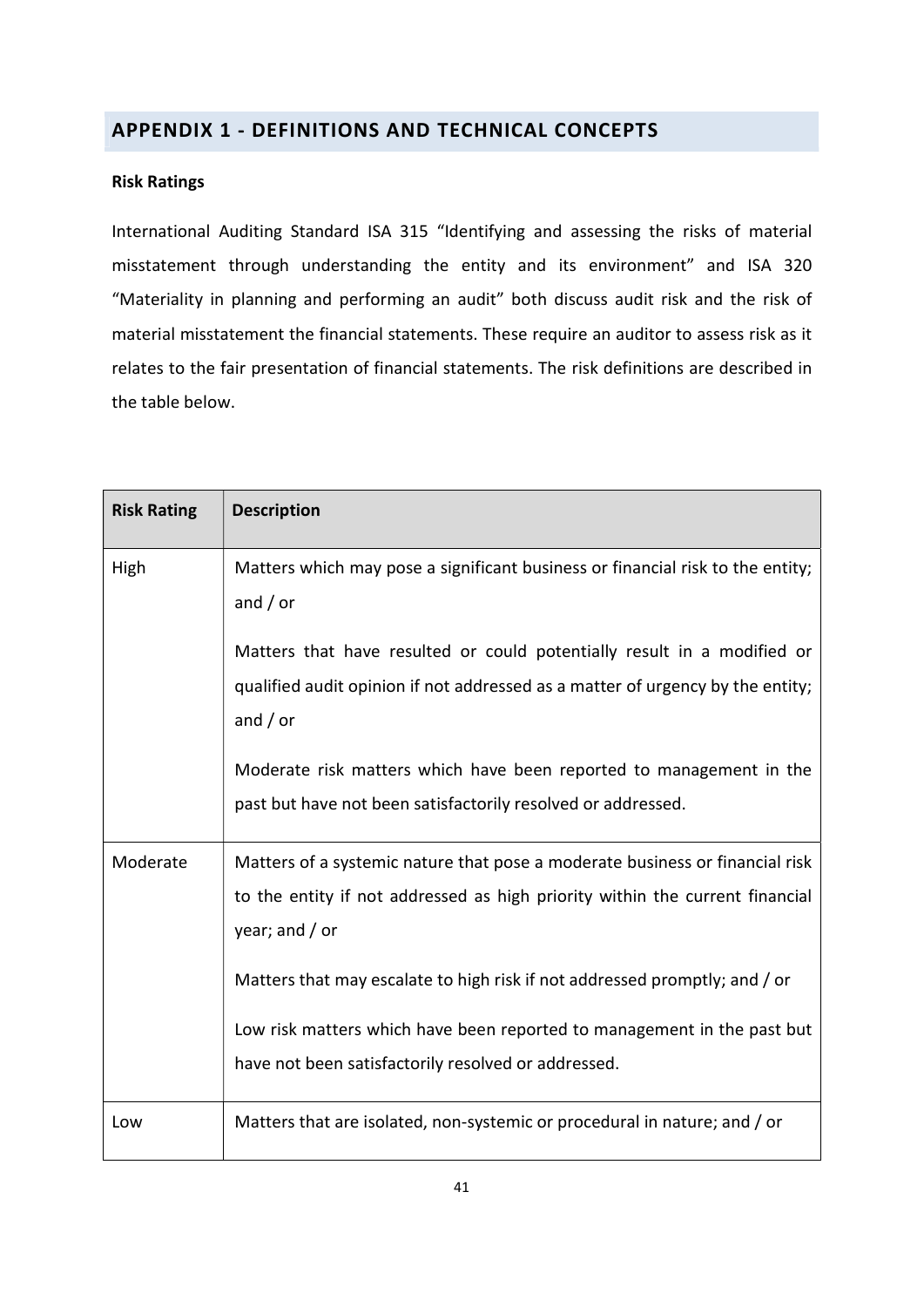|             | Matters that reflect relatively minor administrative shortcomings and        |
|-------------|------------------------------------------------------------------------------|
|             | require action in order to improve the entity's overall control environment. |
|             |                                                                              |
| Improvement | Matters of a procedural or administrative nature which could improve the     |
| Opportunity | efficiency or effectiveness of entity level, systemic or transactional       |
|             | processes.                                                                   |
|             |                                                                              |

## Audit Opinions

When providing an audit opinion over a set of financial statements, the Auditor General is required to comply with international auditing standards.

These standards define the type of audit opinion that should be issued depending upon the nature of the audit findings our staff finds during the audit. The table below provides details of the different types of audit opinions that the Auditor General can issue when certifying a set of financial statements.

| Nature of matter giving rise   | Auditor's Judgement about the pervasiveness of the effects |                        |  |
|--------------------------------|------------------------------------------------------------|------------------------|--|
| to the modification            | or possible effects on the financial statements            |                        |  |
|                                | Material but not pervasive                                 | Material and pervasive |  |
| Financial<br>statements<br>are | Qualified audit opinion                                    | Adverse opinion        |  |
| materially misstated           |                                                            |                        |  |
| Inability to obtain sufficient | Qualified audit opinion                                    | Disclaimer of opinion  |  |
| appropriate audit evidence     |                                                            |                        |  |

The best type of audit opinion to receive is an unqualified audit opinion. Ultimately, it should be a key objective for all Auditees to achieve an unqualified or clean audit opinion. This would mean that their financial statements are free from material misstatement due to error or fraud and that Parliament and members of the public and other stakeholders can have faith that the financial reports are true and correct.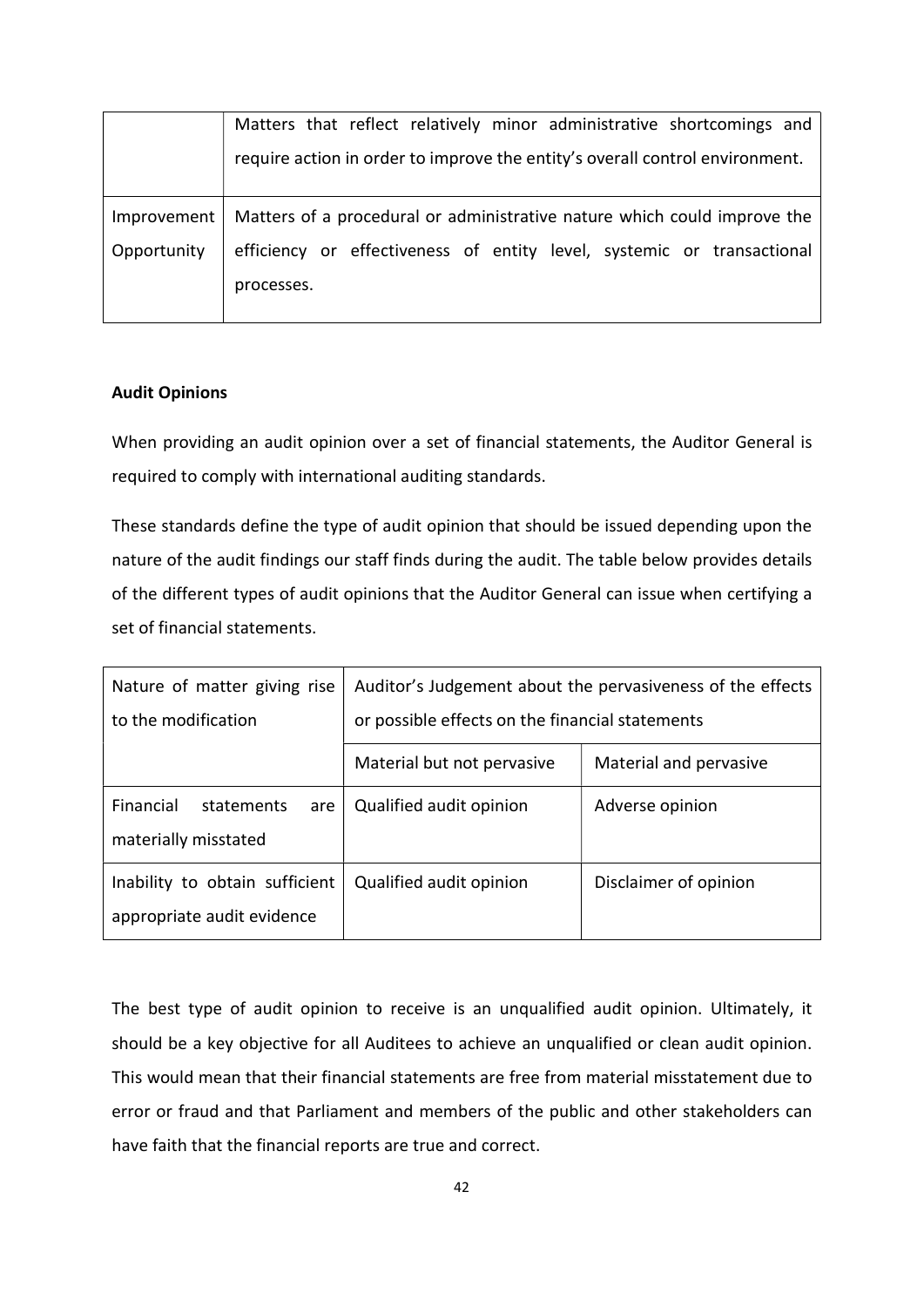The Auditor General is also required to report on other legal and regulatory requirements. This forms the second part of the Auditor General's audit opinion and details any significant breaches of other legal or regulatory requirements identified in relation to reporting requirements under the applicable act. For example, an Auditee not being able to have their financial statements certified by 31 March as prescribed by the HCC Act.

#### Emphasis of Matter paragraphs

In some of the Auditor General's audit opinions, international auditing standards require him to issue an emphasis of matter paragraph. This is not the same as a qualification but the Auditor General is required to alert readers of the financial statements to any matters which whilst they may not result in modification to the financial statements but are important issues that the Auditor General wishes to bring to the readers' attention. A common example when an auditee has issues regarding events that have occurred after balance date (e.g. major damage incurred from a natural disaster or the signing of a contract for material investment in infrastructure) or if an auditee is experiencing difficulties trading as a going concern.